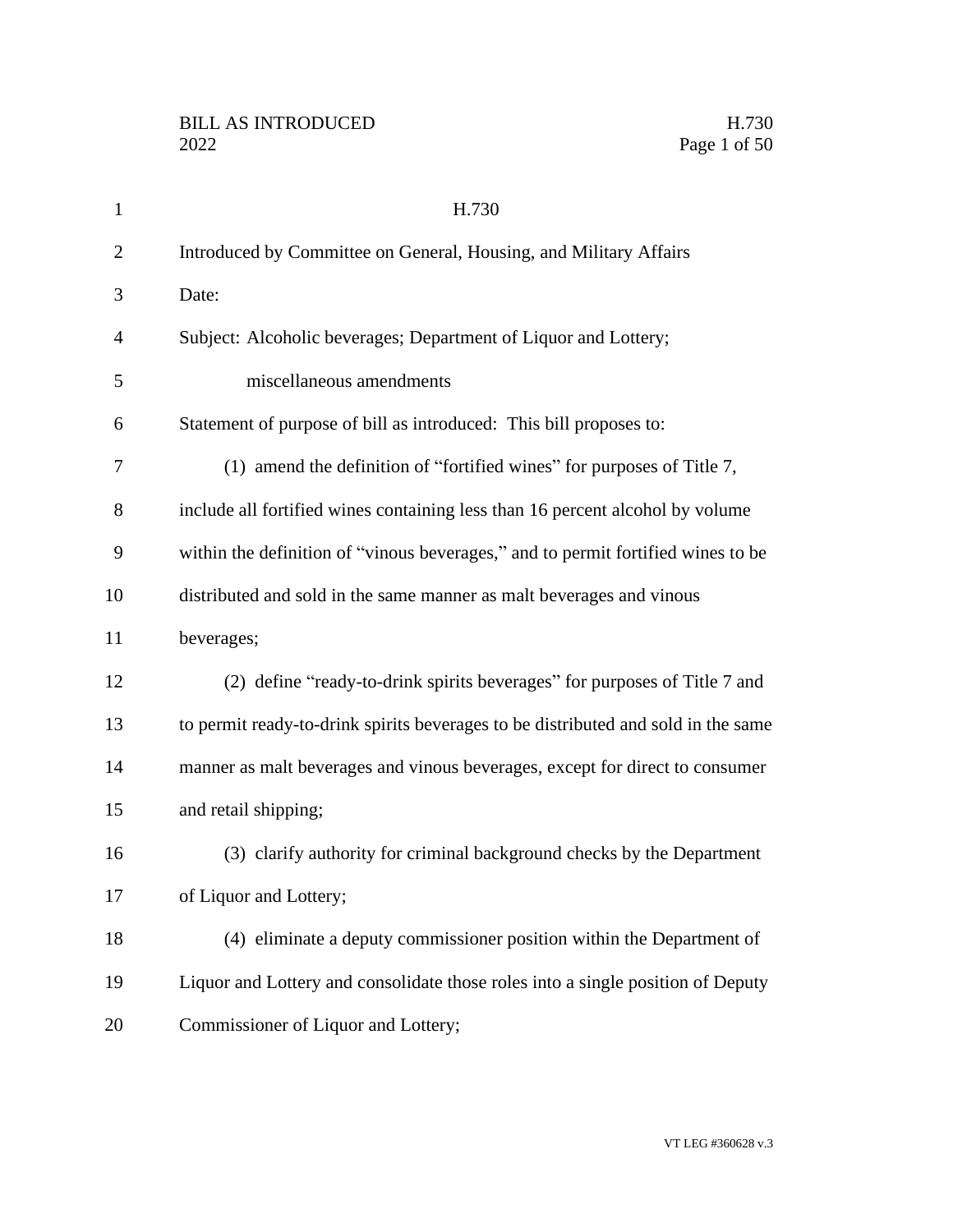# BILL AS INTRODUCED H.730<br>2022 Page 2 of 50

|   | (5) authorize third-class licensees to purchase tickets for the                |
|---|--------------------------------------------------------------------------------|
|   | Department's rare and unusual products raffle; and                             |
|   | (6) authorize the Department of Liquor and Lottery to extend the               |
| 4 | expiration dates and stagger the issuance or renewal of permits, licenses, and |
|   | certificates that are set to expire in the years 2022 and 2023.                |

| 6<br>7 | An act relating to alcoholic beverages and the Department of Liquor and<br>Lottery            |
|--------|-----------------------------------------------------------------------------------------------|
| 8      | It is hereby enacted by the General Assembly of the State of Vermont:                         |
| 9      | Sec. 1. [Deleted.]                                                                            |
| 10     | *** Ready-to-Drink Spirits Beverages; Fortified Wines ***                                     |
| 11     | Sec. 2. 7 V.S.A. § 2 is amended to read:                                                      |
| 12     | § 2. DEFINITIONS                                                                              |
| 13     | As used in this title:                                                                        |
| 14     | * * *                                                                                         |
| 15     | (6) "Certificate of approval" means a license granted by the Board of                         |
| 16     | Liquor and Lottery to a manufacturer or distributor of malt beverages $\Theta$ <sub>1</sub> . |
| 17     | vinous beverages, or both, fortified wines that is not licensed under the                     |
| 18     | provisions of this title, that permits the licensee to sell those beverages to                |
| 19     | holders of a packager's or wholesale dealer's license.                                        |
| 20     | * * *                                                                                         |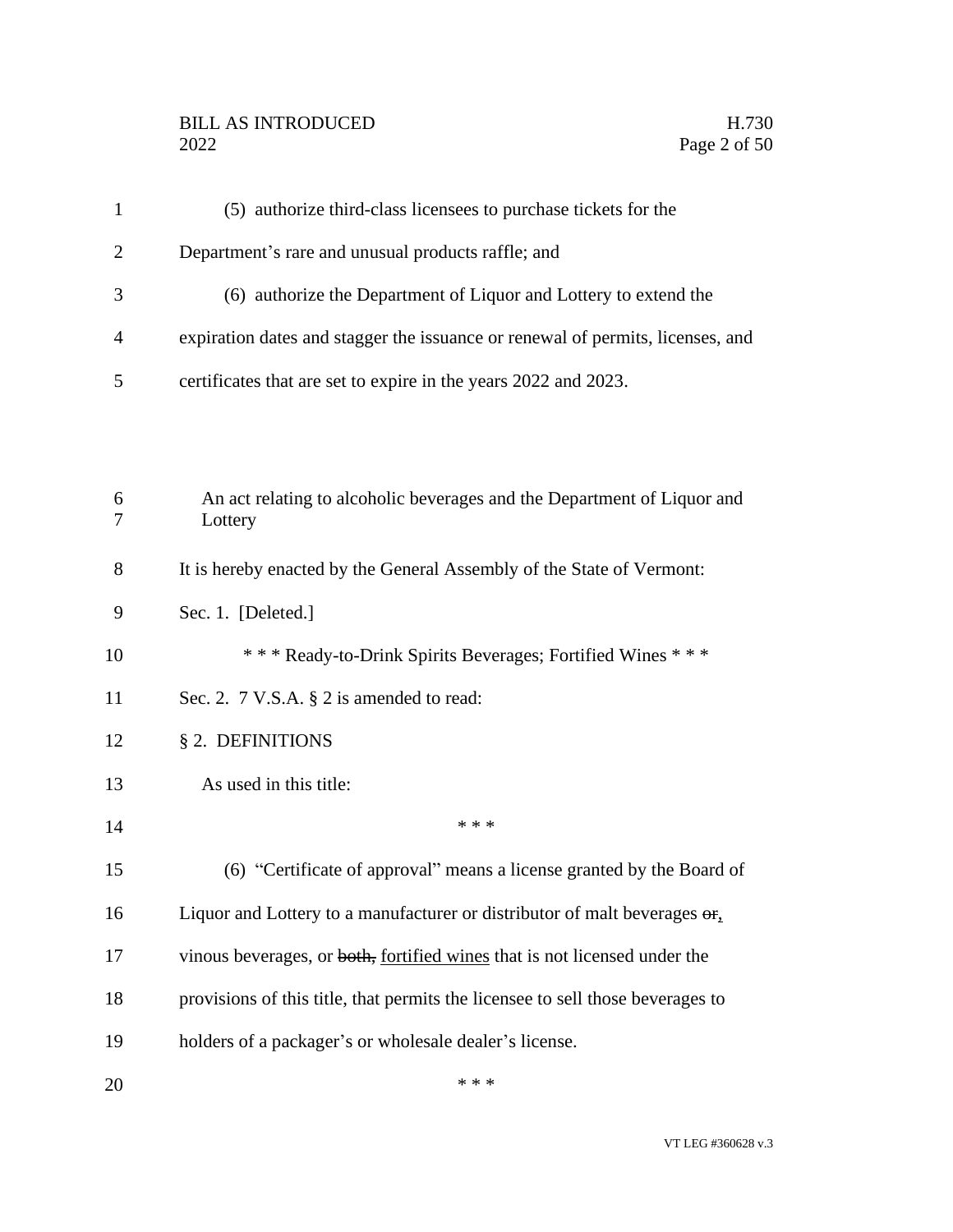## BILL AS INTRODUCED H.730<br>2022 Page 3 of 50

| $\mathbf{1}$   | (16) "First-class license" means a license permitting the licensee to sell          |
|----------------|-------------------------------------------------------------------------------------|
| $\overline{2}$ | malt and beverages, vinous beverages, fortified wines, and ready-to-drink           |
| 3              | spirits beverages to the public for consumption only on the premises for which      |
| $\overline{4}$ | the license is granted.                                                             |
| 5              | (17) "Fortified wine permit" means a permit granted to a second-class               |
| 6              | licensee that permits the licensee to export and sell fortified wines to the public |
| 7              | for consumption off the licensed premises: [Repealed.]                              |
| 8              | (18) "Fortified wines" means vinous beverages, including those to                   |
| 9              | which spirits have been added during manufacture, containing at least more          |
| 10             | than 16 percent alcohol but not more than 23 percent alcohol by volume at           |
| 11             | 60 degrees Fahrenheit, and all vermouths containing more than 16 percent            |
| 12             | alcohol but not more than 23 percent alcohol by volume at 60 degrees                |
| 13             | Fahrenheit.                                                                         |
| 14             | (19) "Fourth-class license" means a license permitting a licensed                   |
| 15             | manufacturer or rectifier to sell by the unopened container and distribute by the   |
| 16             | glass sample, with or without charge, beverages manufactured by the licensee.       |
| 17             |                                                                                     |
| 18             | (25) "Ready-to-drink spirits beverage" means an alcoholic beverage                  |
| 19             | containing more than one percent alcohol by volume and not more than                |
| 20             | 12 percent alcohol by volume at 60 degrees Fahrenheit obtained by distillation,     |
| 21             | by chemical synthesis, or through concentration by freezing and mixed with          |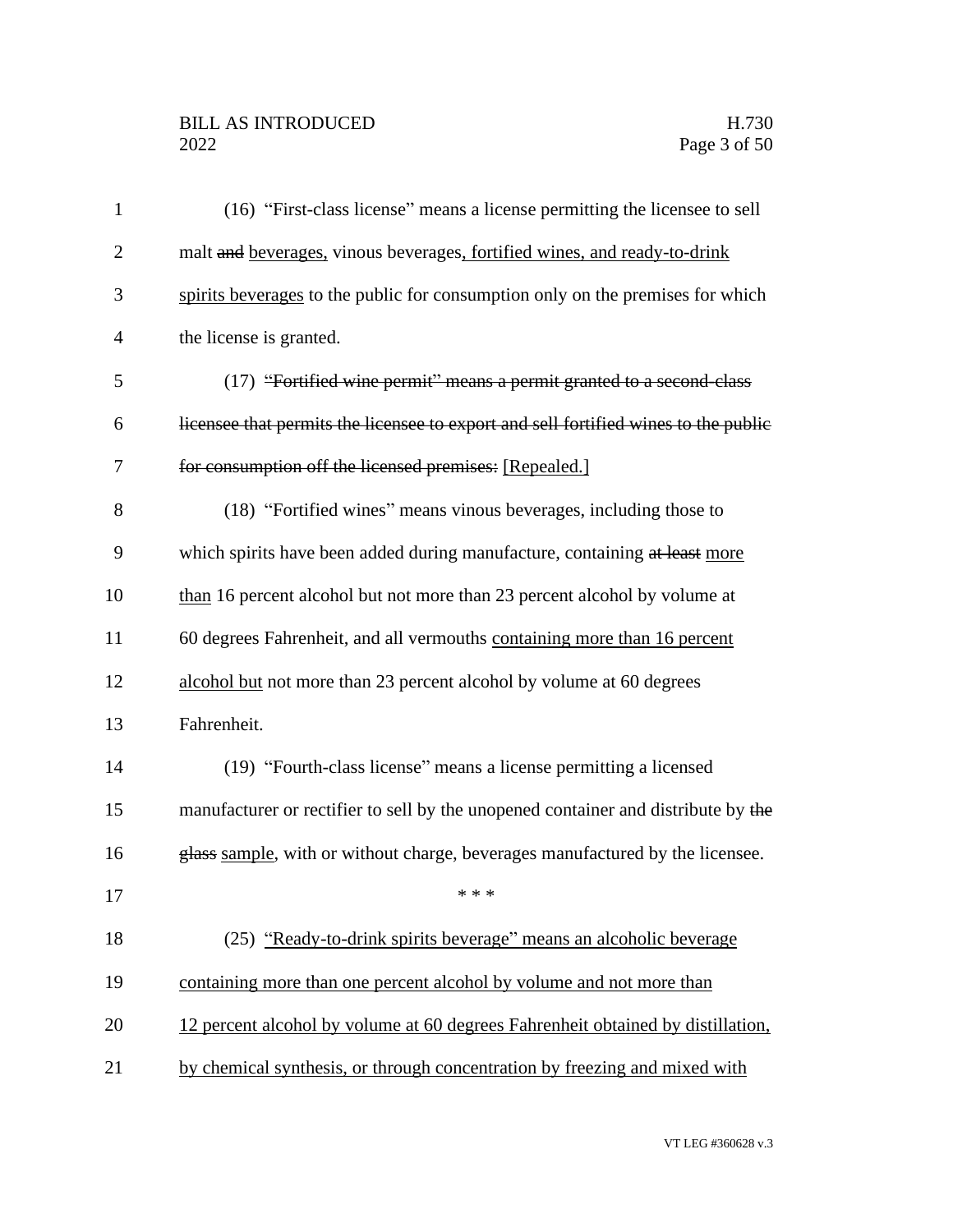| $\mathbf{1}$   | nonalcoholic beverages, flavoring, or coloring materials. Ready-to-drink                     |
|----------------|----------------------------------------------------------------------------------------------|
| $\overline{2}$ | spirits beverages may also contain water, fruit juices, fruit adjuncts, sugar,               |
| 3              | carbon dioxide, preservatives, and other ingredients. A ready-to-drink spirits               |
| $\overline{4}$ | beverage shall be a spirit if the ready-to-drink spirits beverage:                           |
| 5              | (A) contains more than 12 percent alcohol by volume at 60 degrees                            |
| 6              | Fahrenheit; or                                                                               |
| 7              | (B) is packaged in a container greater than 24 fluid ounces in volume.                       |
| 8              | (26) "Malt beverages" means all fermented beverages of any name or                           |
| 9              | description manufactured for sale from malt, wholly or in part, or from any                  |
| 10             | substitute therefor, known as, among other things, beer, ale, or lager,                      |
| 11             | containing not less than one percent nor more than 16 percent alcohol by                     |
| 12             | volume at 60 degrees Fahrenheit.                                                             |
| 13             | $\left(\frac{26}{27}\right)$ "Manufacturer's or rectifier's license" means a license granted |
| 14             | by the Board of Liquor and Lottery that permits the holder to manufacture or                 |
| 15             | rectify malt beverages, vinous beverages, and fortified wines, or spirits and                |
| 16             | fortified wines ready-to-drink spirits beverages.                                            |
| 17             | $\frac{(27)(28)}{(27)(28)}$ "Minor" means an individual who has not attained 21 years of     |
| 18             | age.                                                                                         |
| 19             | $\frac{(28)(29)}{28}$ "Outside consumption permit" means a permit granted by the             |
| 20             | Division of Liquor Control allowing the holder of a first-class, first- and third-           |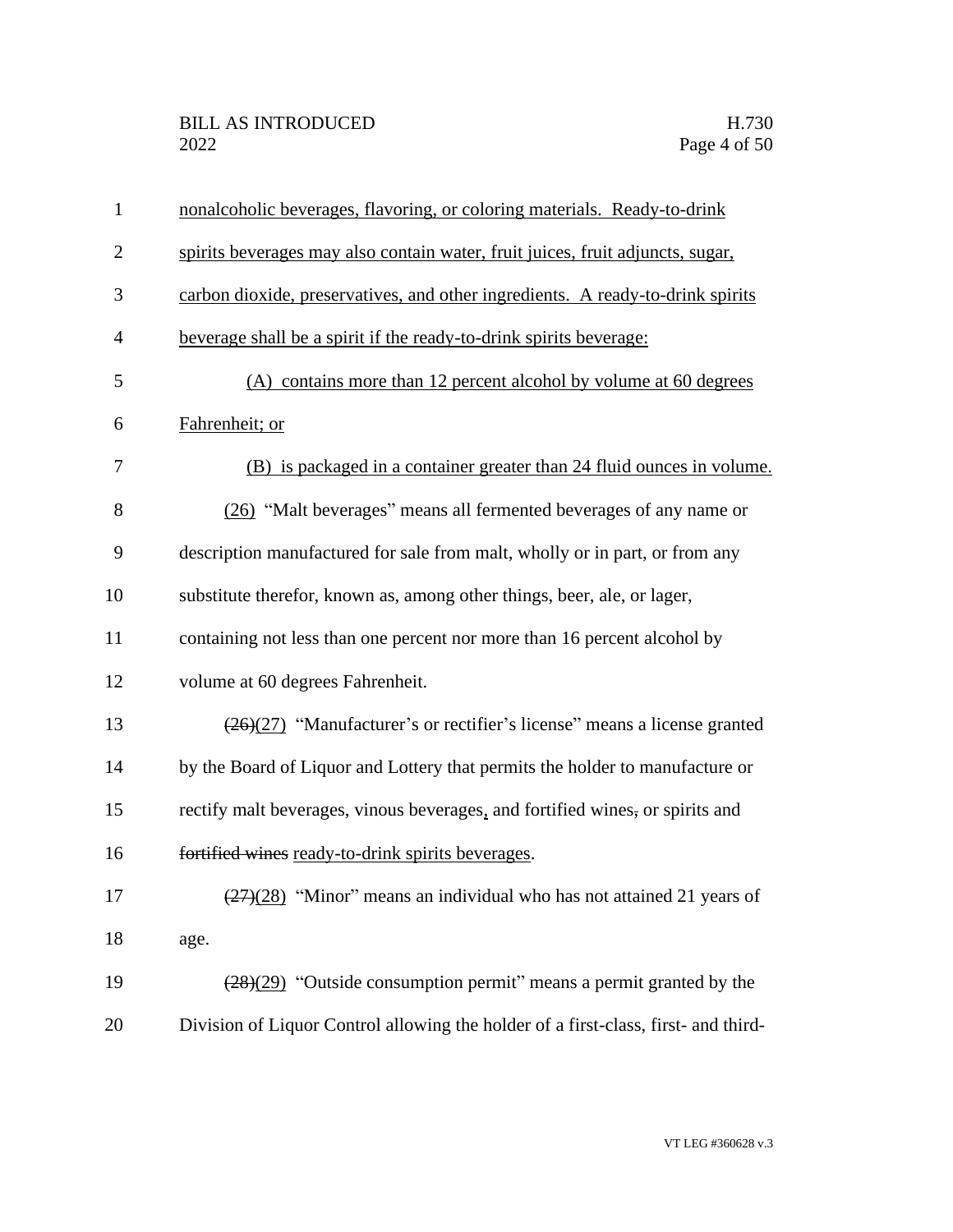| $\mathbf{1}$   | class, or fourth-class license to allow for consumption of alcoholic beverages               |
|----------------|----------------------------------------------------------------------------------------------|
| $\overline{2}$ | in a delineated outside area.                                                                |
| 3              | $(29)(30)$ "Packager's license" means a license granted by the Board of                      |
| $\overline{4}$ | Liquor and Lottery permitting a person to bottle or otherwise package                        |
| 5              | alcoholic beverages for sale and to distribute and sell alcoholic beverages at               |
| 6              | wholesale in this State.                                                                     |
| 7              | $\left(\frac{30}{31}\right)$ "Person," as applied to licensees, means an individual who is a |
| $8\,$          | citizen, a lawful permanent resident of the United States, or a holder of an E-2             |
| 9              | Visa; a partnership composed of individuals, a majority of whom are citizens,                |
| 10             | lawful permanent residents of the United States, or holders of an E-2 Visa; a                |
| 11             | corporation organized under the laws of this State or another state in which a               |
| 12             | majority of the directors are citizens, lawful permanent residents of the United             |
| 13             | States, or holders of an E-2 Visa; or a limited liability company organized                  |
| 14             | under the laws of this State or another state in which a majority of the members             |
| 15             | or managers are citizens, lawful permanent residents of the United States, or                |
| 16             | holders of an E-2 Visa.                                                                      |
| 17             | (31)(32) "Request-to-cater permit" means a permit granted by the                             |
| 18             | Division of Liquor Control authorizing a licensed caterer or commercial                      |
| 19             | caterer to cater individual events.                                                          |
| 20             | $\left(\frac{32}{33}\right)$ "Retail dealer" means any person who sells or furnishes malt or |
| 21             | beverages, vinous beverages, or fortified wines to the public.                               |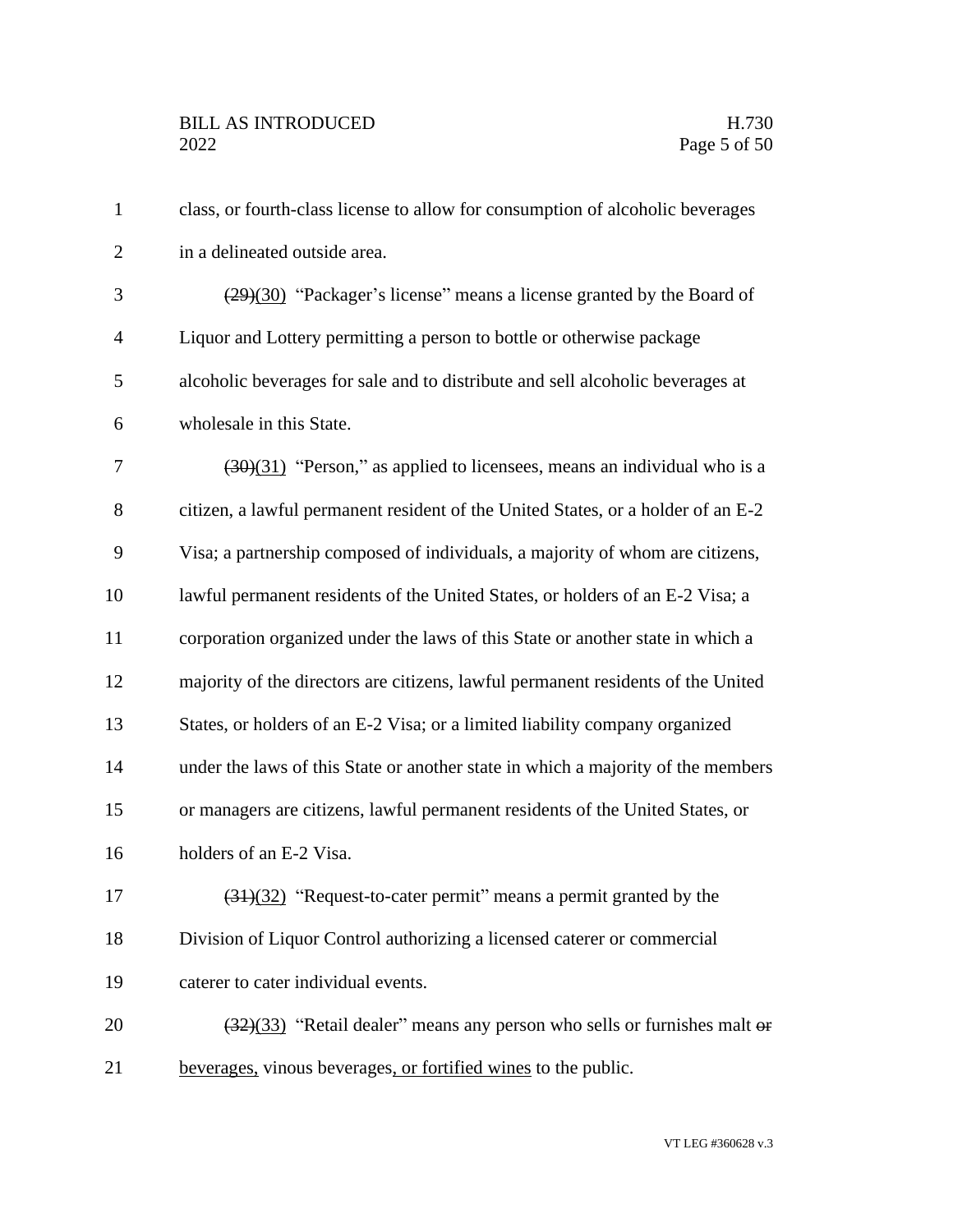## BILL AS INTRODUCED H.730<br>2022 Page 6 of 50

| $\mathbf{1}$   | (33)(34) "Retail delivery permit" means a permit granted by the                             |
|----------------|---------------------------------------------------------------------------------------------|
| $\overline{2}$ | Division of Liquor Control that permits a second-class licensee to deliver malt             |
| 3              | beverages and vinous beverages sold from the licensed premises for                          |
| $\overline{4}$ | consumption off the premises to an individual who is 21 years of age or older               |
| 5              | at a physical address in Vermont.                                                           |
| 6              | (34)(35) "Sampler flight" means a flight, ski, paddle, or any similar                       |
| 7              | device by design or name intended to hold alcoholic beverage samples for the                |
| 8              | purpose of comparison.                                                                      |
| 9              | $\left(\frac{35}{36}\right)$ "Second-class license" means a license permitting the licensee |
| 10             | to export and to sell malt beverages and, vinous beverages, and fortified wines             |
| 11             | to the public for consumption off the premises for which the license is granted.            |
| 12             | (36)(37) "Special event permit" means a permit granted by the Division                      |
| 13             | of Liquor Control permitting a licensed manufacturer or rectifier to sell, by the           |
| 14             | glass or by the unopened bottle, alcoholic beverages manufactured or rectified              |
| 15             | by the license holder at an event open to the public that has been approved by              |
| 16             | the local control commissioners.                                                            |
| 17             | (37)(38) "Special venue serving permit" means a permit granted by the                       |
| 18             | Division of Liquor Control permitting an art gallery, bookstore, public library,            |
| 19             | or museum to conduct an event at which malt or vinous beverages, or both, are               |
| 20             | served by the glass to the public. As used in this section, "art gallery" means a           |
| 21             | fixed establishment whose primary purpose is to exhibit or offer for sale works             |
|                |                                                                                             |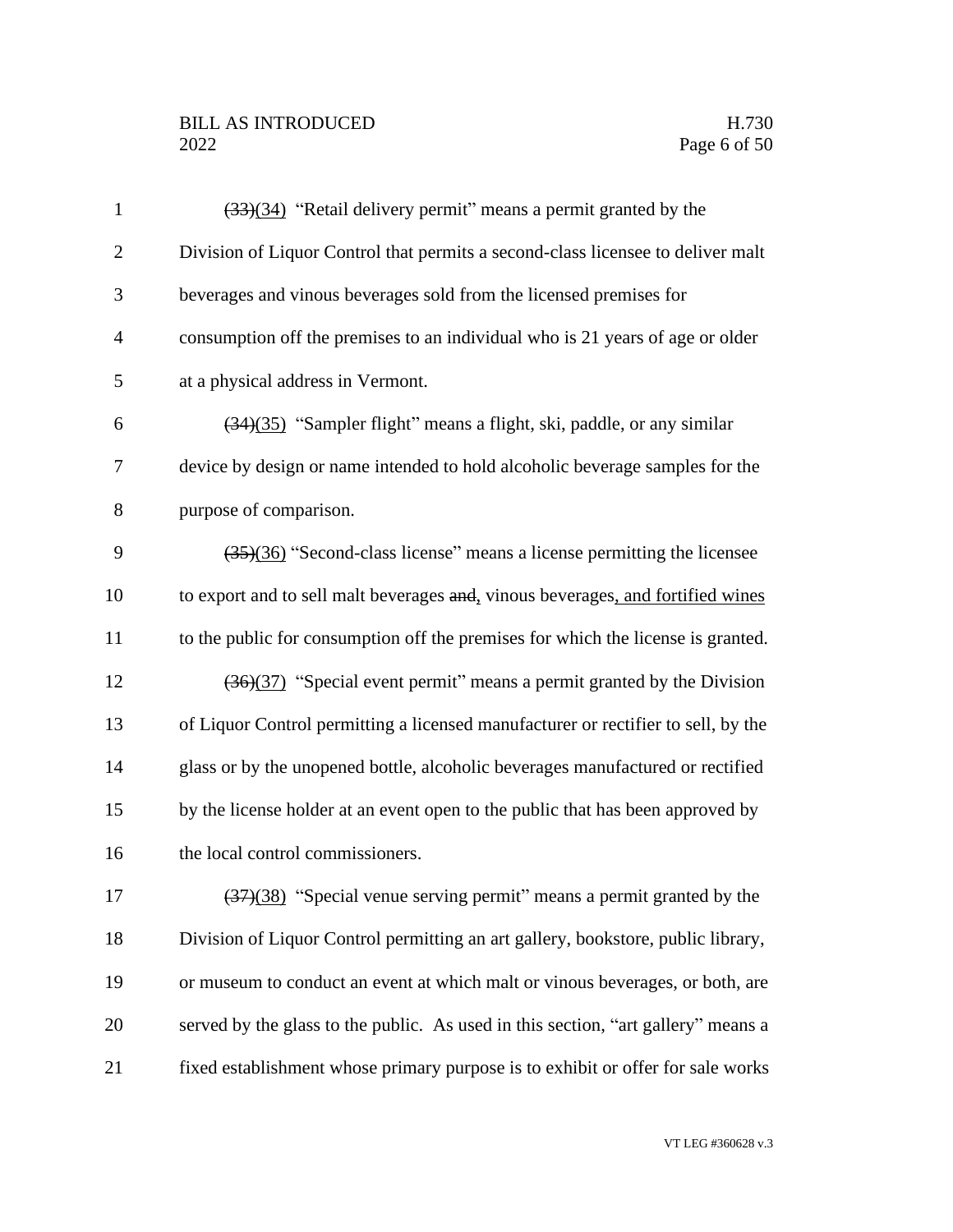| $\mathbf{1}$   | of art; "bookstore" means a fixed establishment whose primary purpose is to               |
|----------------|-------------------------------------------------------------------------------------------|
| $\overline{2}$ | offer books for sale; "public library" has the same meaning as in 22 V.S.A.               |
| 3              | § 101; and "museum" has the same meaning as in 27 V.S.A. § 1151.                          |
| $\overline{4}$ | (38)(39) "Specialty beer" means a malt beverage that contains more                        |
| 5              | than eight percent alcohol and not more than 16 percent alcohol by volume at              |
| 6              | 60 degrees Fahrenheit.                                                                    |
| 7              | $\left(\frac{39}{40}\right)$ "Spirits" means beverages that contain more than one percent |
| $8\,$          | alcohol obtained by distillation, by chemical synthesis, or through                       |
| 9              | concentration by freezing; vinous beverages containing more than 23 percent               |
| 10             | alcohol; and malt beverages containing more than 16 percent alcohol by                    |
| 11             | volume at 60 degrees Fahrenheit but does not mean fortified wines or vinous               |
| 12             | beverages to which spirits have been added during manufacture that contain                |
| 13             | not more than 16 percent alcohol by volume at 60 degrees Fahrenheit.                      |
| 14             | $\frac{(40)(41)}{2}$ "Third-class license" means a license granted by the Board of        |
| 15             | Liquor and Lottery permitting the licensee to sell spirits and fortified wines for        |
| 16             | consumption only on the premises for which the license is granted.                        |
| 17             | $\frac{(41)(42)}{2}$ "Vinous beverages" means all fermented beverages of any              |
| 18             | name or description manufactured or obtained for sale from the natural sugar              |
| 19             | content of fruits or other agricultural product, containing sugar, including              |
| 20             | beverages to which spirits have been added during manufacture, the total                  |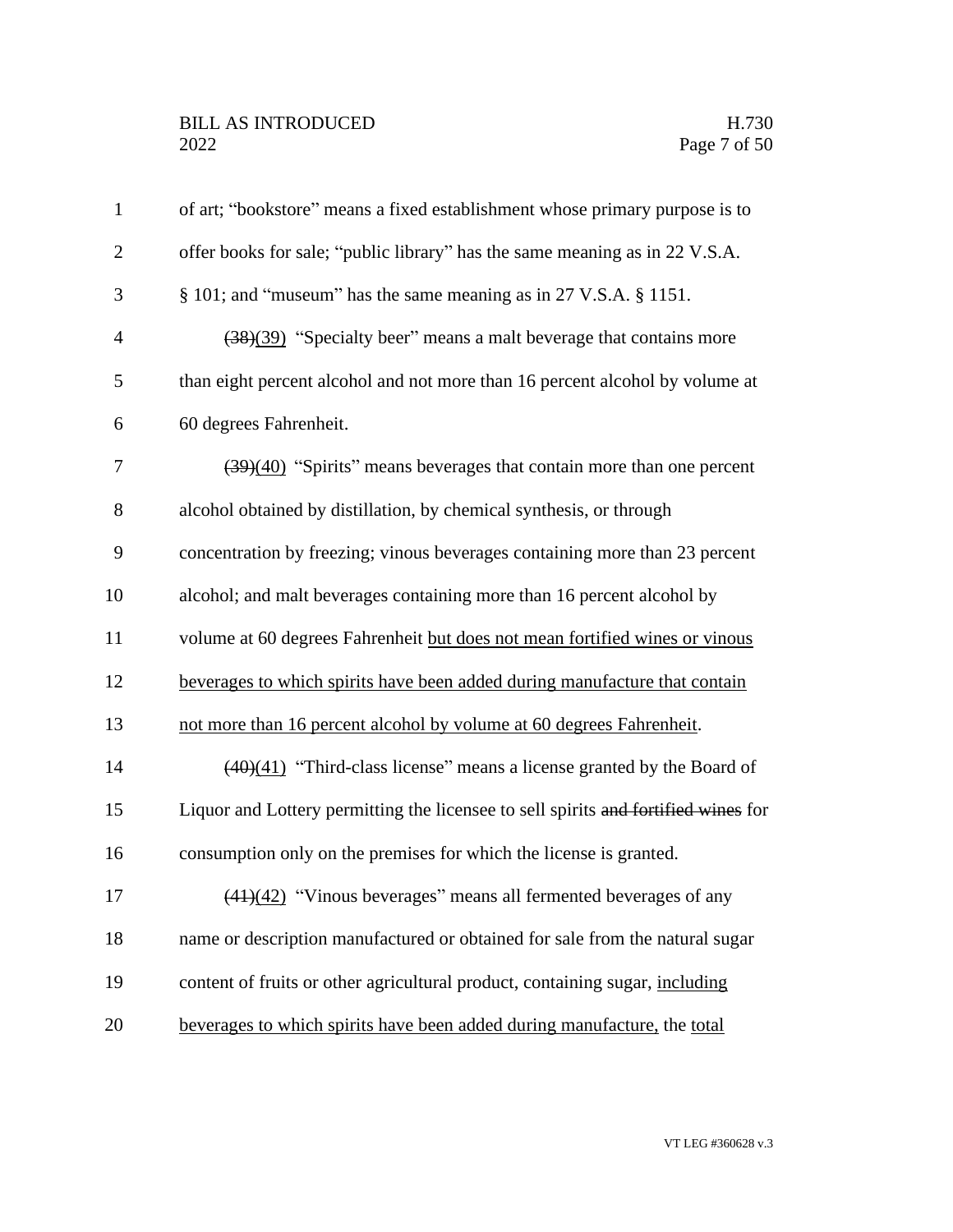| $\mathbf{1}$   | alcoholic content of which is not less than one percent nor more than                   |
|----------------|-----------------------------------------------------------------------------------------|
| $\overline{2}$ | 16 percent by volume at 60 degrees Fahrenheit.                                          |
| 3              | $\frac{(42)(43)}{(42)(43)}$ "Wholesale dealer's license" means a license granted by the |
| $\overline{4}$ | Board of Liquor and Lottery permitting the holder to sell or distribute malt and        |
| 5              | beverages, vinous beverages, fortified wines, and ready-to-drink spirits                |
| 6              | beverages to first- and second-class licensees, to educational sampling event           |
| 7              | permit holders, and to agencies of the United States.                                   |
| 8              | Sec. 3. 7 V.S.A. § 5 is amended to read:                                                |
| 9              | § 5. DIVISION OF LIQUOR CONTROL; RAFFLES FOR RIGHT TO                                   |
| 10             | PURCHASE RARE AND UNUSUAL PRODUCTS SPIRITS                                              |
| 11             | (a) Notwithstanding any provision of 13 V.S.A. chapter 51 to the contrary,              |
| 12             | the Division of Liquor Control may conduct raffles for the right to purchase            |
| 13             | certain rare and unusual spirits and fortified wines that are acquired by the           |
| 14             | Board of Liquor and Lottery. A raffle conducted pursuant to this section shall          |
| 15             | meet the following requirements:                                                        |
| 16             | * * *                                                                                   |
| 17             | (3) All notices or advertisements relating to the raffle shall clearly state:           |
| 18             | * * *                                                                                   |
| 19             | (C) the sales price of each rare and unusual spirit or fortified wine;                  |
| 20             | and                                                                                     |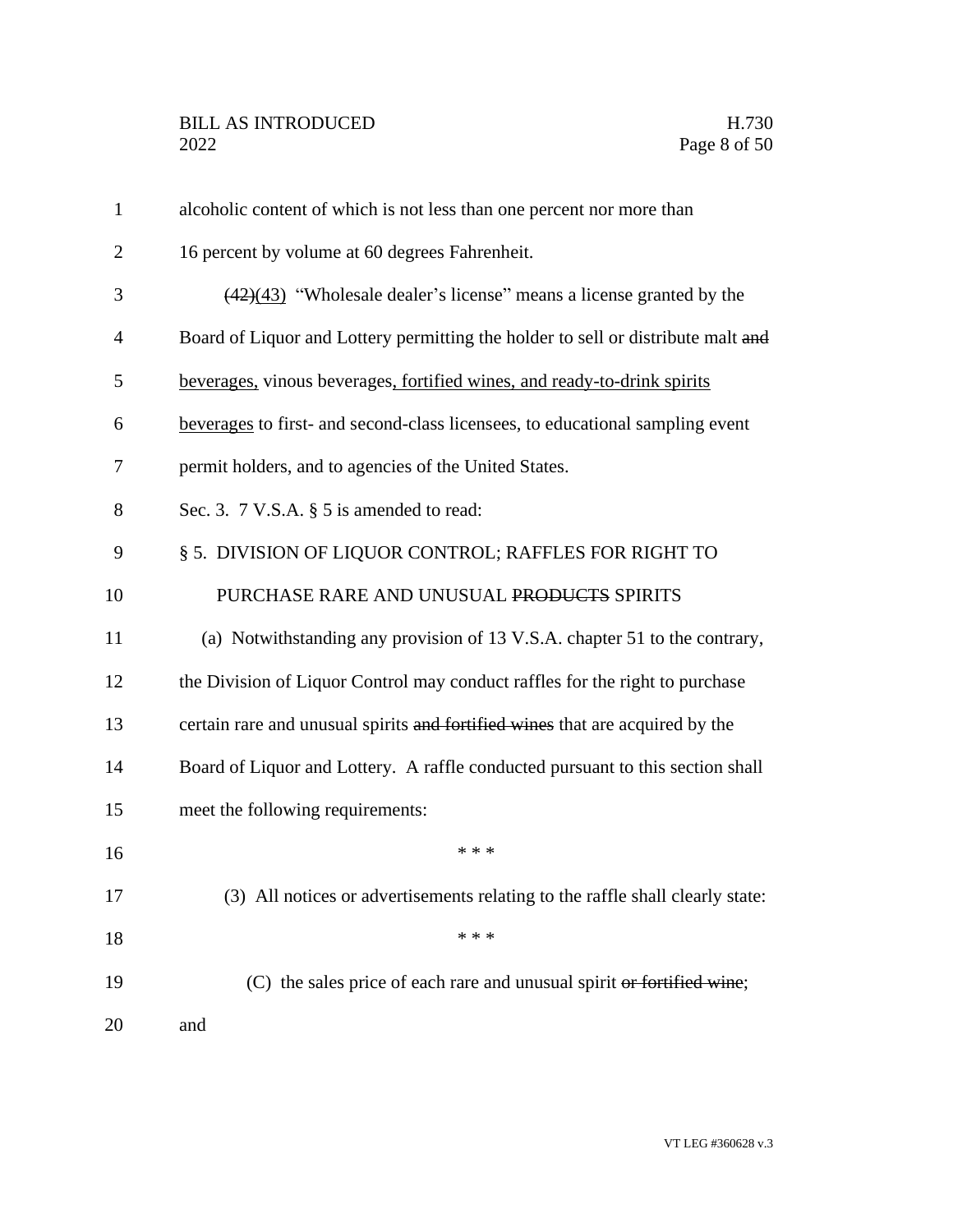## BILL AS INTRODUCED H.730<br>2022 Page 9 of 50

| $\mathbf{1}$   | (D) that the winning prize will be the right to purchase the rare and             |
|----------------|-----------------------------------------------------------------------------------|
| $\overline{2}$ | unusual spirit or fortified wine for the specified sales price.                   |
| 3              | * * *                                                                             |
| $\overline{4}$ | (c) As used in this section, "rare and unusual spirits and fortified wines"       |
| 5              | means spirits and fortified wines that are distributed or allocated to the Board  |
| 6              | in an amount that is insufficient for general distribution to local agency stores |
| 7              | and for which the Commissioner determines that an extraordinary level of          |
| 8              | public demand exists.                                                             |
| 9              | Sec. 4. $7$ V.S.A. $\S$ 62 is amended to read:                                    |
| 10             | § 62. HOURS OF SALE                                                               |
| 11             | (a) First- or first- and third-class licensees, or festival, special event, or    |
| 12             | educational sampling event permit holders may sell alcoholic beverages            |
| 13             | between the hours of 8:00 a.m. and 2:00 a.m. the next morning.                    |
| 14             | $(b)(1)$ Second-class licensees may sell malt and beverages, vinous               |
| 15             | beverages, fortified wines, and ready-to-drink spirits beverages between the      |
| 16             | hours of 6:00 a.m. and 12:00 midnight.                                            |
| 17             | * * *                                                                             |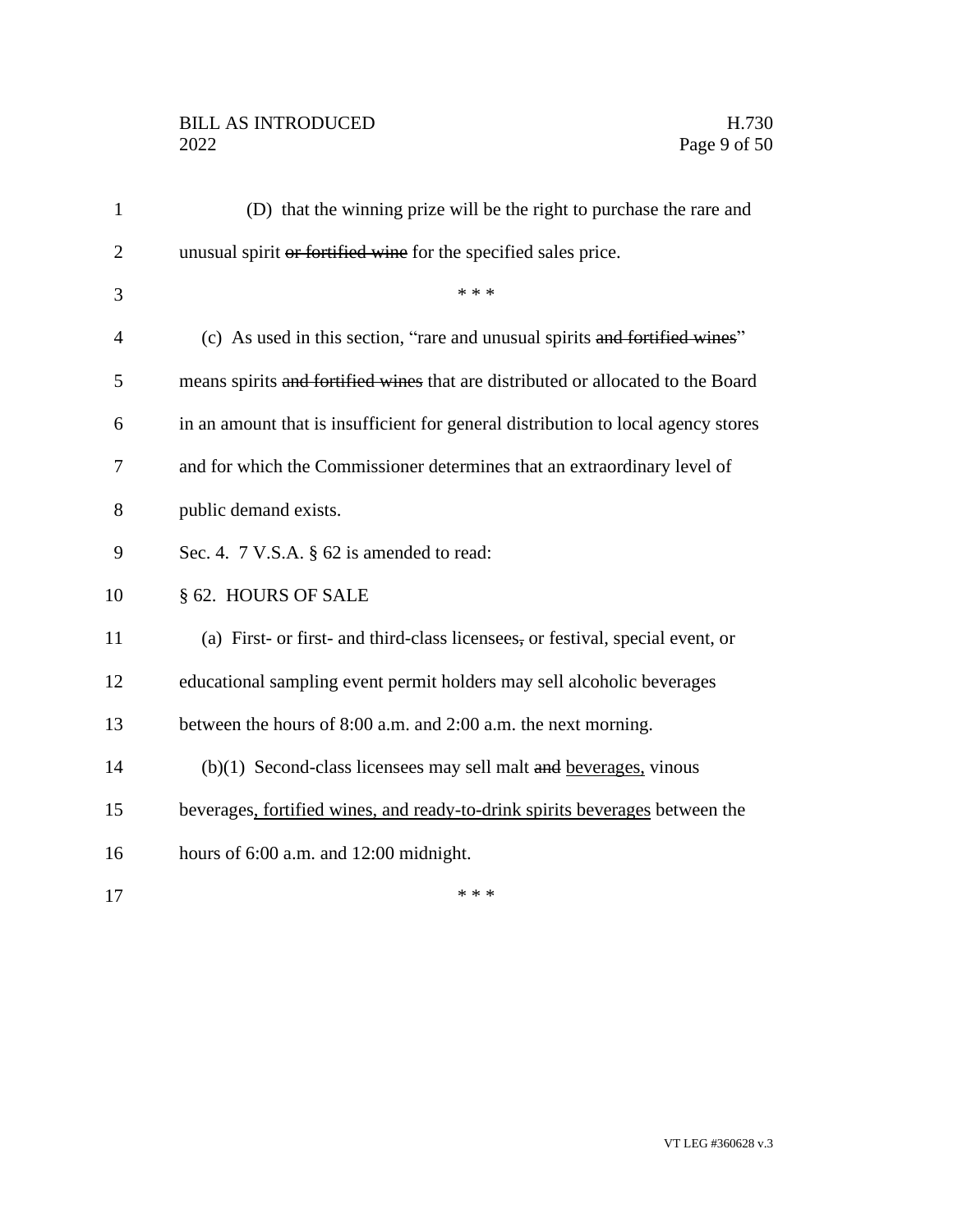| $\mathbf{1}$   | Sec. 5. 7 V.S.A. § 63 is amended to read:                                            |
|----------------|--------------------------------------------------------------------------------------|
| $\overline{2}$ | § 63. IMPORTATION OR TRANSPORTATION OF ALCOHOL;                                      |
| 3              | PROHIBITIONS; PERSONAL IMPORT LIMIT; PENALTY                                         |
| 4              | $(a)(1)$ All spirits and fortified wines imported or transported into this State     |
| 5              | shall be imported or transported by and through the Board of Liquor and              |
| 6              | Lottery. A person importing or transporting or causing to be imported or             |
| 7              | transported into this State any spirits or fortified wines, or both, in violation of |
| 8              | this section shall be imprisoned not more than one year or fined not more than       |
| 9              | \$5,000.00, or both.                                                                 |
| 10             | (2) Notwithstanding subdivision (1) of this subsection, a person may                 |
| 11             | import or transport not more than eight quarts of spirits or fortified wines, or     |
| 12             | both, into this State in his or her the person's own private vehicle or in his or    |
| 13             | her actual possession at the time of importation without a license or permit,        |
| 14             | provided the beverages are not for resale.                                           |
| 15             | $(b)(1)$ Except as provided in sections 277, 278, and 283 of this title, all malt    |
| 16             | or beverages, vinous beverages, fortified wines, or ready-to-drink spirits           |
| 17             | beverages, or both a combination of malt beverages, vinous beverages,                |
| 18             | fortified wines, and ready-to-drink spirits beverages, imported or transported       |
| 19             | into this State shall be imported or transported by and through the holder of a      |
| 20             | wholesale dealer's license issued by the Board of Liquor and Lottery. A              |
| 21             | person importing or transporting or causing to be imported or transported into       |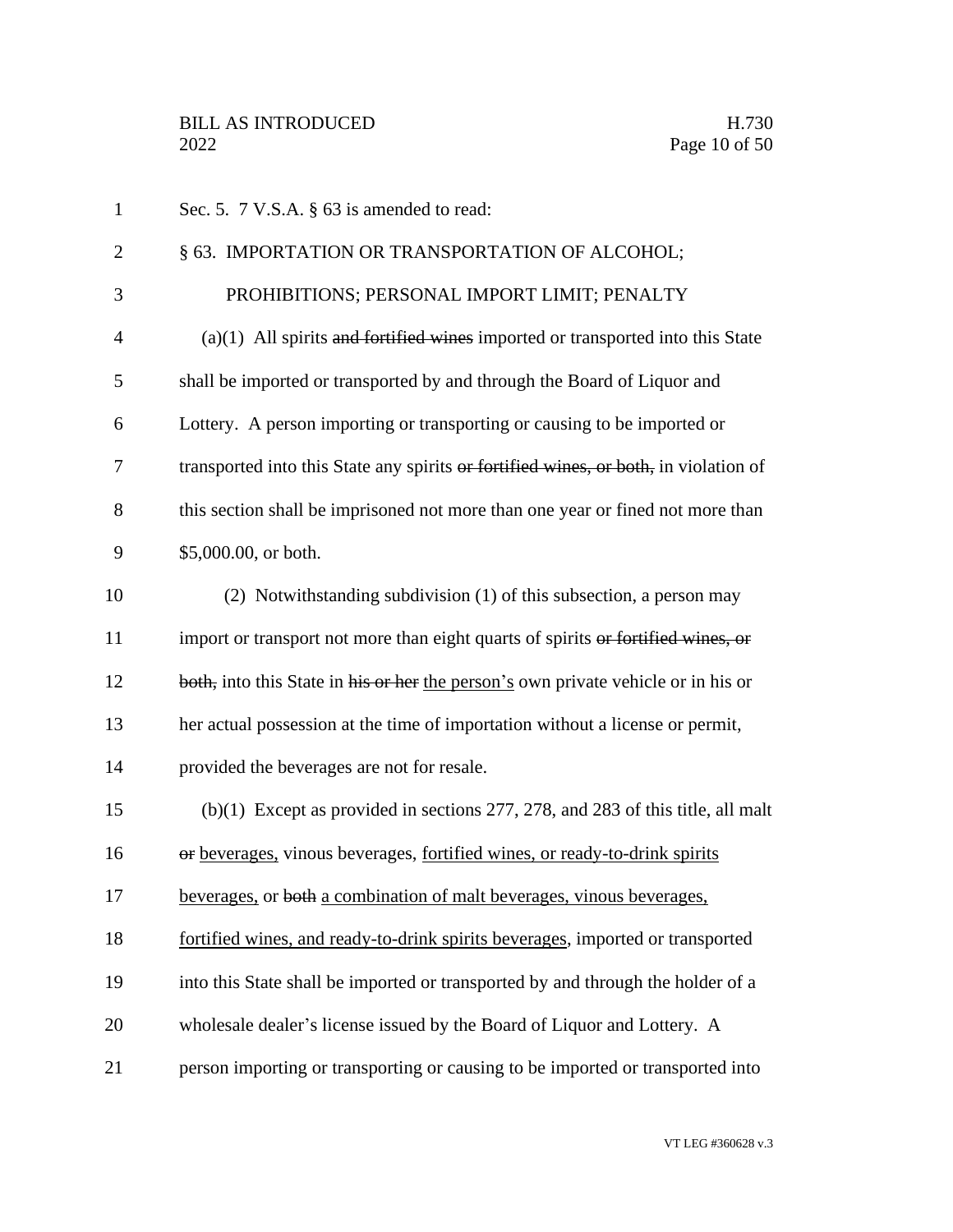| $\mathbf{1}$   | this State any malt or beverages, vinous beverages, or both fortified wines, or    |
|----------------|------------------------------------------------------------------------------------|
| $\overline{2}$ | ready-to-drink spirits beverages, in violation of this section shall be imprisoned |
| 3              | not more than one year or fined not more than \$1,000.00, or both.                 |
| $\overline{4}$ | (2) Notwithstanding subdivision (1) of this subsection, a person may               |
| 5              | import or transport not more than six gallons of malt or beverages, vinous         |
| 6              | beverages, fortified wines, or ready-to-drink spirits beverages, or both a         |
| 7              | combination of malt beverages, vinous beverages, fortified wines, and ready-       |
| 8              | to-drink spirits beverages, into this State in his or her the person's own private |
| 9              | vehicle or in his or her the person's actual possession at the time of importation |
| 10             | without a license or permit, provided the beverages are not for resale.            |
| 11             | Sec. 6. $7$ V.S.A. $\S$ 104 is amended to read:                                    |
| 12             | § 104. DUTIES; AUTHORITY TO RESOLVE ALLEGED VIOLATIONS                             |
| 13             | The Board shall supervise and manage the sale of spirits and fortified wines       |
| 14             | within the State in accordance with the provisions of this title, and through the  |
| 15             | Commissioner of Liquor and Lottery shall:                                          |
| 16             | * * *                                                                              |
| 17             | (2) Supervise the opening and operation of local agencies for the sale             |
| 18             | and distribution of spirits and fortified wines.                                   |
| 19             | (3) Locate, establish, and supervise the operation of a central liquor             |
| 20             | warehouse and office for the purpose of supplying spirits and fortified wines to   |
| 21             | local agencies established in accordance with this title and for the purpose of    |
|                |                                                                                    |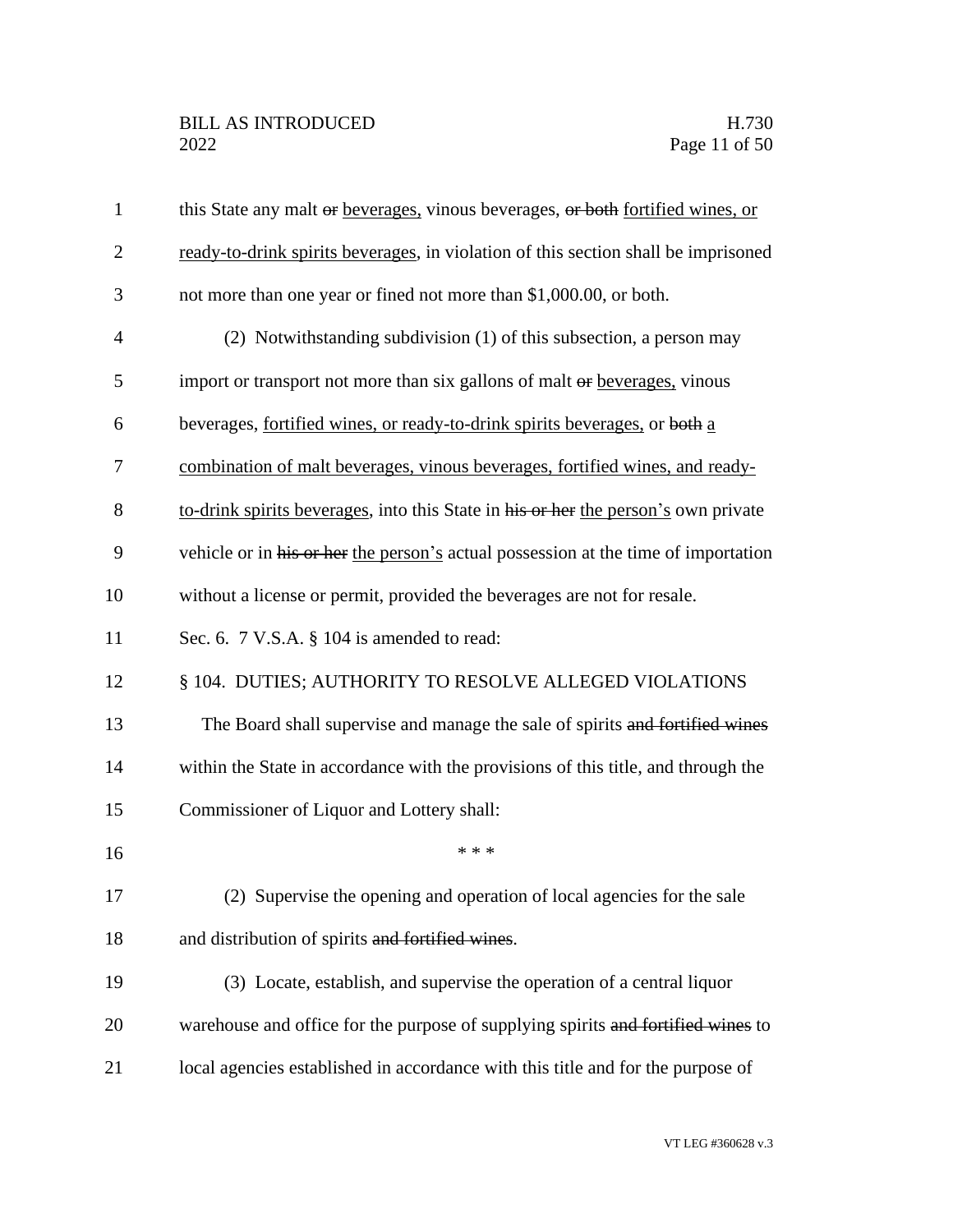| $\mathbf{1}$   | selling spirits and fortified wines to licensees of the third class and fortified |
|----------------|-----------------------------------------------------------------------------------|
| $\overline{2}$ | wine permit holders.                                                              |
| 3              | * * *                                                                             |
| $\overline{4}$ | (11) Adopt rules regarding intrastate transportation of malt and                  |
| 5              | beverages, vinous beverages, fortified wines, and ready-to-drink spirits          |
| 6              | beverages.                                                                        |
| 7              | * * *                                                                             |
| 8              | Sec. 7. $7 \text{ V.S.A. }$ § 107 is amended to read:                             |
| 9              | § 107. DUTIES OF COMMISSIONER OF LIQUOR AND LOTTERY                               |
| 10             | * * *                                                                             |
| 11             | (b) With respect to the laws relating to alcohol, the Commissioner shall:         |
| 12             | (1) In towns that vote to permit the sale of spirits and fortified wines,         |
| 13             | establish local agencies as the Board of Liquor and Lottery shall determine.      |
| 14             | However, the Board shall not be obligated to establish an agency in every town    |
| 15             | that votes to permit the sale of spirits and fortified wines.                     |
| 16             | (2) Recommend rules subject to approval and adoption by the Board                 |
| 17             | governing the hours during which local agencies shall be open for the sale of     |
| 18             | spirits and fortified wines, the qualifications of the agencies' employees, and   |
| 19             | the business, operational, financial, and revenue standards that must be met for  |
| 20             | the establishment of an agency and its continued operation.                       |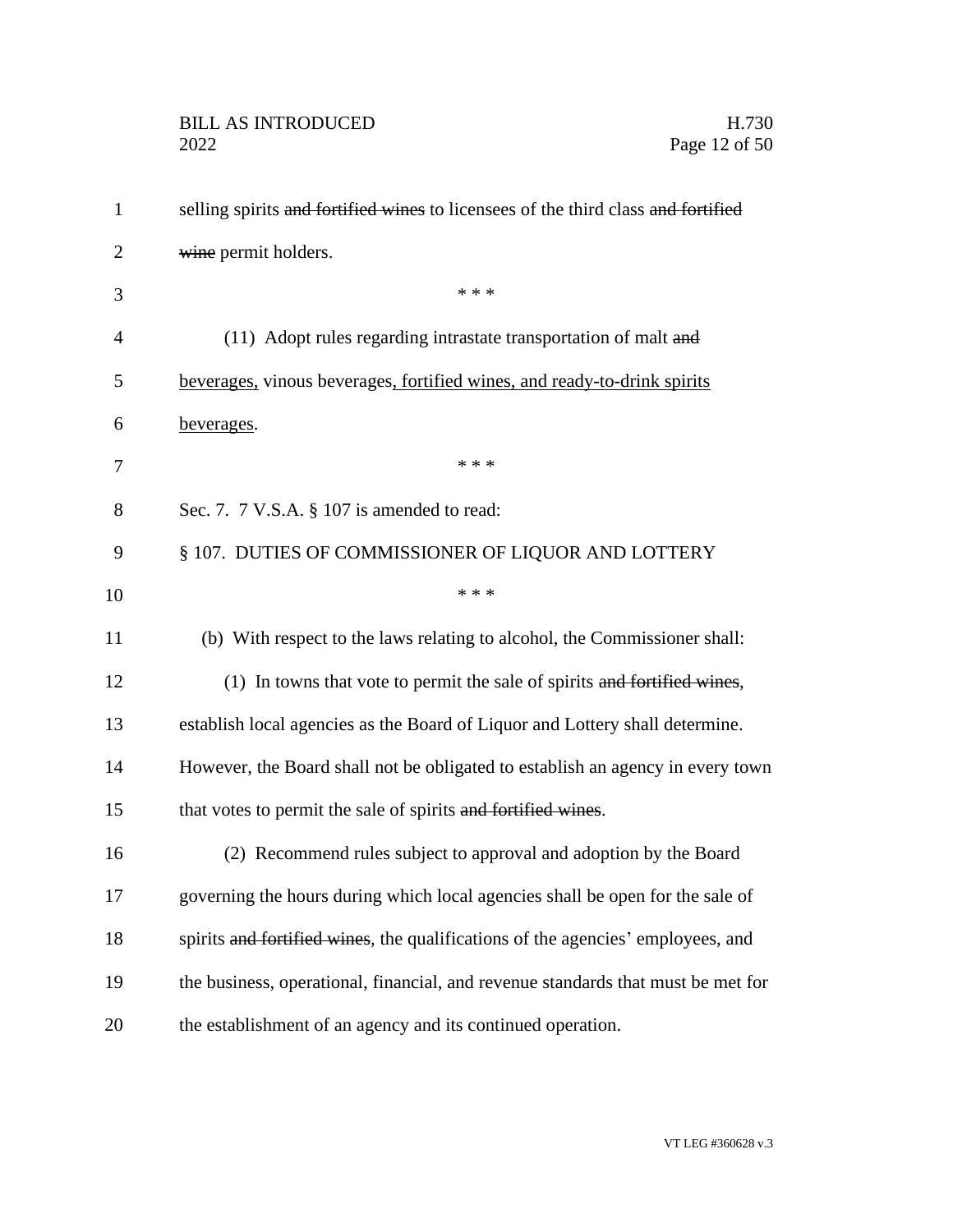| $\mathbf{1}$   | (3) Recommend rules subject to approval and adoption by the Board                 |
|----------------|-----------------------------------------------------------------------------------|
| $\overline{2}$ | governing:                                                                        |
| 3              | $(A)$ the prices at which spirits shall be sold by local agencies, the            |
| $\overline{4}$ | method for their delivery, and the quantities of spirits that may be sold to any  |
| 5              | one person at any one time; and                                                   |
| 6              | (B) the minimum prices at which fortified wines shall be sold by                  |
| 7              | local agencies and second-class licensees that hold fortified wine permits, the   |
| 8              | method for their delivery, and the quantities of fortified wines that may be sold |
| 9              | to any one person at any one time.                                                |
| 10             | (4) Supervise the quantities and qualities of spirits and fortified wines to      |
| 11             | be kept as stock in local agencies and recommend rules subject to approval and    |
| 12             | adoption by the Board regarding the filling of requisitions for spirits and       |
| 13             | fortified wines on the Commissioner of Liquor and Lottery.                        |
| 14             | (5) Purchase spirits and fortified wines for and in behalf of the Board of        |
| 15             | Liquor and Lottery; supervise their storage and distribution to local agencies,   |
| 16             | third-class licensees, and holders of fortified wine permits; and recommend       |
| 17             | rules subject to approval and adoption by the Board regarding the sale and        |
| 18             | delivery from the central liquor warehouse.                                       |
| 19             | * * *                                                                             |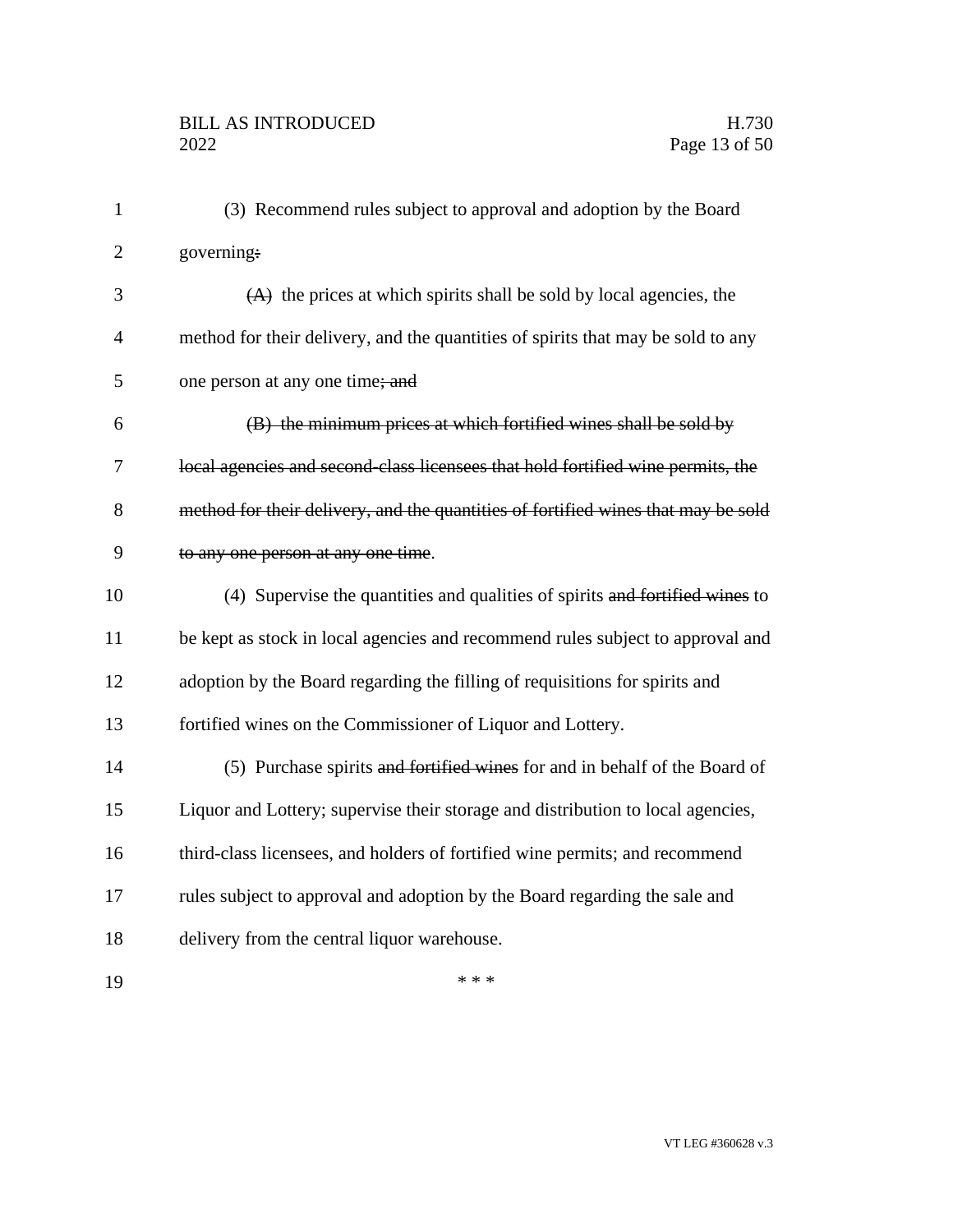| $\mathbf{1}$   | Sec. 8. 7 V.S.A. § 110 is amended to read:                                       |
|----------------|----------------------------------------------------------------------------------|
| $\overline{2}$ | § 110. SPECIAL BRANDS; PURCHASE BY COMMISSIONER OF                               |
| 3              | <b>LIQUOR AND LOTTERY</b>                                                        |
| $\overline{4}$ | If a person desires to purchase any class, variety, or brand of spirits $\theta$ |
| 5              | fortified wine that a local agency or fortified wine permit holder does not have |
| 6              | in stock, the Commissioner of Liquor and Lottery shall order the product upon    |
| 7              | the payment of a reasonable deposit by the purchaser in a proportion of the      |
| 8              | approximate cost of the order as prescribed by the rules of the Board of Liquor  |
| 9              | and Lottery.                                                                     |
| 10             | Sec. 9. $7$ V.S.A. $\S$ 112 is amended to read:                                  |
| 11             | § 112. LIQUOR CONTROL ENTERPRISE FUND                                            |
| 12             | The Liquor Control Enterprise Fund is established. It shall consist of all       |
| 13             | receipts from the sale of spirits, fortified wines, and other items by the Board |
| 14             | of Liquor and Lottery and Division of Liquor Control; fees paid to the           |
| 15             | Division of Liquor Control for the benefit of the Division; all other amounts    |
| 16             | received by the Division of Liquor Control for its benefit; and all amounts that |
| 17             | are from time to time appropriated to the Division of Liquor Control.            |
| 18             | Sec. 10. 7 V.S.A. § 161 is amended to read:                                      |
| 19             | § 161. LICENSES VOTED BY TOWN; TOWN MEETINGS; WARNING                            |
| 20             | (a) Upon petition of not less than five percent of the legal voters of any       |
| 21             | town, filed with the town clerk in conformance with 17 V.S.A. § 2642, the        |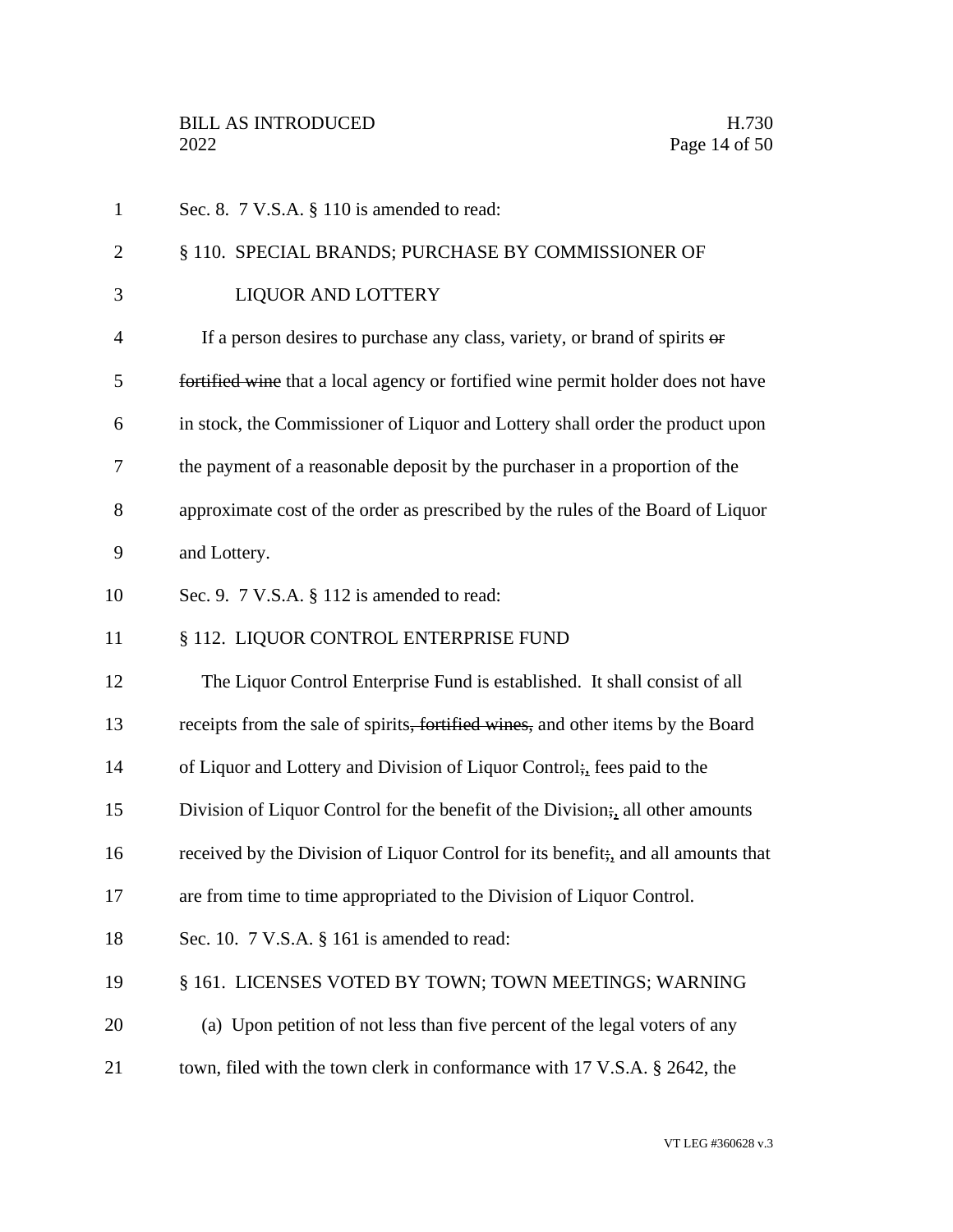| $\mathbf{1}$ | warning of the annual or special meeting shall contain an article providing for  |
|--------------|----------------------------------------------------------------------------------|
| 2            | a vote upon the following questions:                                             |
| 3            | Shall licenses for the sale of malt and beverages, vinous beverages, fortified   |
| 4            | wines, and ready-to-drink spirits beverages be granted in this town?             |
| 5            | Shall spirits and fortified wines be sold in this town?                          |
| 6            | The vote under the article shall be by ballot in the following form:             |
| 7            | Shall licenses for the sale of malt and beverages, vinous beverages, fortified   |
| 8            | wines, and ready-to-drink spirits beverages be granted in this town?             |
| 9            |                                                                                  |
| 10           | Shall spirits and fortified wines be sold in this town?                          |
| 11           | $Yes \_ No \_$                                                                   |
| 12           | (b) Licenses and permits for the sale of malt and beverages, vinous              |
| 13           | beverages, fortified wines, ready-to-drink spirits beverages, and spirits and    |
| 14           | fortified wines shall be issued according to the vote at the annual town meeting |
| 15           | held in March 1969 until a town votes otherwise.                                 |
| 16           | Sec. 11. 7 V.S.A. § 201 is amended to read:                                      |
| 17           | § 201. LICENSES CONTINGENT ON TOWN VOTE                                          |
| 18           | Licenses of the first or second class shall not be granted by the control        |
| 19           | commissioners or the Board of Liquor and Lottery to be exercised in any city     |
| 20           | or town, the voters of which vote "No" on the question of whether to permit      |
| 21           | the sale of malt beverages and, vinous beverages, fortified wines, and ready-to- |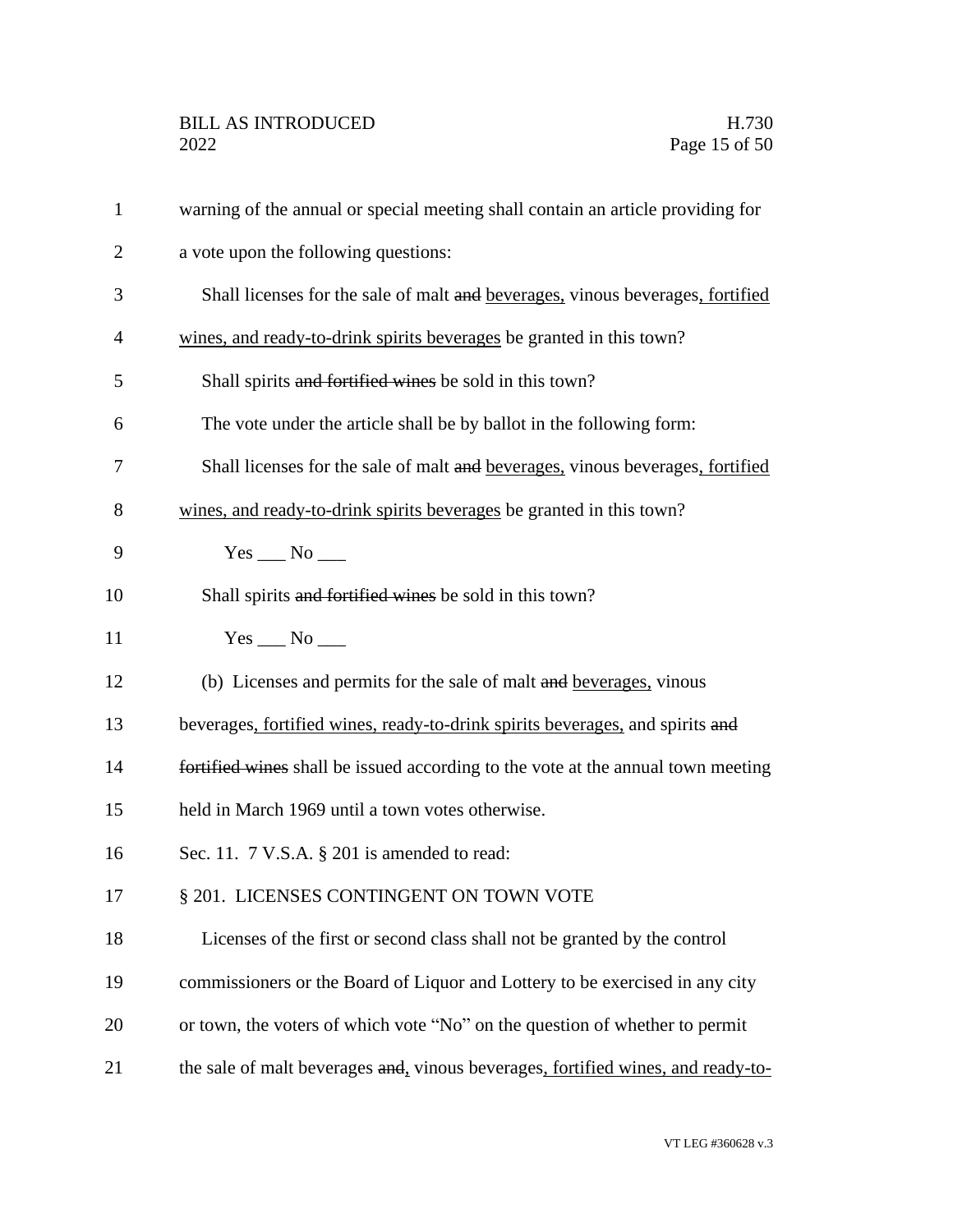| $\mathbf{1}$   | drink spirits beverages pursuant to section 161 of this title. Licenses of the     |
|----------------|------------------------------------------------------------------------------------|
| $\overline{2}$ | third class shall not be granted by the Board of Liquor and Lottery to be          |
| 3              | exercised in any city or town, the voters of which vote "No" on the question of    |
| $\overline{4}$ | whether to sell fortified wines and spirits pursuant to section 161 of this title. |
| 5              | Sec. 12. $7$ V.S.A. $\S$ 204 is amended to read:                                   |
| 6              | § 204. APPLICATION AND RENEWAL FEES FOR LICENSES AND                               |
| 7              | PERMITS; DISPOSITION OF FEES                                                       |
| 8              | (a) The following fees shall be paid when applying for a new license or            |
| 9              | permit or to renew a license or permit:                                            |
| 10             | (1) For a manufacturer's or rectifier's license to manufacture or rectify          |
| 11             | malt beverages, or vinous beverages and fortified wines, or spirits and fortified  |
| 12             | wines ready-to-drink spirits beverages, \$285.00 for each license.                 |
| 13             | * * *                                                                              |
| 14             | (7) For a shipping license for malt beverages $\sigma$ , vinous beverages, or      |
| 15             | ready-to-drink spirits beverages:                                                  |
| 16             | (A) in-state consumer shipping license, \$330.00.                                  |
| 17             | (B) out-of-state consumer shipping license, \$330.00.                              |
| 18             | (C) vinous beverages retail shipping license, \$250.00.                            |
| 19             | * * *                                                                              |
| 20             | (16) For a certificate of approval:                                                |
| 21             | (A) for malt beverages, $$2,485.00;$                                               |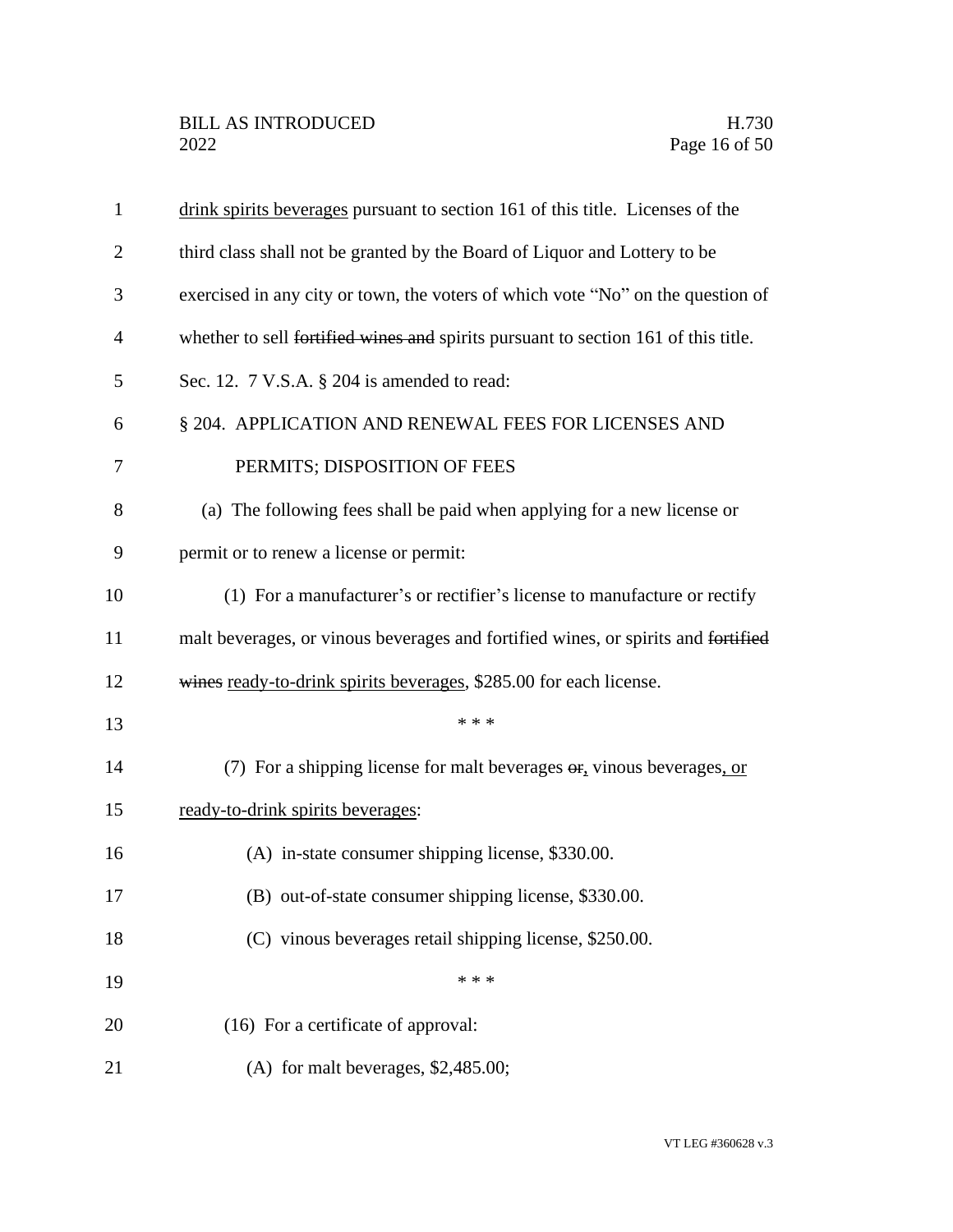| $\mathbf{1}$   | (B) for vinous beverages and fortified wines, \$985.00.                         |
|----------------|---------------------------------------------------------------------------------|
| $\overline{2}$ | (C) for ready-to-drink spirits beverages, \$985.00.                             |
| 3              | * * *                                                                           |
| 4              | (21) For a fortified wine permit, \$100.00. [Repealed.]                         |
| 5              | * * *                                                                           |
| 6              | Sec. 13. 7 V.S.A. § 221 is amended to read:                                     |
| 7              | § 221. FIRST-CLASS LICENSES                                                     |
| 8              | * * *                                                                           |
| 9              | $(b)(1)$ A first-class license permits the holder to sell malt and beverages.   |
| 10             | vinous beverages, fortified wines, and ready-to-drink spirits beverages for     |
| 11             | consumption only on those premises.                                             |
| 12             | (2) Except as otherwise provided pursuant to sections 271 and 278 of            |
| 13             | this title, a first-class license holder shall purchase all malt beverages and, |
| 14             | vinous beverages, fortified wines, and ready-to-drink spirits beverages sold    |
| 15             | pursuant to the license from Vermont wholesale dealers or packagers.            |
| 16             | (c) A retail dealer carrying on business in more than one place shall acquire   |
| 17             | a first-class license for each place where the retail dealer sells malt or      |
| 18             | beverages, vinous beverages, fortified wines, or ready-to-drink spirits         |
| 19             | beverages for consumption on the premises.                                      |
| 20             | * * *                                                                           |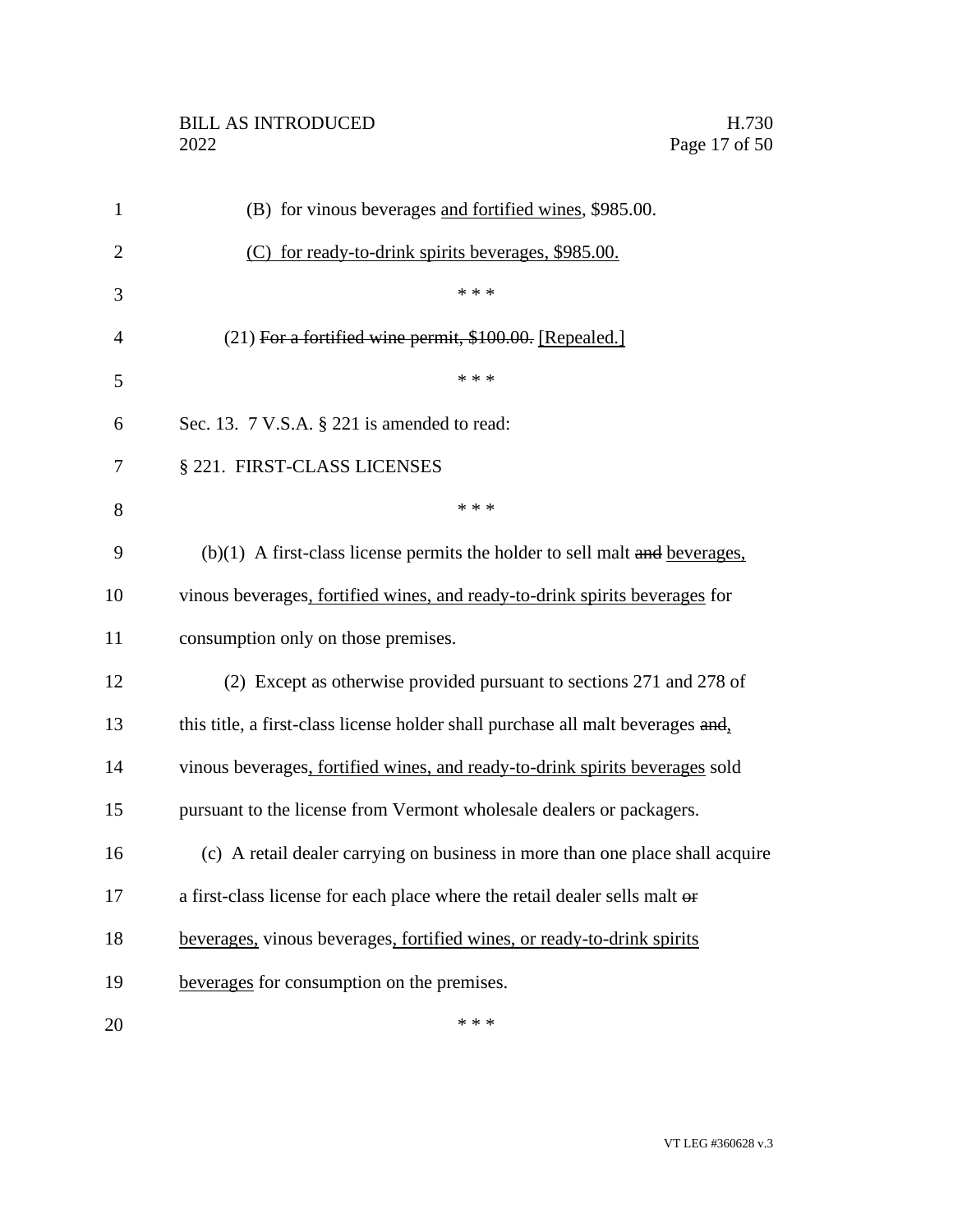| $\mathbf{1}$   | Sec. 14. $7$ V.S.A. $\S$ 222 is amended to read:                                   |
|----------------|------------------------------------------------------------------------------------|
| $\overline{2}$ | § 222. SECOND-CLASS LICENSES                                                       |
| 3              | $(a)(1)$ With the approval of the Board of Liquor and Lottery, the control         |
| $\overline{4}$ | commissioners may grant a second-class license to a retail dealer for the          |
| 5              | premises where the dealer carries on business if the retail dealer submits an      |
| 6              | application and pays the fee provided in section 204 of this title and satisfies   |
| 7              | the Board that the premises:                                                       |
| 8              | * * *                                                                              |
| 9              | (B) are a safe, sanitary, and proper place from which to sell malt and             |
| 10             | beverages, vinous beverages, and fortified wines.                                  |
| 11             | * * *                                                                              |
| 12             | $(b)(1)$ A second-class license permits the holder to export malt and              |
| 13             | beverages, vinous beverages, fortified wines, and ready-to-drink spirits           |
| 14             | beverages and to sell malt and beverages, vinous beverages, fortified wines,       |
| 15             | and ready-to-drink spirits beverages to the public from the licensed premises      |
| 16             | for consumption off the premises.                                                  |
| 17             | (2) The Division of Liquor Control may grant a second-class licensee a             |
| 18             | fortified wine permit pursuant to section 225 of this chapter or a retail delivery |
| 19             | permit pursuant to section 226 of this chapter.                                    |
| 20             | (3) Except as otherwise provided pursuant to sections 225, 271, and 278            |
| 21             | of this title, a second-class license holder shall purchase all malt beverages     |
|                |                                                                                    |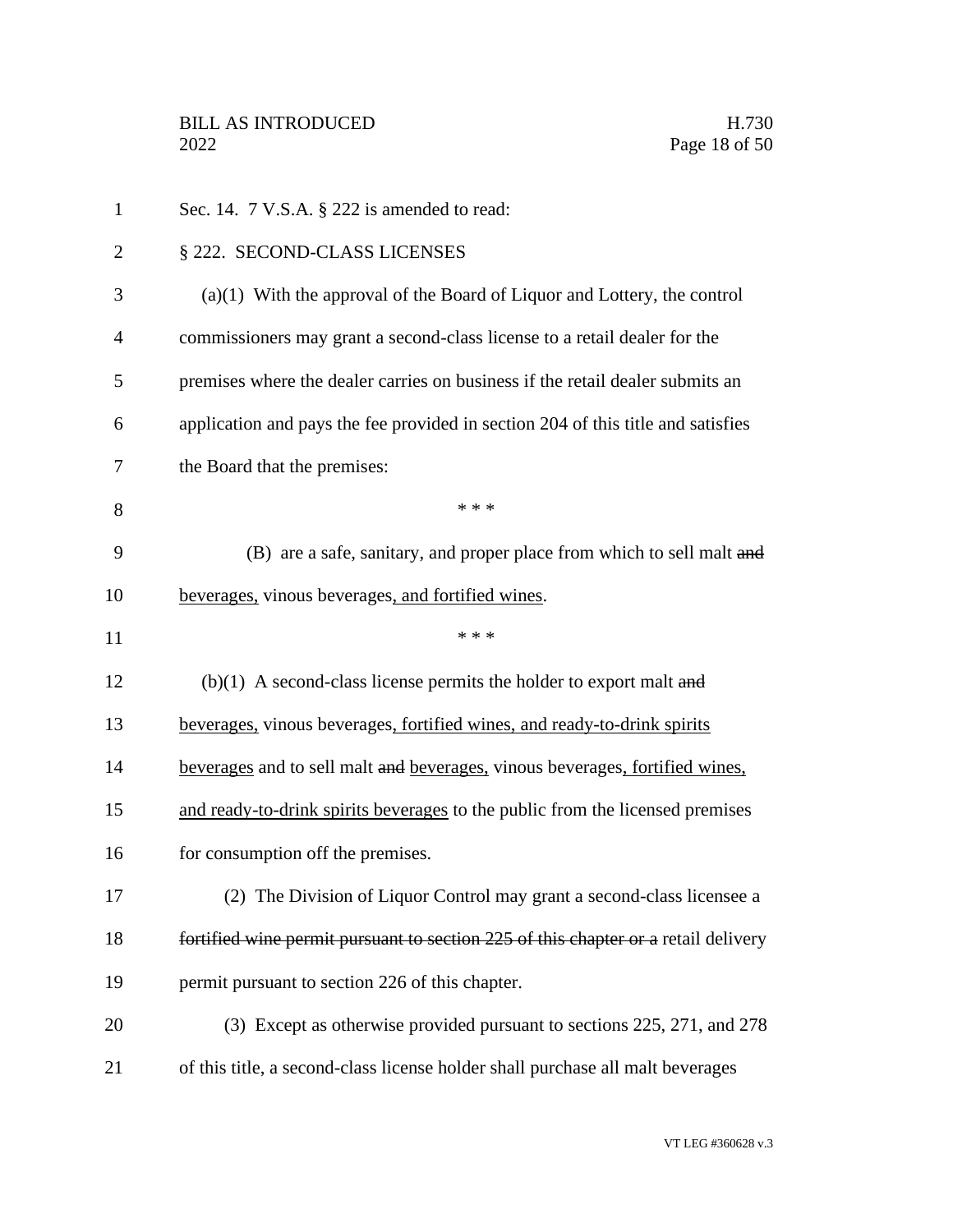| $\mathbf{1}$   | and, vinous beverages, fortified wines, and ready-to-drink spirits beverages      |
|----------------|-----------------------------------------------------------------------------------|
| $\overline{2}$ | sold pursuant to its license from Vermont wholesale dealers or packagers.         |
| 3              | (c) A retail dealer carrying on business in more than one place shall be          |
| $\overline{4}$ | required to acquire a second-class license for each place where the retail dealer |
| 5              | sells malt and beverages, vinous beverages, fortified wines, and ready-to-drink   |
| 6              | spirits beverages.                                                                |
| 7              | Sec. 15. 7 V.S.A. § 223 is amended to read:                                       |
| 8              | § 223. THIRD-CLASS LICENSES                                                       |
| 9              | * * *                                                                             |
| 10             | (b) A third-class license holder may sell spirits and fortified wines for         |
| 11             | consumption only on the licensed premises, boat, or railroad dining car.          |
| 12             | * * *                                                                             |
| 13             | $(d)(1)$ Except as otherwise provided in subdivisions (2) and (3) of this         |
| 14             | subsection, a person who holds a third-class license shall purchase from the      |
| 15             | Board of Liquor and Lottery all spirits and fortified wines dispensed in          |
| 16             | accordance with the provisions of the third-class license and this title.         |
| 17             | * * *                                                                             |
| 18             | (3) For a third-class license that is issued to a licensed manufacturer or        |
| 19             | rectifier of spirits or fortified wines, the licensee shall not be required to    |
| 20             | purchase from the Board of Liquor and Lottery spirits and fortified wines that    |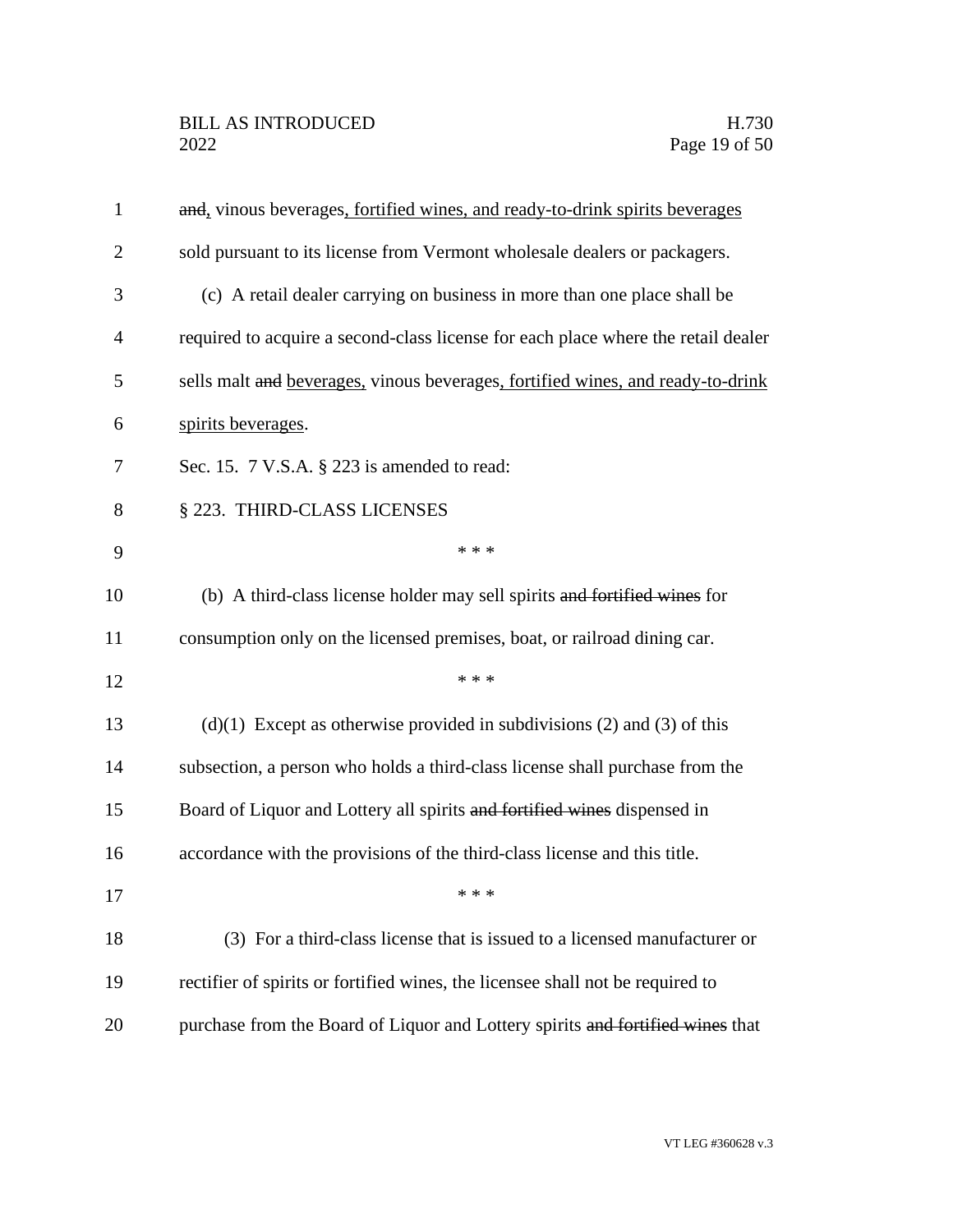| $\mathbf{1}$   | it has manufactured or rectified before selling them pursuant to its third-class |
|----------------|----------------------------------------------------------------------------------|
| $\overline{2}$ | license.                                                                         |
| 3              | * * *                                                                            |
| 4              | Sec. 16. $7$ V.S.A. $\S$ 224 is amended to read:                                 |
| 5              | § 224. FOURTH-CLASS LICENSES                                                     |
| 6              | * * *                                                                            |
| 7              | (b) At each licensed location, a fourth-class licensee may sell by the           |
| 8              | unopened container or distribute by the glass, with or without charge, alcoholic |
| 9              | beverages manufactured by the licensee.                                          |
| 10             | (1) A licensee may, for consumption at the licensed premises or                  |
| 11             | location, distribute the following amounts of alcoholic beverages to a retail    |
| 12             | customer:                                                                        |
| 13             | (A) not more than two ounces of malt beverages $\theta$ <sub>r</sub> vinous      |
| 14             | beverages, or ready-to-drink spirits beverages with a total of eight ounces; and |
| 15             | * * *                                                                            |
| 16             | Sec. 17. 7 V.S.A. § 226 is amended to read:                                      |
| 17             | § 226. RETAIL DELIVERY PERMITS                                                   |
| 18             | * * *                                                                            |
| 19             | (b) A retail delivery permit holder may deliver malt beverages and, vinous       |
| 20             | beverages, and ready-to-drink spirits beverages sold from the licensed           |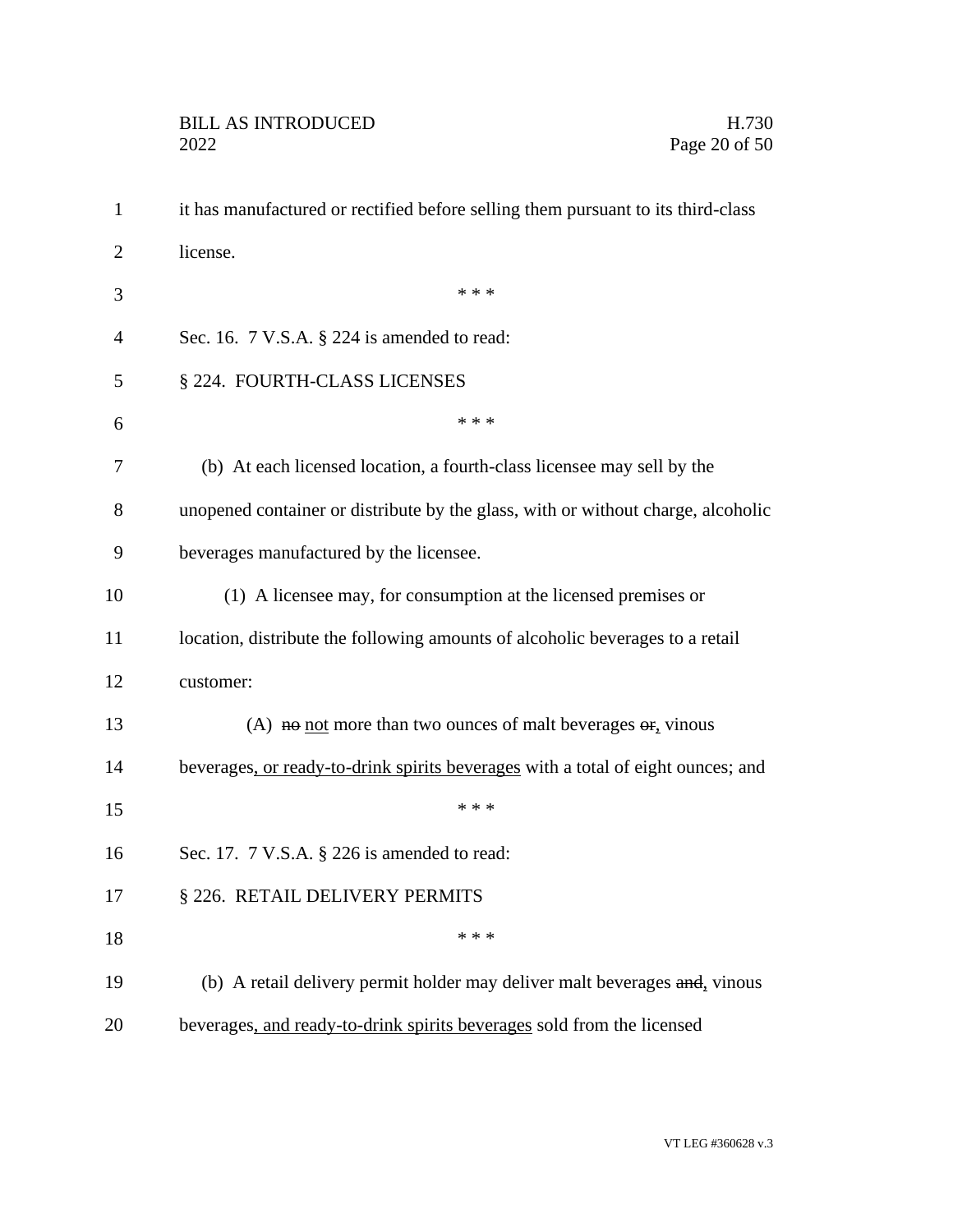| $\mathbf{1}$   | premises for consumption off the premises to an individual who is 21 years of                  |
|----------------|------------------------------------------------------------------------------------------------|
| $\overline{2}$ | age or older subject to the following requirements:                                            |
| 3              | * * *                                                                                          |
| $\overline{4}$ | (4) An employee of a retail delivery permit holder shall not be permitted                      |
| 5              | to make deliveries of malt beverages $\Theta$ <sub>r</sub> vinous beverages, or ready-to-drink |
| 6              | spirits beverages pursuant to the permit unless he or she the employee has                     |
| 7              | completed a training program approved by the Division pursuant to section 213                  |
| 8              | of this chapter.                                                                               |
| 9              | (5) Malt beverages and, vinous beverages, and ready-to-drink spirits                           |
| 10             | beverages delivered pursuant to a retail delivery permit shall be for personal                 |
| 11             | use and not for resale.                                                                        |
| 12             | Sec. 18. 7 V.S.A. § 228 is amended to read:                                                    |
| 13             | § 228. SAMPLER FLIGHTS                                                                         |
| 14             | * * *                                                                                          |
| 15             | (b) The holder of a first-class license may serve a sampler flight of up to                    |
| 16             | 12 ounces in the aggregate of vinous beverages or ready-to-drink spirits                       |
| 17             | beverages to a single customer at one time                                                     |
| 18             | * * *                                                                                          |
| 19             | (d) The holder of a first-class license may serve a sampler flight of up to                    |
| 20             | four ounces in the aggregate of fortified wines to a single customer at one time.              |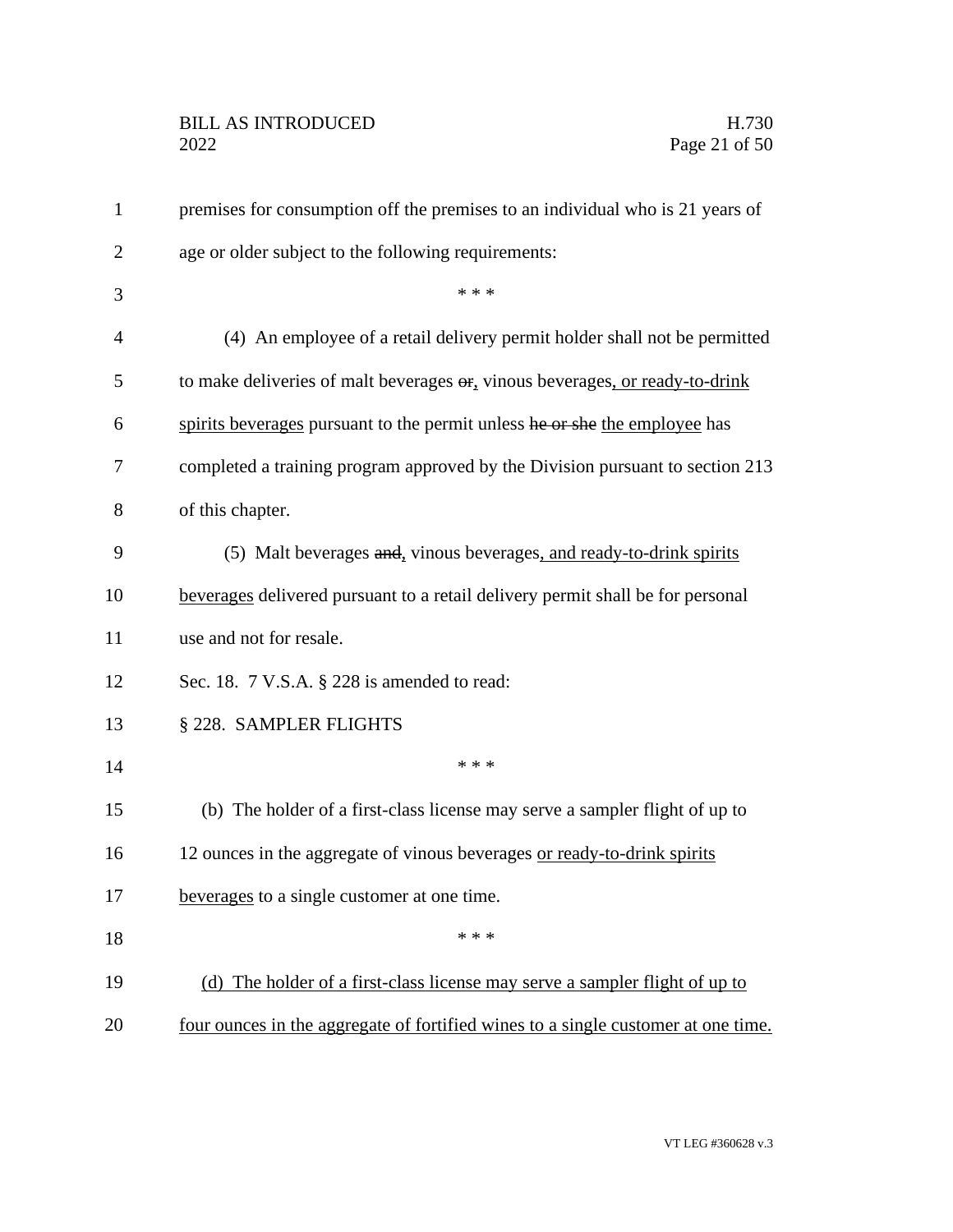| 1              | Sec. 19. 7 V.S.A. § 251 is amended to read:                                        |
|----------------|------------------------------------------------------------------------------------|
| $\overline{2}$ | § 251. EDUCATIONAL SAMPLING EVENT PERMIT                                           |
| 3              | * * *                                                                              |
| $\overline{4}$ | (b) An educational sampling event permit holder is permitted to conduct an         |
| 5              | event that is open to the public at which malt beverages, vinous beverages,        |
| 6              | ready-to-drink spirits beverages, fortified wines, spirits, or all four are served |
| 7              | only for the purposes of marketing and educational sampling.                       |
| 8              | * * *                                                                              |
| 9              | (d) The permit holder shall ensure all the following:                              |
| 10             | (1) Attendees at the educational sampling event shall be required to pay           |
| 11             | an entry fee of no not less than \$5.00.                                           |
| 12             | $(2)(A)$ Malt beverages $\Theta$ , vinous beverages, or ready-to-drink spirits     |
| 13             | beverages for sampling shall be offered in glasses that contain no not more        |
| 14             | than two ounces of either beverage.                                                |
| 15             | * * *                                                                              |
| 16             | (f) Taxes for the alcoholic beverages served at the event shall be paid as         |
| 17             | follows:                                                                           |
| 18             | * * *                                                                              |
| 19             | (2) vinous beverages and ready-to-drink spirits beverages: \$0.55 per              |
| 20             | gallon served;                                                                     |
| 21             | * * *                                                                              |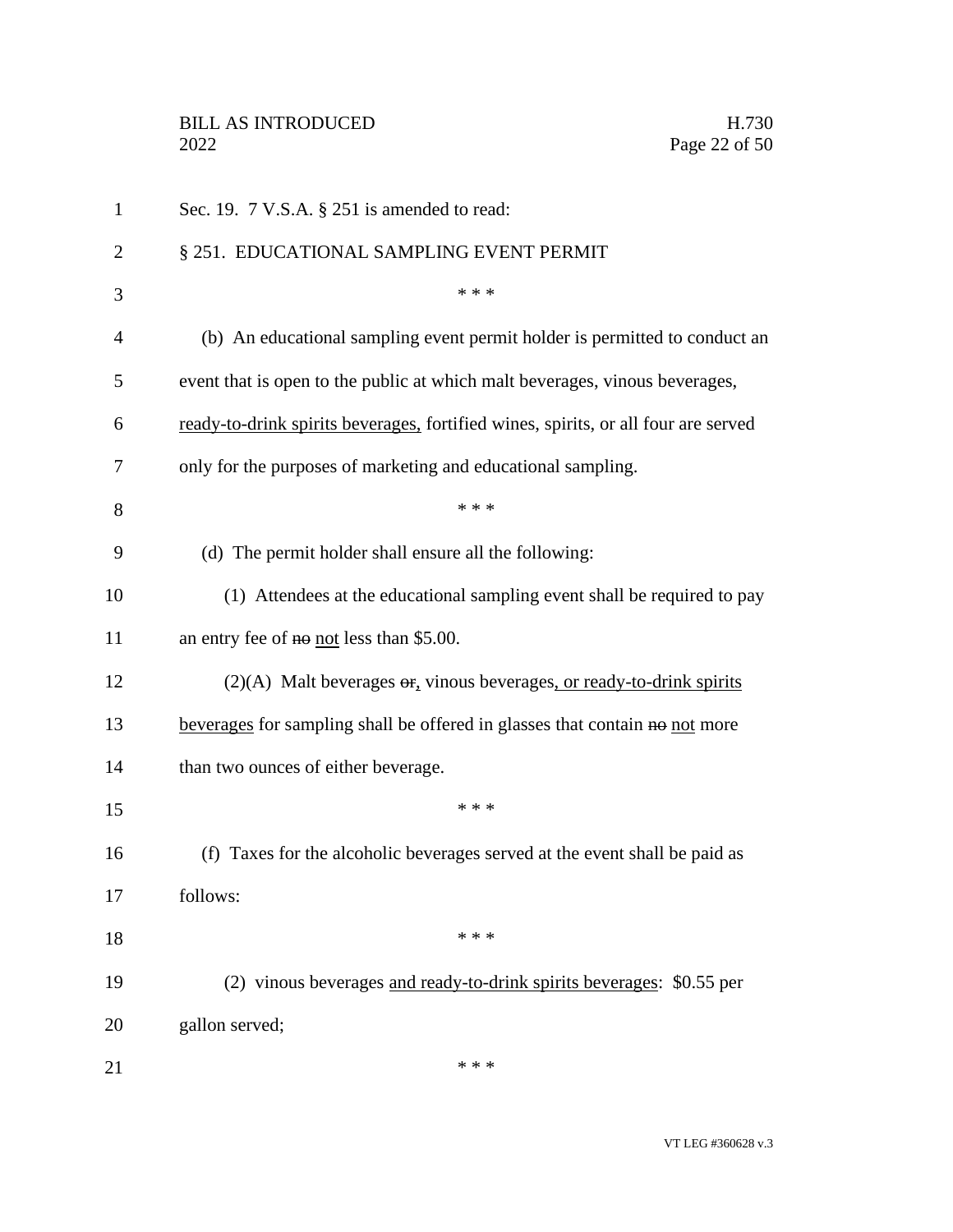| $\mathbf{1}$   | Sec. 20. $7$ V.S.A. $\S$ 252 is amended to read:                                  |
|----------------|-----------------------------------------------------------------------------------|
| $\overline{2}$ | § 252. SPECIAL EVENT PERMITS                                                      |
| 3              | * * *                                                                             |
| $\overline{4}$ | $(b)(1)$ A special event permit holder may sell alcoholic beverages               |
| 5              | manufactured or rectified by the permit holder by the glass or the unopened       |
| 6              | bottle.                                                                           |
| 7              | (2) For purposes of tasting, a special event permit holder may distribute         |
| 8              | beverages manufactured or rectified by the permit holder with or without          |
| 9              | charge, provided the beverages are distributed:                                   |
| 10             | (A) by the glass; and                                                             |
| 11             | $(B)$ in quantities of $\theta$ not more than two ounces per product and          |
| 12             | eight ounces total of malt beverages or, vinous beverages, or ready-to-drink      |
| 13             | spirits beverages and no not more than one ounce in total of spirits or fortified |
| 14             | wines to each individual.                                                         |
| 15             | * * *                                                                             |
| 16             | Sec. 21. $7$ V.S.A. $\S$ 253 is amended to read:                                  |
| 17             | § 253. FESTIVAL PERMITS                                                           |
| 18             | * * *                                                                             |
| 19             | (b) A festival required to be permitted under this section is any event that is   |
| 20             | open to the public for which the primary purpose is to serve one or more of the   |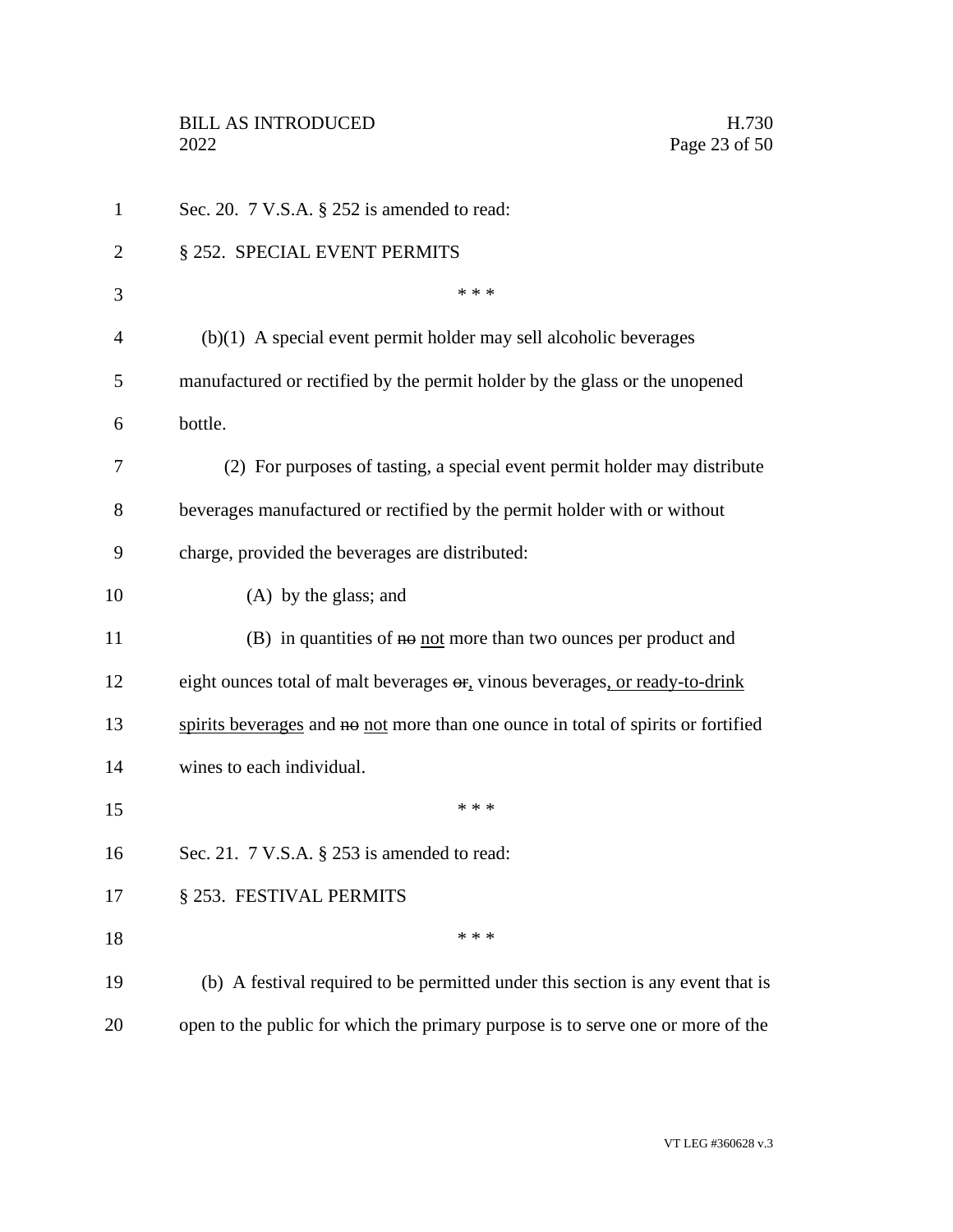| $\mathbf{1}$   | following: malt beverages, vinous beverages, ready-to-drink spirits beverages,   |
|----------------|----------------------------------------------------------------------------------|
| $\overline{2}$ | fortified wines, or spirits.                                                     |
| 3              | (c) A festival permit holder is permitted to conduct an event that is open to    |
| $\overline{4}$ | the public at which one or more of the following are served: malt beverages,     |
| 5              | vinous beverages, ready-to-drink spirits beverages, fortified wines, or spirits. |
| 6              | (d) The permit holder shall ensure the following:                                |
| 7              | * * *                                                                            |
| 8              | $(2)(A)$ Malt beverages for sampling shall be offered in glasses that            |
| 9              | contain not more than 12 ounces, with not more than 60 ounces served to any      |
| 10             | patron at one event.                                                             |
| 11             | (B) Vinous beverages or ready-to-drink spirits beverages for                     |
| 12             | sampling shall be offered in glasses that contain not more than five ounces      |
| 13             | with not more than 25 ounces served to any patron at one event.                  |
| 14             | * * *                                                                            |
| 15             | (E) Patrons attending a festival where combinations of malt                      |
| 16             | beverages, vinous beverages, ready-to-drink spirits beverages, fortified wines,  |
| 17             | or spirits are mutually sampled shall not be served more than a combined total   |
| 18             | of six U.S. standard drinks containing 3.6 fluid ounces or 84 grams of pure      |
| 19             | ethyl alcohol.                                                                   |
| 20             | * * *                                                                            |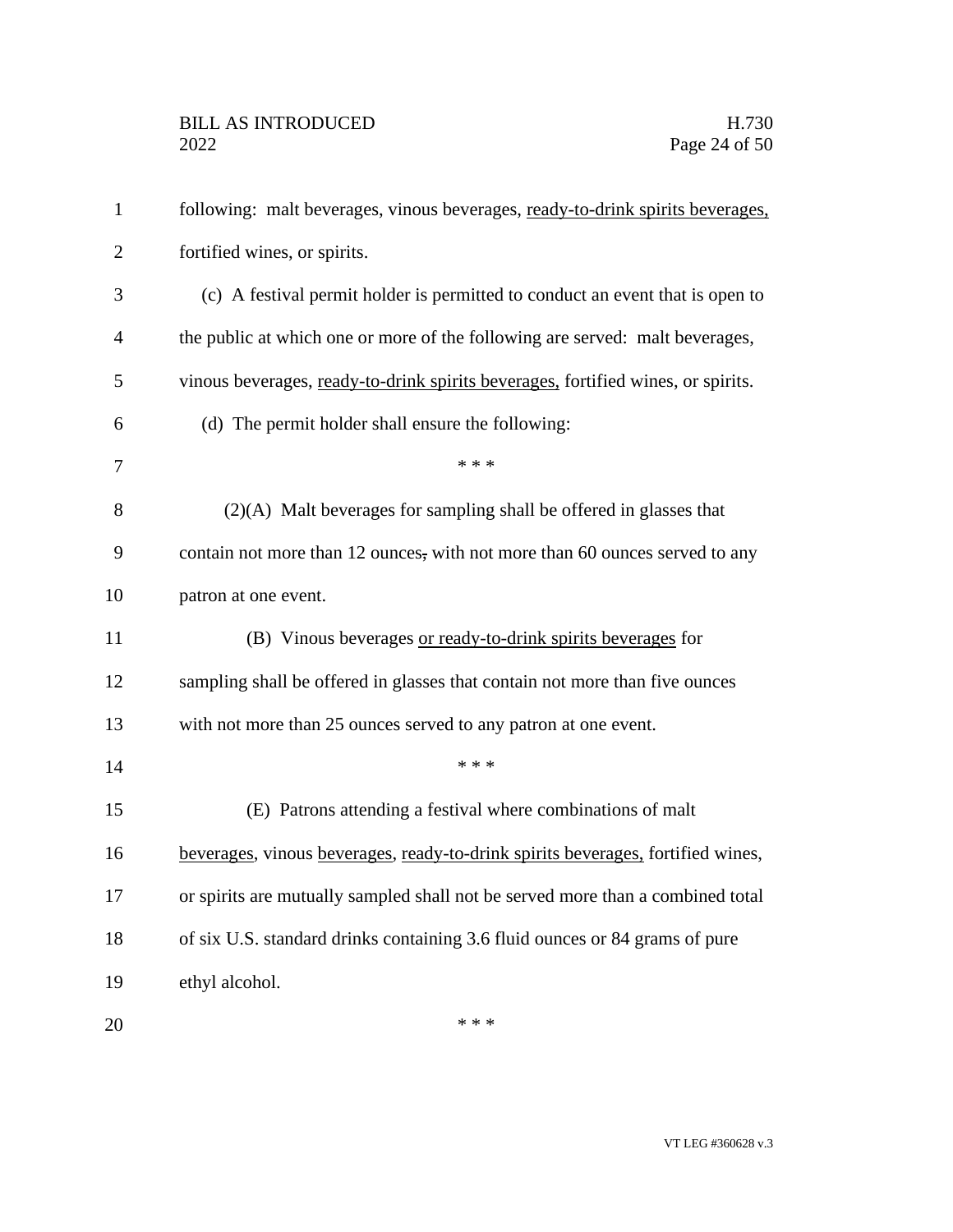## BILL AS INTRODUCED H.730<br>2022 Page 25 of 50

| $\mathbf{1}$   | (e)(1) A festival permit holder may purchase invoiced volumes of malt $\theta$     |
|----------------|------------------------------------------------------------------------------------|
| $\overline{2}$ | beverages, vinous beverages, or ready-to-drink spirits beverages directly from     |
| 3              | a manufacturer or packager licensed in Vermont or a manufacturer or packager       |
| $\overline{4}$ | that holds a federal Basic Permit or Brewers Notice or evidence of licensure in    |
| 5              | a foreign country that is satisfactory to the Board.                               |
| 6              | (2) The invoiced volumes of malt or beverages, vinous beverages, or                |
| 7              | ready-to-drink spirits beverages may be transported to the site and sold by the    |
| 8              | glass to the public by the permit holder or its employees and volunteers only      |
| 9              | during the event.                                                                  |
| 10             | (f) A festival permit holder shall be subject to the provisions of this title,     |
| 11             | including section 214 of this title, and the rules of the Board regarding the sale |
| 12             | of the alcoholic beverages and shall pay the tax on the malt or beverages,         |
| 13             | vinous beverages, or ready-to-drink spirits beverages pursuant to section 421      |
| 14             | of this title.                                                                     |
| 15             | * * *                                                                              |
| 16             | Sec. 22. 7 V.S.A. § 254 is amended to read:                                        |
| 17             | § 254. SPECIAL VENUE SERVING PERMITS                                               |
| 18             | * * *                                                                              |
| 19             | (b) A permit holder may purchase malt or beverages, vinous beverages, or           |
| 20             | ready-to-drink spirits beverages directly from a licensed retailer.                |
| 21             | * * *                                                                              |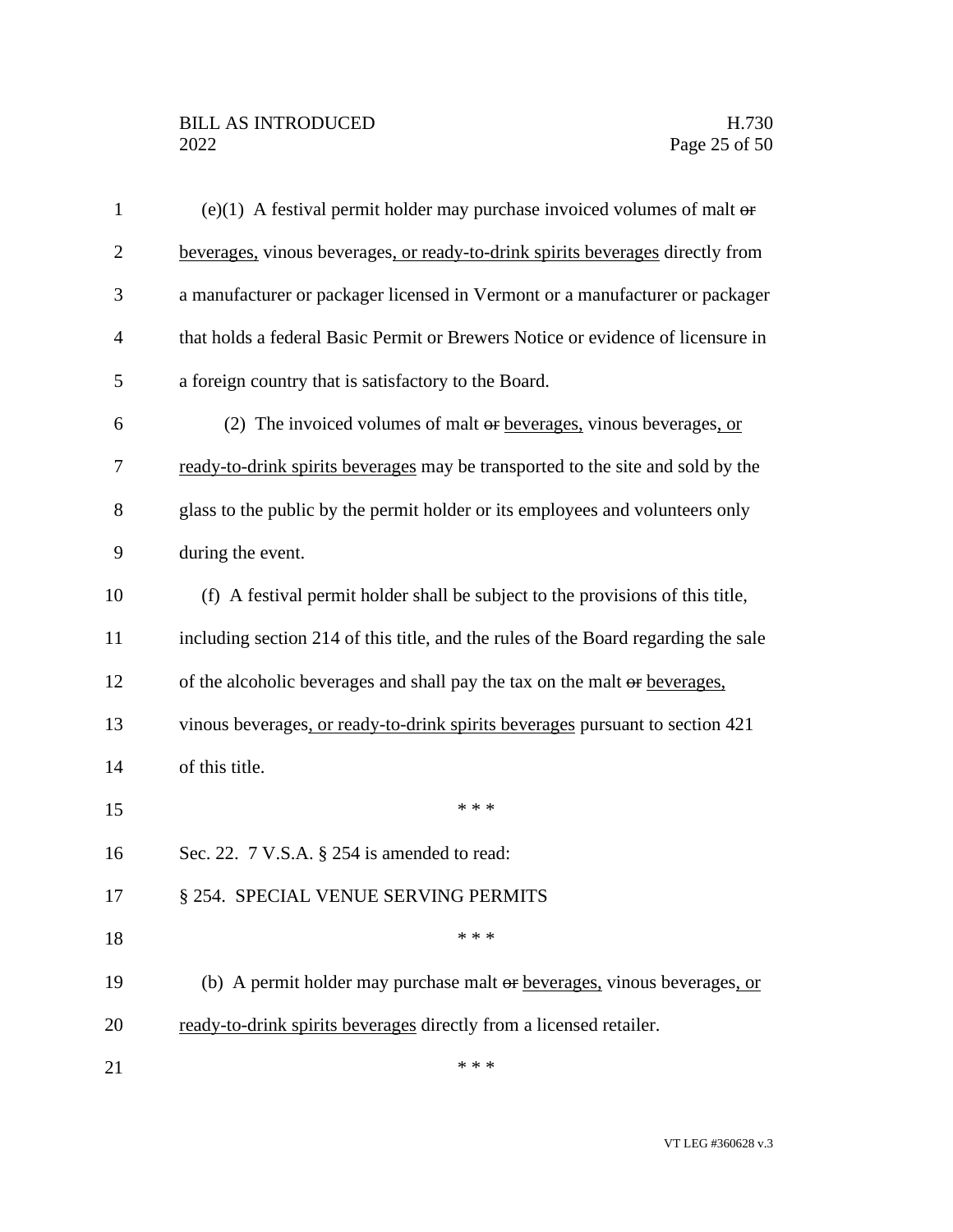| 1              | (d) A public library or museum may only be granted a permit pursuant to         |
|----------------|---------------------------------------------------------------------------------|
| $\overline{2}$ | this section for an event held for a charitable or educational purpose at which |
| 3              | malt and beverages, vinous beverages, and ready-to-drink spirits beverages      |
| 4              | will be served for a period of not more than six hours.                         |
| 5              | Sec. 23. 7 V.S.A. § 255 is amended to read:                                     |
| 6              | § 255. RETAIL ALCOHOLIC BEVERAGE TASTING PERMITS                                |
| 7              | * * *                                                                           |
| 8              | (b) The Division may grant the following alcoholic beverage tasting             |
| 9              | permits to the following types of licensees:                                    |
| 10             | (1) A second-class licensee.                                                    |
| 11             | (A) The permit authorizes the employees of the second-class licensee            |
| 12             | or of a designated manufacturer or rectifier to dispense to each customer of    |
| 13             | legal age on the licensee's premises malt or beverages, vinous beverages, or    |
| 14             | ready-to-drink spirits beverages by the glass not to exceed two ounces of each  |
| 15             | beverage with a total of eight ounces of malt or beverages, vinous beverages,   |
| 16             | or ready-to-drink spirits beverages.                                            |
| 17             | (B) Malt or beverages, vinous beverages, or ready-to-drink spirits              |
| 18             | beverages dispensed at the tasting event shall be from the inventory of the     |
| 19             | licensee or purchased from a wholesale dealer.                                  |
| 20             | * * *                                                                           |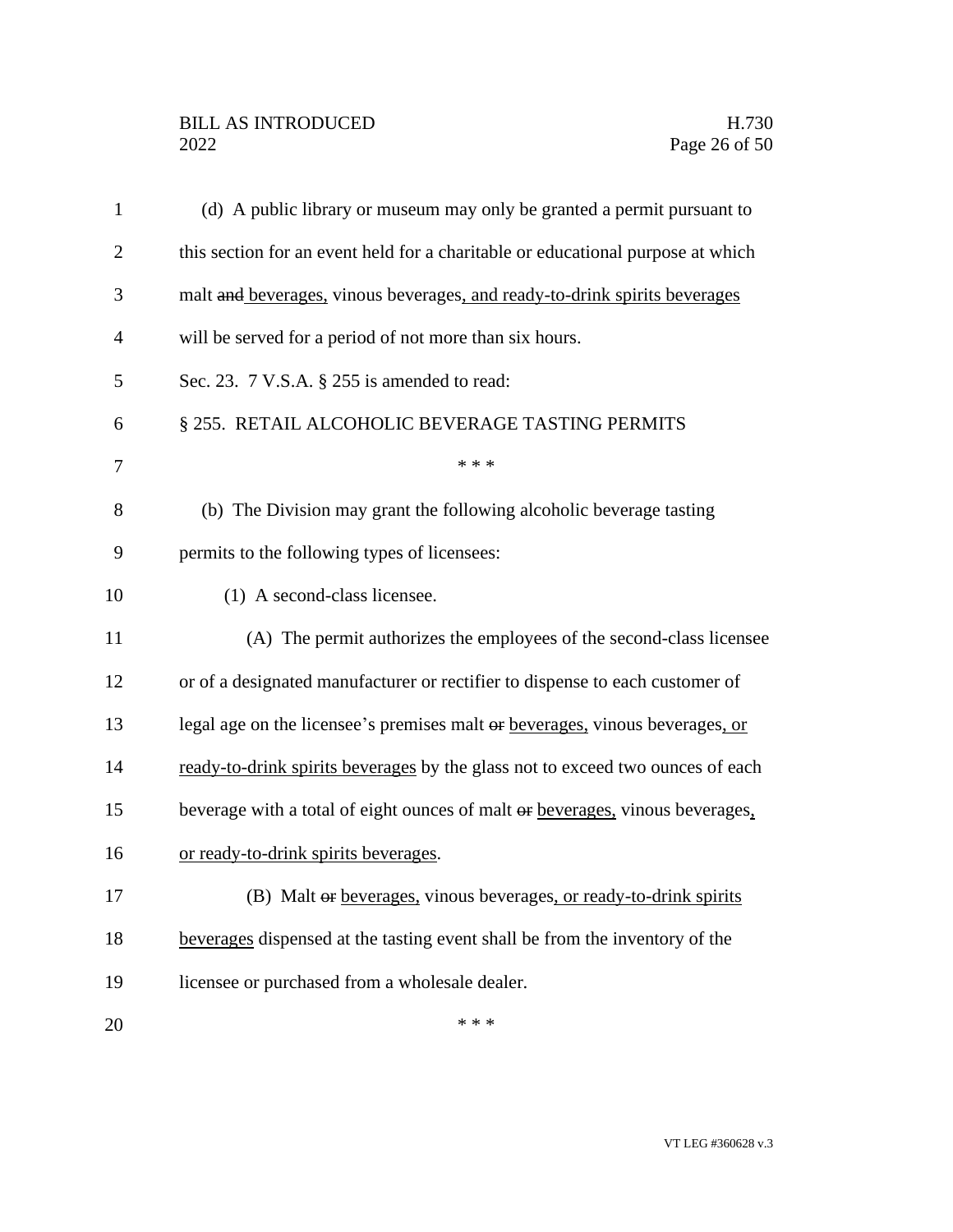# BILL AS INTRODUCED H.730<br>2022 Page 27 of 50

| $\mathbf{1}$   | (2) A licensed manufacturer or rectifier of malt $\Theta$ r beverages, vinous      |
|----------------|------------------------------------------------------------------------------------|
| $\overline{2}$ | beverages, or ready-to-drink spirits beverages.                                    |
| 3              | (A) The permit authorizes the licensed manufacturer or rectifier to                |
| $\overline{4}$ | dispense to each customer of legal age for consumption on the premises of a        |
| 5              | second-class licensee beverages produced by the manufacturer or rectifier by       |
| 6              | the glass not to exceed two ounces of each beverage with a total of eight          |
| 7              | ounces of malt or beverages, vinous beverages, or ready-to-drink spirits           |
| 8              | beverages.                                                                         |
| 9              | * * *                                                                              |
| 10             | (3) A licensed wholesale dealer. The permit authorizes a licensed                  |
| 11             | wholesale dealer to dispense malt or beverages, vinous beverages, fortified        |
| 12             | wines, or ready-to-drink spirits beverages for promotional purposes at the         |
| 13             | wholesale dealer's premises without charge to invited employees of first-,         |
| 14             | second-, and third-class licensees, provided the invited employees are of legal    |
| 15             | age.                                                                               |
| 16             | (c) A vinous beverage, ready-to-drink spirits beverage, or malt beverage           |
| 17             | tasting event held pursuant to subsection (b) of this section, not including an    |
| 18             | alcoholic beverage tasting conducted on the premises of the manufacturer or        |
| 19             | rectifier, shall comply with the following:                                        |
| 20             | (1) continue for $\theta$ not more than six hours, with $\theta$ not more than six |
| 21             | beverages to be offered at a single event, and no not more than two ounces of      |
|                |                                                                                    |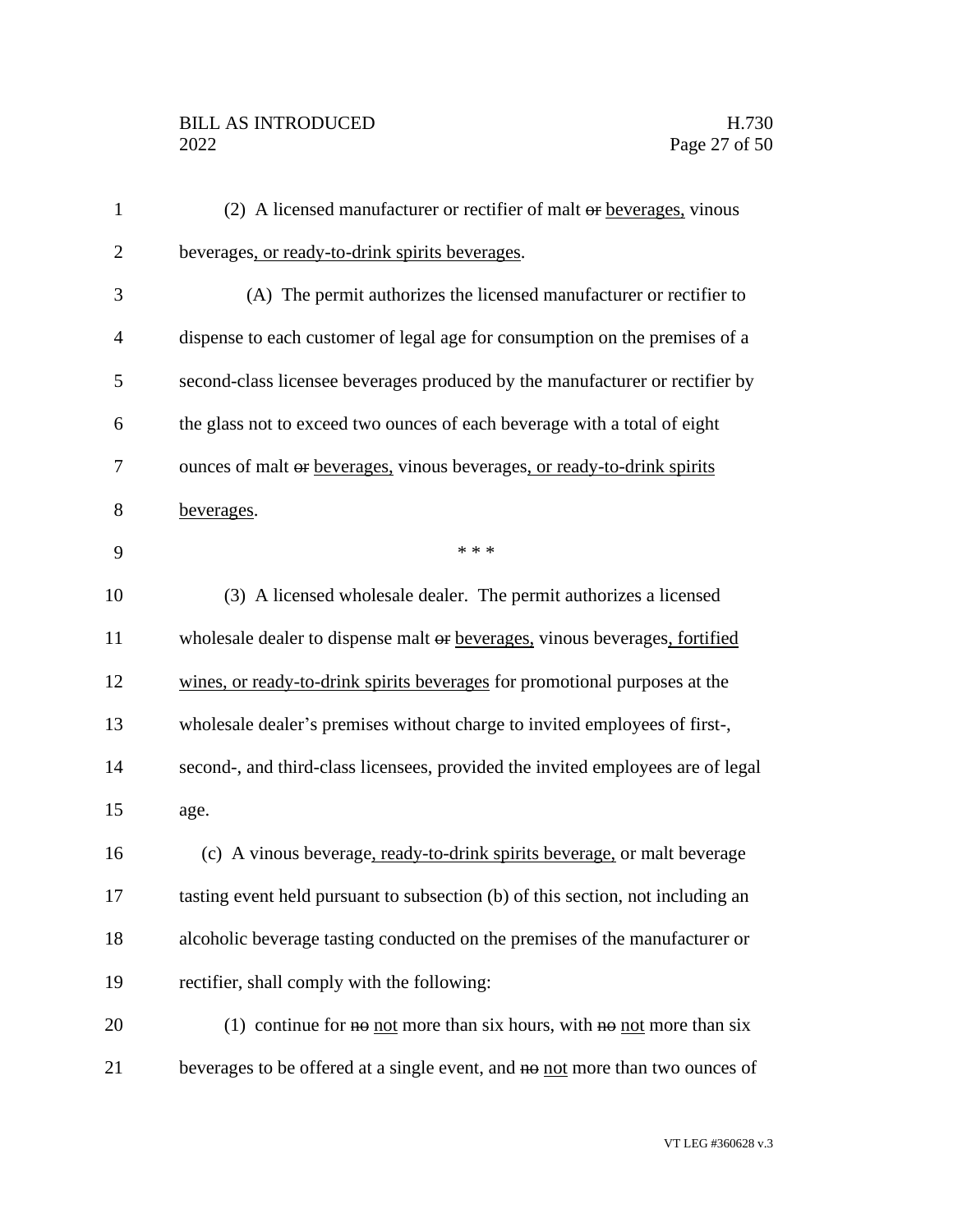## BILL AS INTRODUCED H.730<br>2022 Page 28 of 50

| $\mathbf{1}$   | any single beverage and no not more than a total of eight ounces of malt or         |
|----------------|-------------------------------------------------------------------------------------|
| $\overline{2}$ | beverages, vinous beverages, or ready-to-drink spirits beverages to be              |
| 3              | dispensed to a customer;                                                            |
| $\overline{4}$ | * * *                                                                               |
| 5              | Sec. 24. 7 V.S.A. § 256 is amended to read:                                         |
| 6              | § 256. PROMOTIONAL TASTINGS FOR LICENSEES                                           |
| 7              | $(a)(1)$ At the request of a first- or second-class licensee, a holder of a         |
| 8              | manufacturer's, rectifier's, or wholesale dealer's license may distribute without   |
| 9              | charge to the first- or second-class licensee's management and staff, provided      |
| 10             | they are of legal age, two ounces per person of vinous beverages, ready-to-         |
| 11             | drink spirits beverages, or one ounce per person of fortified wines, for the        |
| 12             | purpose of promoting the beverage.                                                  |
| 13             | (2) At the request of a holder of a third-class license, a manufacturer or          |
| 14             | rectifier of spirits or fortified wines may distribute without charge to the third- |
| 15             | class licensee's management and staff, provided they are of legal age, one-         |
| 16             | quarter ounce of each beverage and not more than a total of one ounce to each       |
| 17             | individual for the purpose of promoting the beverage.                               |
| 18             | $(b)(1)$ At the request of a holder of a wholesale dealer's license, a first-class  |
| 19             | licensee may dispense malt or beverages, vinous beverages, fortified wines, or      |
| 20             | ready-to-drink spirits beverages for promotional purposes without charge to         |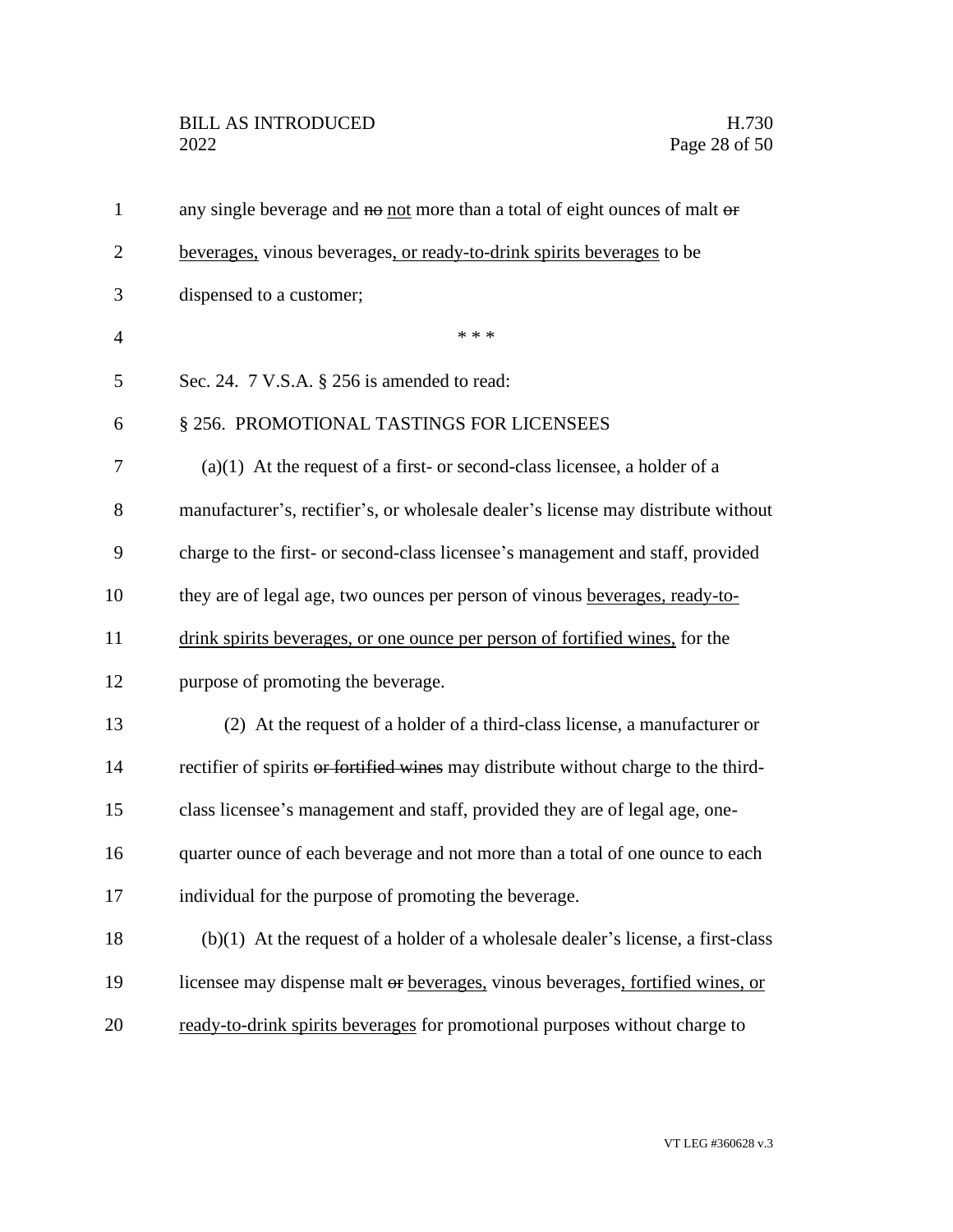| $\mathbf{1}$   | invited management and staff of first-, second-, or third-class licensees,                |
|----------------|-------------------------------------------------------------------------------------------|
| $\overline{2}$ | provided they are of legal age.                                                           |
| 3              | * * *                                                                                     |
| $\overline{4}$ | $(c)(1)$ Upon receipt of a first- or second-class application by the Division, a          |
| 5              | holder of a wholesale dealer's license may dispense malt or beverages, vinous             |
| 6              | beverages, fortified wines, or ready-to-drink spirits beverages for promotional           |
| 7              | purposes without charge to invited management and staff of the business that              |
| 8              | has applied for a first- or second-class license, provided they are of legal age.         |
| 9              | * * *                                                                                     |
| 10             | (4) No malt or beverages, vinous beverages, fortified wines, or ready-to-                 |
| 11             | drink spirits beverages shall be left behind at the conclusion of the tasting.            |
| 12             | * * *                                                                                     |
| 13             | Sec. 25. 7 V.S.A. § 257 is amended to read:                                               |
| 14             | § 257. TASTINGS FOR PRODUCT QUALITY ASSURANCE                                             |
| 15             | * * *                                                                                     |
| 16             | (b) Each sample of malt beverages $\Theta$ <b>r</b> , vinous beverages, or ready-to-drink |
| 17             | spirits beverages shall be no not larger than two ounces, and each sample of              |
| 18             | spirits or fortified wines shall be no not larger than one-quarter ounce.                 |
| 19             | * * *                                                                                     |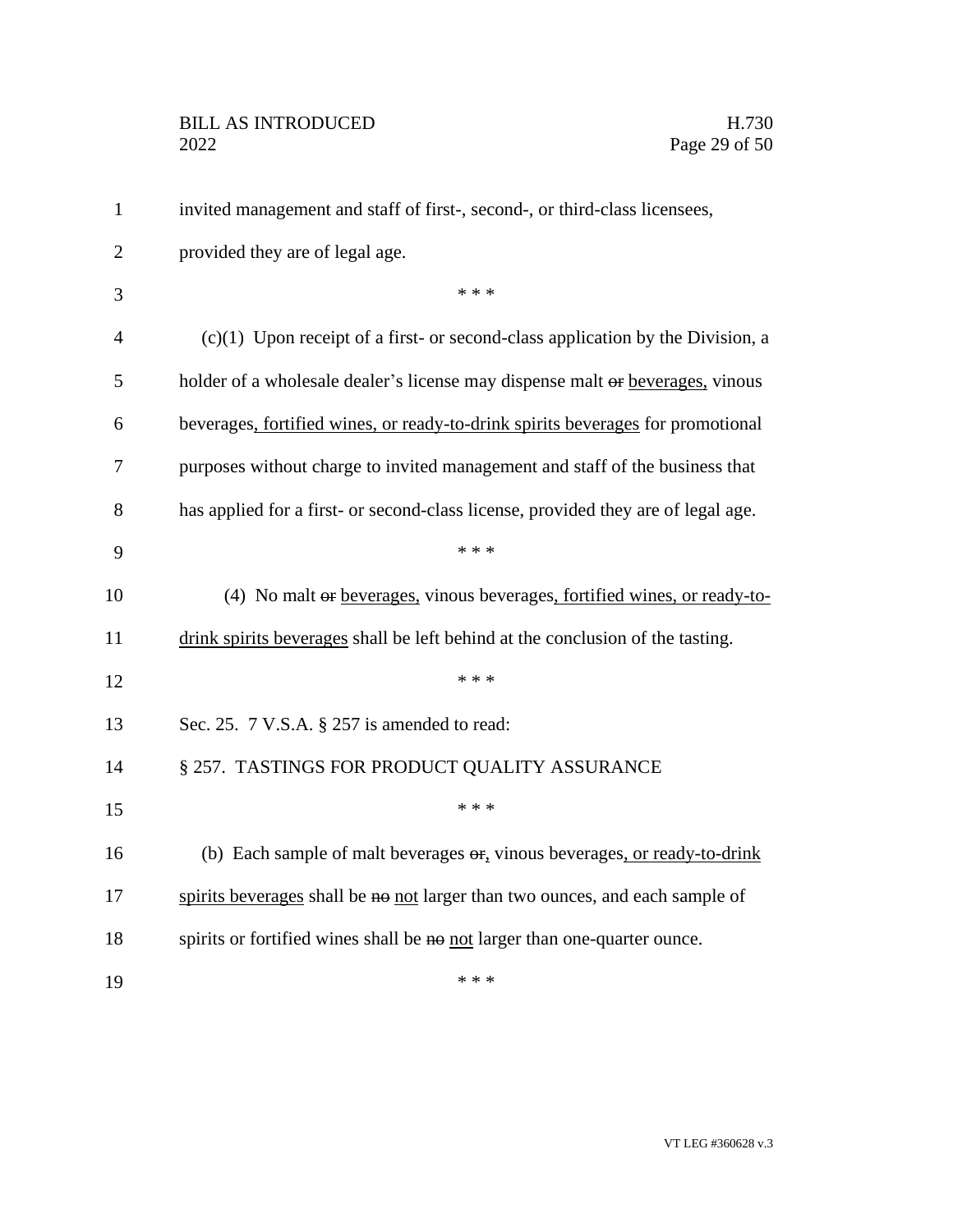| $\mathbf{1}$   | Sec. 26. $7$ V.S.A. $\S 271$ is amended to read:                                |
|----------------|---------------------------------------------------------------------------------|
| $\overline{2}$ | § 271. MANUFACTURER'S OR RECTIFIER'S LICENSE                                    |
| 3              | $(a)(1)$ The Board of Liquor and Lottery may grant a manufacturer's or          |
| 4              | rectifier's license upon application and payment of the fee provided in section |
| 5              | 204 of this title that permits the license holder to operate a facility that    |
| 6              | manufactures or rectifies:                                                      |
| 7              | (A) malt beverages;                                                             |
| 8              | (B) vinous beverages and fortified wines; or                                    |
| 9              | (C) spirits and fortified wines ready-to-drink spirits beverages.               |
| 10             | * * *                                                                           |
| 11             | (b) Except as otherwise provided in section 224 of this title and subsections   |
| 12             | $(d)$ – $(f)$ of this section:                                                  |
| 13             | (1) spirits and fortified wine may be manufactured for sale to the Board        |
| 14             | of Liquor and Lottery or for export, or both; and                               |
| 15             | (2) malt beverages and, vinous beverages, fortified wines, and ready-to-        |
| 16             | drink spirits beverages may be manufactured or rectified for sale to packagers  |
| 17             | or wholesale dealers, or for export, or both.                                   |
| 18             | (c) A licensed manufacturer of vinous beverages or fortified wines, or both,    |
| 19             | may receive from another manufacturer licensed in or outside this State bulk    |
| 20             | shipments of vinous beverages to rectify with the licensee's own product,       |
| 21             | provided that the vinous beverages or fortified wines produced by the licensed  |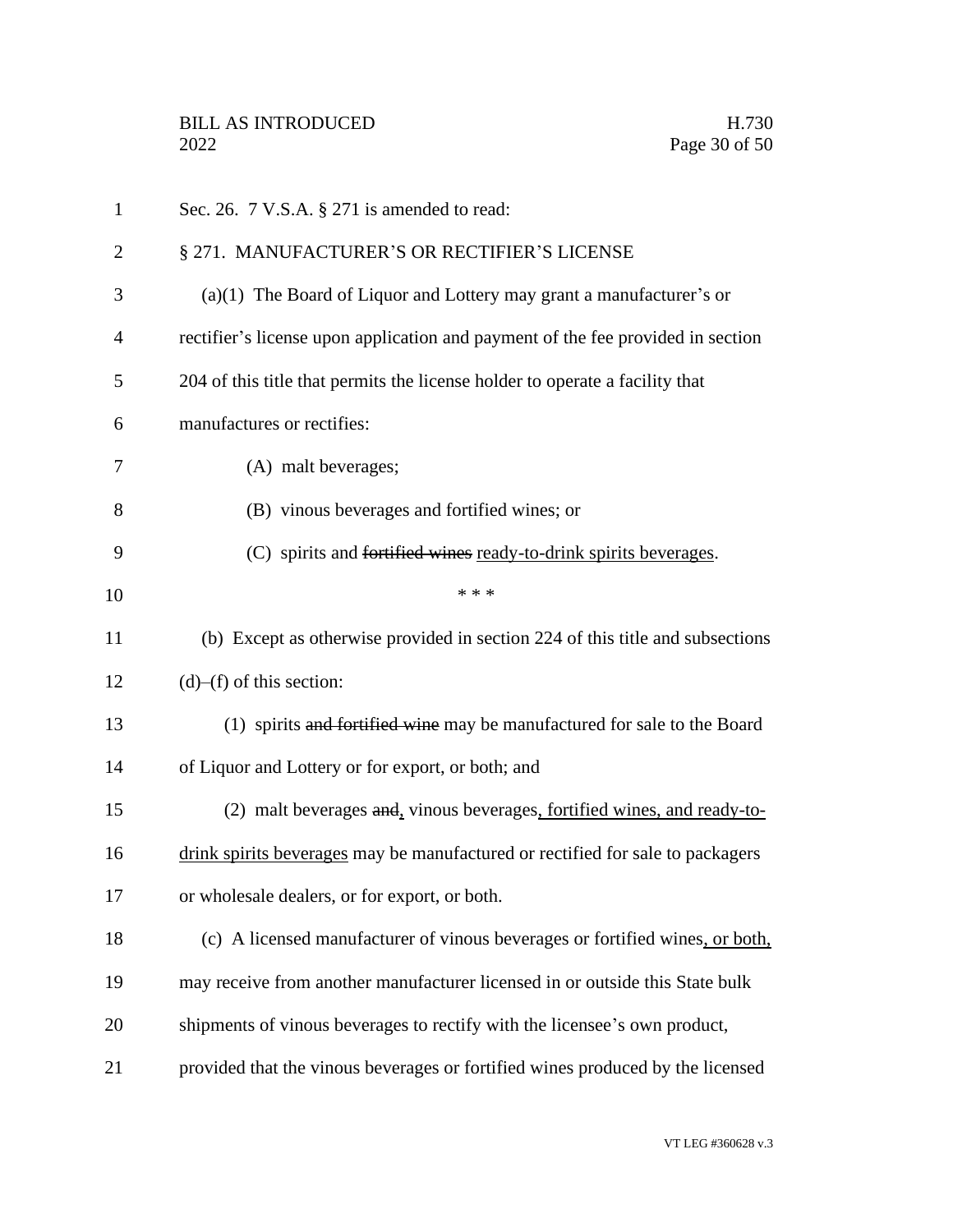| $\mathbf{1}$   | manufacturer may contain no not more than 25 percent imported vinous              |
|----------------|-----------------------------------------------------------------------------------|
| $\overline{2}$ | beverages.                                                                        |
| 3              | * * *                                                                             |
| 4              | Sec. 27. 7 V.S.A. § 273 is amended to read:                                       |
| 5              | § 273. WHOLESALE DEALER'S LICENSE                                                 |
| 6              | * * *                                                                             |
| 7              | (b) A wholesale dealer's license holder may distribute or sell malt               |
| 8              | beverages $\Theta$ , vinous beverages, fortified wines, or ready-to-drink spirits |
| 9              | beverages to first- and second-class licensees and holders of educational         |
| 10             | sampling event permits.                                                           |
| 11             | * * *                                                                             |
| 12             | Sec. 28. $7 \text{ V.S.A. }$ \$ 274 is amended to read:                           |
| 13             | § 274. CERTIFICATE OF APPROVAL FOR DISTRIBUTION OF MALT                           |
| 14             | OR BEVERAGES, VINOUS BEVERAGES, FORTIFIED WINES,                                  |
| 15             | OR READY-TO DRINK SPIRITS BEVERAGES                                               |
| 16             | (a) The Board of Liquor and Lottery may grant to a manufacturer or                |
| 17             | distributor of malt or beverages, vinous beverages, fortified wines, or ready-to- |
| 18             | drink spirits beverages that is not licensed under the provisions of this title a |
| 19             | certificate of approval if the manufacturer or distributor does all of the        |
| 20             | following:                                                                        |
| 21             | * * *                                                                             |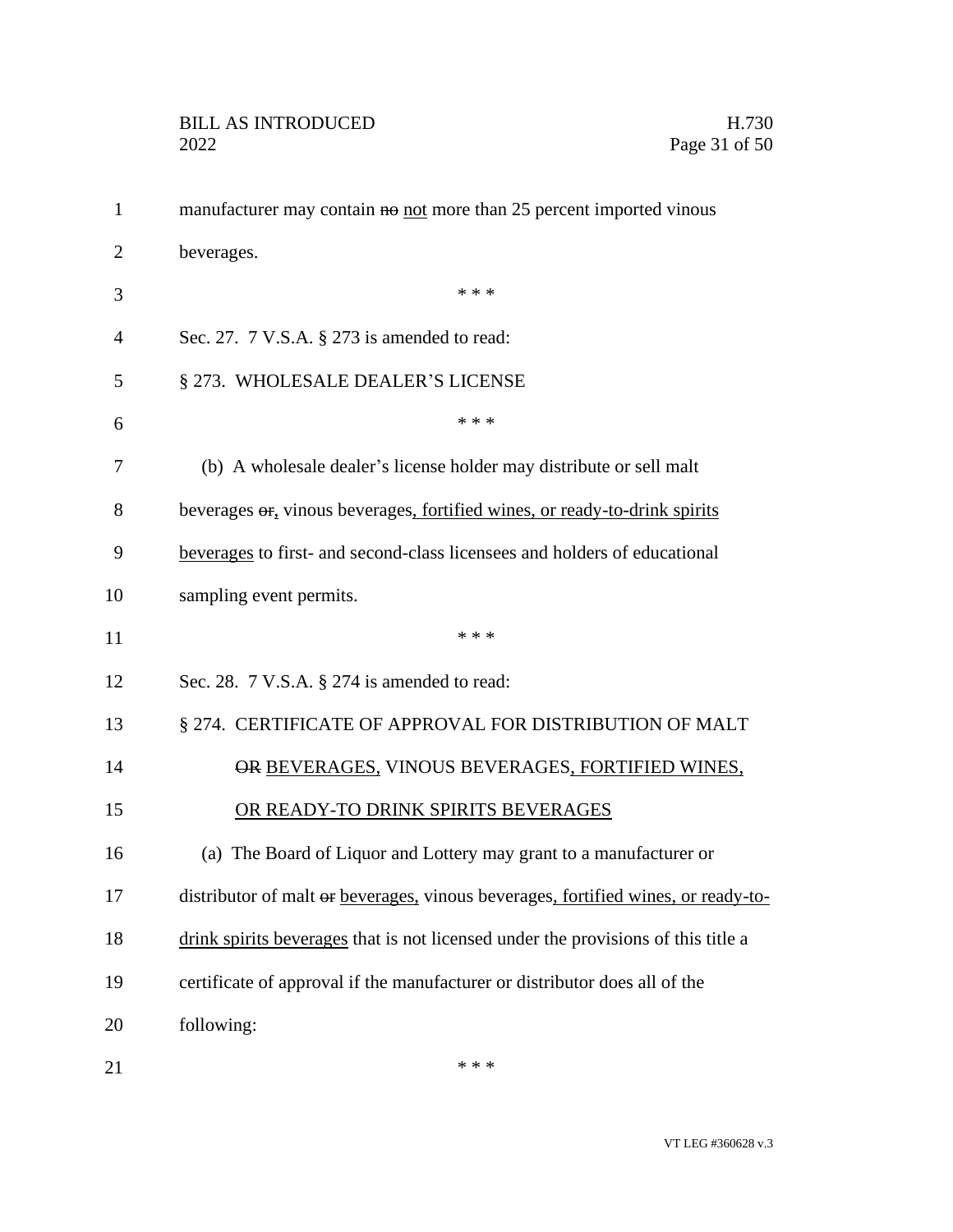| $\mathbf{1}$   | (b) A certificate of approval shall permit the holder to export malt $\theta$       |
|----------------|-------------------------------------------------------------------------------------|
| $\overline{c}$ | beverages, vinous beverages, fortified wines, or ready-to-drink spirits             |
| 3              | beverages or sell malt or beverages, vinous beverages, fortified wines, or          |
| $\overline{4}$ | ready-to-drink spirits beverages to holders of packagers' or wholesale dealers'     |
| 5              | licenses issued under section 272 or 273 of this title, or both.                    |
| 6              | (c) A holder of a packager's or a wholesale dealer's license issued under           |
| 7              | this title shall not purchase within or outside the State, or import or cause to be |
| 8              | imported into the State, any malt or beverages, vinous beverages, fortified         |
| 9              | wines, or ready-to-drink spirits beverages unless the person, manufacturer, or      |
| 10             | distributor from which the beverages are obtained holds a valid certificate of      |
| 11             | approval or packager's license.                                                     |
| 12             | * * *                                                                               |
| 13             | Sec. 29. 7 V.S.A. § 275 is amended to read:                                         |
| 14             | § 275. SOLICITOR'S LICENSE                                                          |
| 15             | * * *                                                                               |
| 16             | (b) A solicitor's license holder may, by canvassing or interviewing holders         |
| 17             | of licenses issued under the provisions of this title:                              |
| 18             | (1) solicit orders for and promote the sale of malt $\Theta$ beverages, vinous      |
| 19             | beverages, fortified wines, or ready-to-drink spirits beverages; and                |
| 20             | (2) promote the sale of spirits and fortified wines.                                |
| 21             | * * *                                                                               |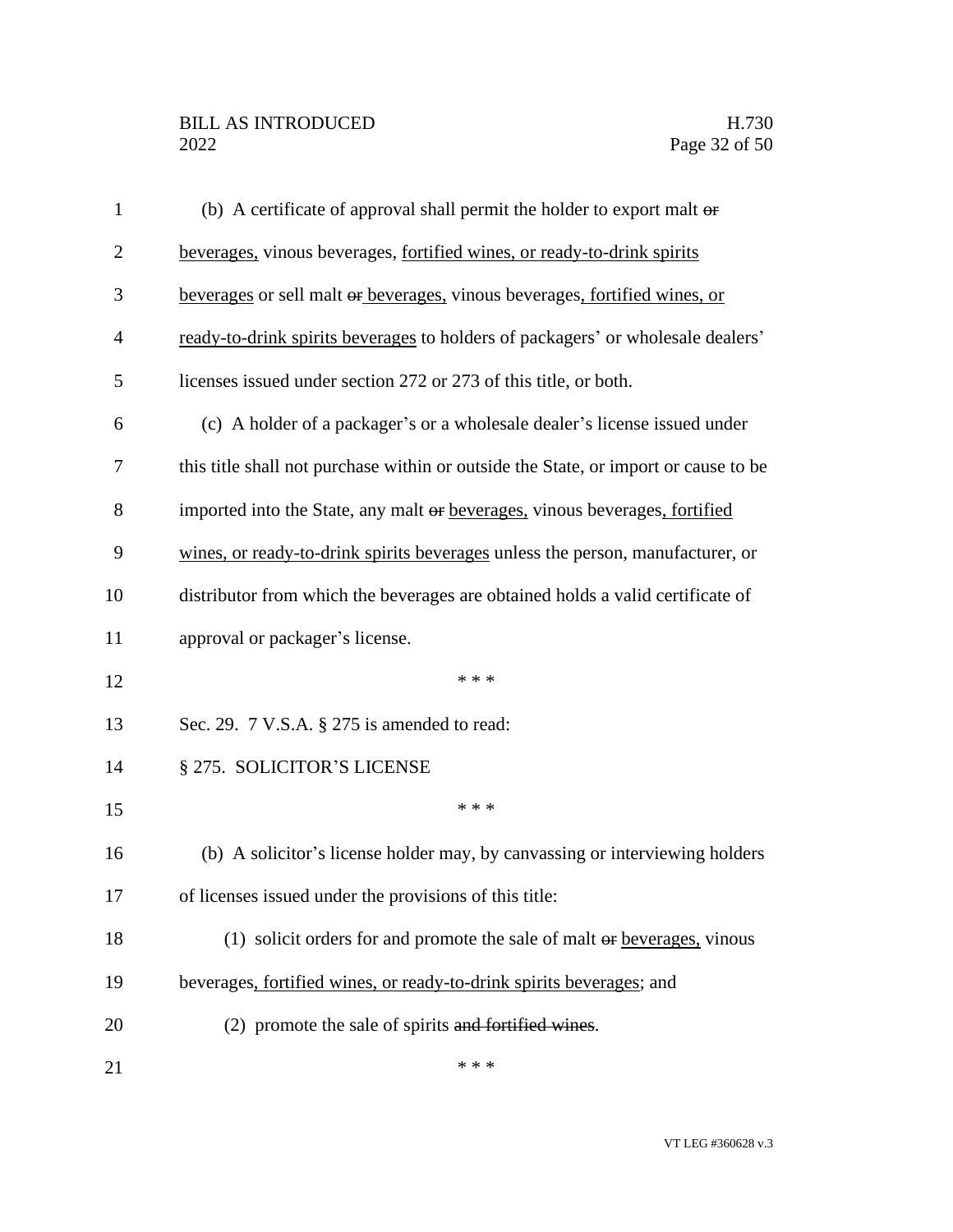| $\mathbf{1}$   | (d) A person who solicits, or attempts to solicit, orders for malt $\theta$ <b>f</b>   |
|----------------|----------------------------------------------------------------------------------------|
| $\mathbf{2}$   | beverages, vinous beverages, fortified wines, or ready-to-drink spirits                |
| 3              | beverages; or promotes, or attempts to promote, the sale of malt or vinous             |
| $\overline{4}$ | beverages, ready-to-drink spirits beverages, spirits, or fortified wines by            |
| 5              | canvassing or interviewing a holder of a license issued under the provisions of        |
| 6              | this title, without having first obtained a solicitor's license as provided in this    |
| 7              | section, or who makes a false or fraudulent statement or representation in an          |
| 8              | application for the license or in connection with an application shall be              |
| 9              | imprisoned not more than six months or fined not more than \$500.00, or both.          |
| 10             | Sec. 30. 7 V.S.A. § 277 is amended to read:                                            |
| 11             | § 277. MALT AND, VINOUS, AND READY-TO-DRINK SPIRITS                                    |
| 12             | BEVERAGE CONSUMER SHIPPING LICENSE                                                     |
| 13             | $(a)(1)$ A manufacturer or rectifier of malt $\theta$ r beverages, vinous beverages,   |
| 14             | or ready-to-drink spirits beverages licensed in Vermont may be granted an in-          |
| 15             | state consumer shipping license by filing with the Division of Liquor Control          |
| 16             | an application in a form required by the Commissioner accompanied by a copy            |
| 17             | of the applicant's current Vermont manufacturer's license and the fee provided         |
| 18             | in section 204 of this title.                                                          |
| 19             | * * *                                                                                  |
| 20             | $(b)(1)$ A manufacturer or rectifier of malt $\theta$ ref beverages, vinous beverages, |
| 21             | or ready-to-drink spirits beverages licensed in another state that operates a          |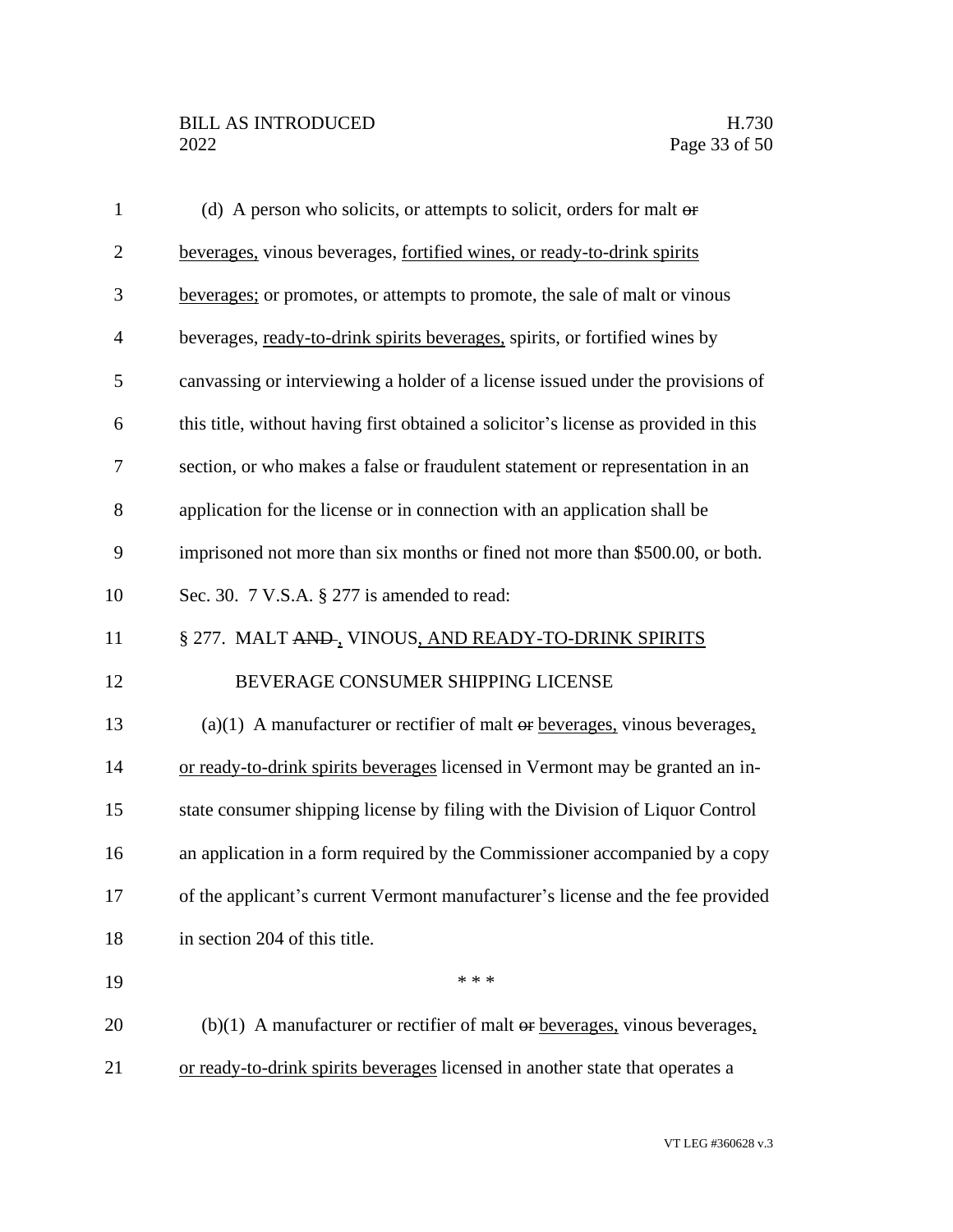| $\mathbf{1}$   | brewery $\Theta$ <sub>r</sub> winery, or distillery in the United States and holds valid state and |
|----------------|----------------------------------------------------------------------------------------------------|
| $\overline{2}$ | federal permits and licenses may be granted an out-of-state consumer shipping                      |
| 3              | license by filing with the Division of Liquor Control an application in a form                     |
| $\overline{4}$ | required by the Commissioner accompanied by copies of the applicant's                              |
| 5              | current out-of-state manufacturer's license and the fee provided in section 204                    |
| 6              | of this title.                                                                                     |
| 7              | * * *                                                                                              |
| 8              | $(c)(1)$ A consumer shipping license granted pursuant to this section shall                        |
| 9              | permit the licensee to ship malt or beverages, vinous beverages, or ready-to-                      |
| 10             | drink spirits beverages produced by the licensee to private residents for                          |
| 11             | personal use and not for resale.                                                                   |
| 12             | (2) A licensee shall not ship more than 12 cases of malt beverages                                 |
| 13             | containing no not more than 36 gallons of malt beverages or no not more than                       |
| 14             | 12 cases of vinous beverages or ready-to-drink spirits beverages containing no                     |
| 15             | not more than 29 gallons of vinous beverages or ready-to-drink spirits                             |
| 16             | beverages to any one Vermont resident in any calendar year.                                        |
| 17             | * * *                                                                                              |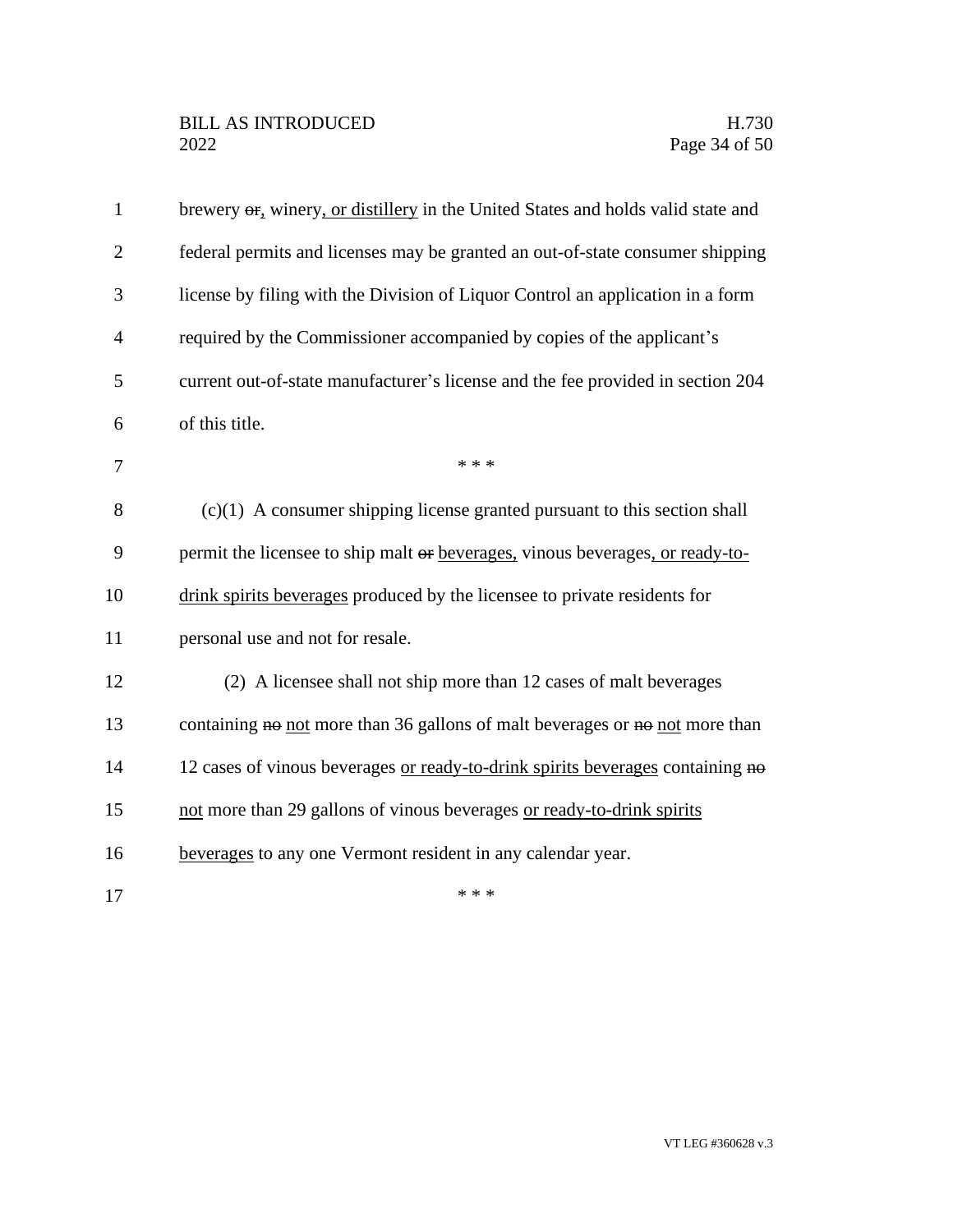| $\mathbf{1}$   | Sec. 31. 7 V.S.A. § 279 is amended to read:                                     |
|----------------|---------------------------------------------------------------------------------|
| $\overline{2}$ | § 279. CONSUMER AND RETAIL SHIPPING LICENSES; GENERAL                           |
| 3              | <b>REQUIREMENTS</b>                                                             |
| 4              | A holder of a shipping license granted pursuant to section 277 or 278 of this   |
| 5              | subchapter shall comply with all of the following:                              |
| 6              | * * *                                                                           |
| 7              | (4) Report at least twice per year to the Division if a holder of a             |
| 8              | consumer shipping license and once per year if a holder of a retail shipping    |
| 9              | license in a manner and form required by the Commissioner all the following     |
| 10             | information:                                                                    |
| 11             | (A) the total amount of malt $\Theta$ beverages, vinous beverages, or           |
| 12             | ready-to-drink spirits beverages shipped into or within the State during the    |
| 13             | preceding six months if a holder of a consumer shipping license or during the   |
| 14             | preceding 12 months if a holder of a retail shipping license;                   |
| 15             | * * *                                                                           |
| 16             | (5) Pay to the Commissioner of Taxes the tax required pursuant to               |
| 17             | section 421 of this title on the malt or beverages, vinous beverages, or ready- |
| 18             | to-drink spirits beverages shipped pursuant to this subchapter and comply with  |
| 19             | the provisions of 32 V.S.A. chapter 233, 24 V.S.A. § 138, and any other         |
| 20             | legally authorized local sales taxes. Delivery in this State shall be deemed to |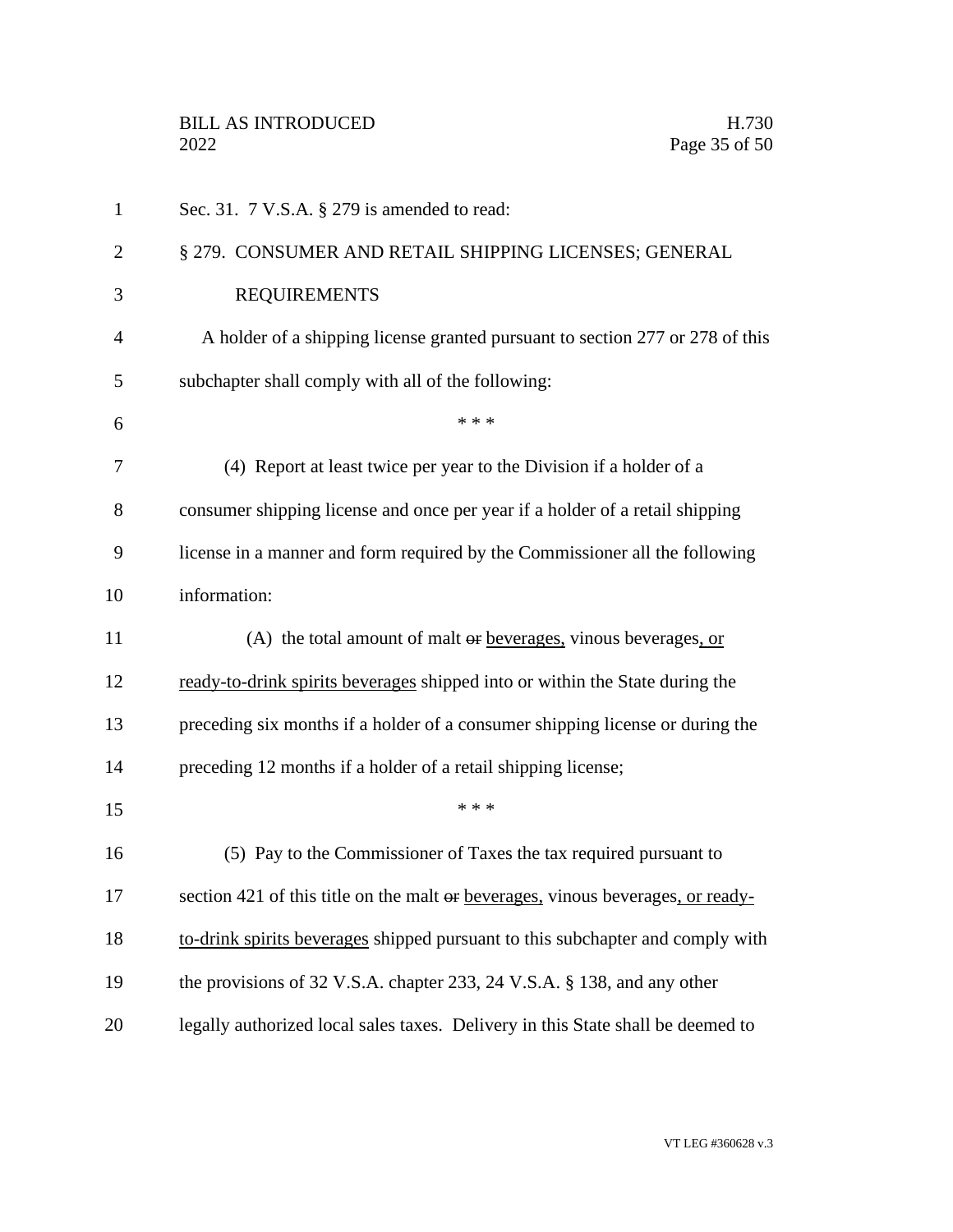| $\mathbf{1}$   | constitute a sale in this State at the place of delivery and shall be subject to all |
|----------------|--------------------------------------------------------------------------------------|
| $\overline{2}$ | appropriate taxes levied by the State of Vermont.                                    |
| 3              | * * *                                                                                |
| $\overline{4}$ | Sec. 32. 7 V.S.A. § 280 is amended to read:                                          |
| 5              | § 280. COMMON CARRIERS; REQUIREMENTS                                                 |
| 6              | (a) A common carrier shall not deliver malt or beverages, vinous                     |
| 7              | beverages, or ready-to-drink spirits beverages pursuant to this chapter until it     |
| 8              | has complied with the training provisions in section 213 of this title and been      |
| 9              | certified by the Division of Liquor Control.                                         |
| 10             | (b) No employee of a certified common carrier may deliver malt $\theta$              |
| 11             | beverages, vinous beverages, or ready-to-drink spirits beverages until that          |
| 12             | employee completes the training required pursuant to subsection 213(c) of this       |
| 13             | title.                                                                               |
| 14             | (c) A certified common carrier shall deliver only malt or beverages, vinous          |
| 15             | beverages, or ready-to-drink spirits beverages that have been shipped by the         |
| 16             | holder of a license issued under section 277 or 278 of this subchapter or vinous     |
| 17             | beverages that have been shipped by the holder of a vinous beverage storage          |
| 18             | license issued under section 283 of this subchapter.                                 |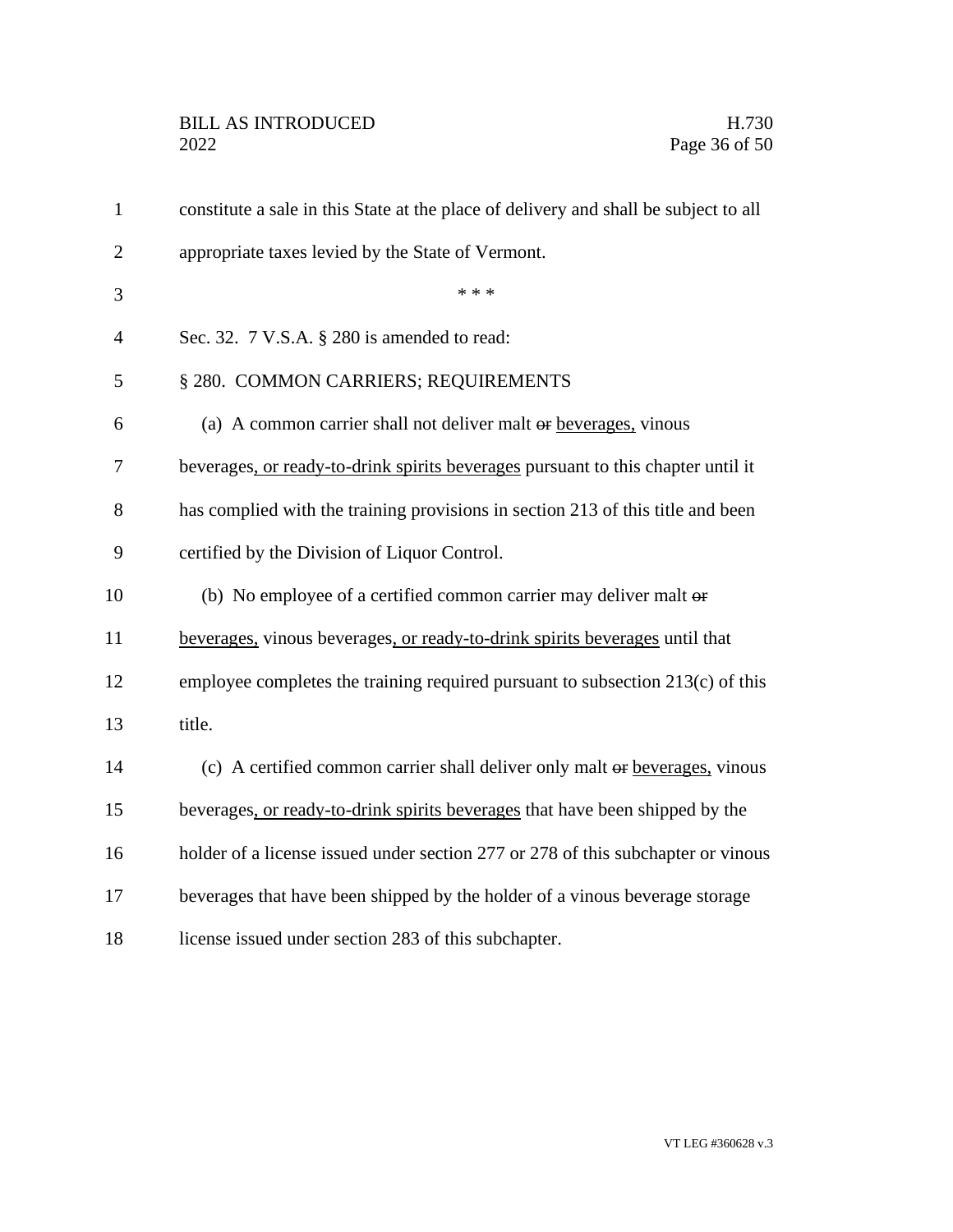1 Sec. 33. 7 V.S.A. § 281 is amended to read: § 281. PROHIBITIONS (a)(1) Except as otherwise provided in section 226 of this title, direct 4 shipments of malt or beverages, vinous beverages, or ready-to-drink spirits beverages are prohibited if the shipment is not specifically authorized and in compliance with sections 277–280 of this subchapter. (2) Any person who knowingly makes, participates in, imports, or receives a direct shipment of malt or beverages, vinous beverages, or ready-to- drink spirits beverages from a person who does not hold a license, permit, or certificate pursuant to sections 226 or 277–280 of this title may be fined not more than \$2,500.00 or imprisoned not more than one year, or both. (b) The holder of a license issued pursuant to section 277 or 278 of this title or a common carrier that ships malt or beverages, vinous beverages, or ready- to-drink spirits beverages to an individual under 21 years of age shall be fined not less than \$1,000.00 or more than \$3,000.00 or imprisoned not more than two years, or both.  $***$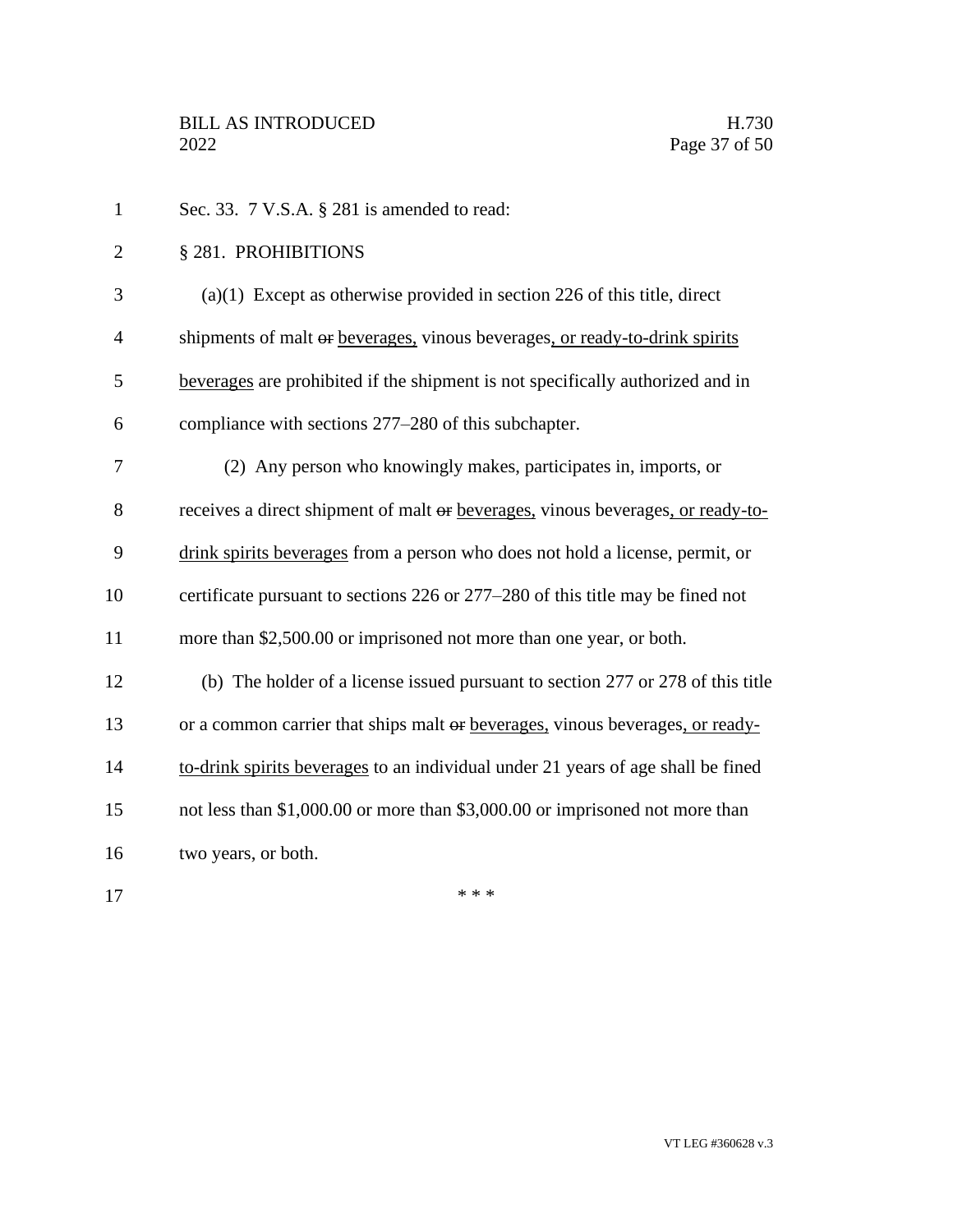| $\mathbf{1}$   | Sec. 34. 7 V.S.A. § 421 is amended to read:                                       |
|----------------|-----------------------------------------------------------------------------------|
| 2              | § 421. TAX ON MALT AND BEVERAGES, VINOUS BEVERAGES,                               |
| 3              | FORTIFIED WINES, AND READY-TO-DRINK SPIRITS                                       |
| $\overline{4}$ | <b>BEVERAGES</b>                                                                  |
| 5              | $(a)(1)$ Every packager and wholesale dealer shall pay to the Commissioner        |
| 6              | of Taxes the sum of 26 and one-half cents per gallon for every gallon or its      |
| 7              | equivalent of malt beverages containing not more than six percent of alcohol      |
| 8              | by volume at 60 degrees Fahrenheit sold by them to retailers in the State and     |
| 9              | the sum of 55 cents per gallon for each gallon of the following beverages sold    |
| 10             | by them to retailers of the State:                                                |
| 11             | $(A)$ malt beverages containing more than six percent of alcohol by               |
| 12             | volume at 60 degrees Fahrenheit and each gallon of:                               |
| 13             | (B) vinous beverages sold by them to retailers in the State and                   |
| 14             | fortified wines; and                                                              |
| 15             | (C) ready-to-drink spirits beverages.                                             |
| 16             | (2) A manufacturer or rectifier of malt or beverages, vinous beverages,           |
| 17             | fortified wines, or ready-to-drink spirits beverages shall pay the taxes required |
| 18             | by this subsection to the Commissioner of Taxes for all malt and beverages,       |
| 19             | vinous beverages, fortified wines, and ready-to-drink spirits beverages           |
| 20             | manufactured or rectified by them and sold at retail.                             |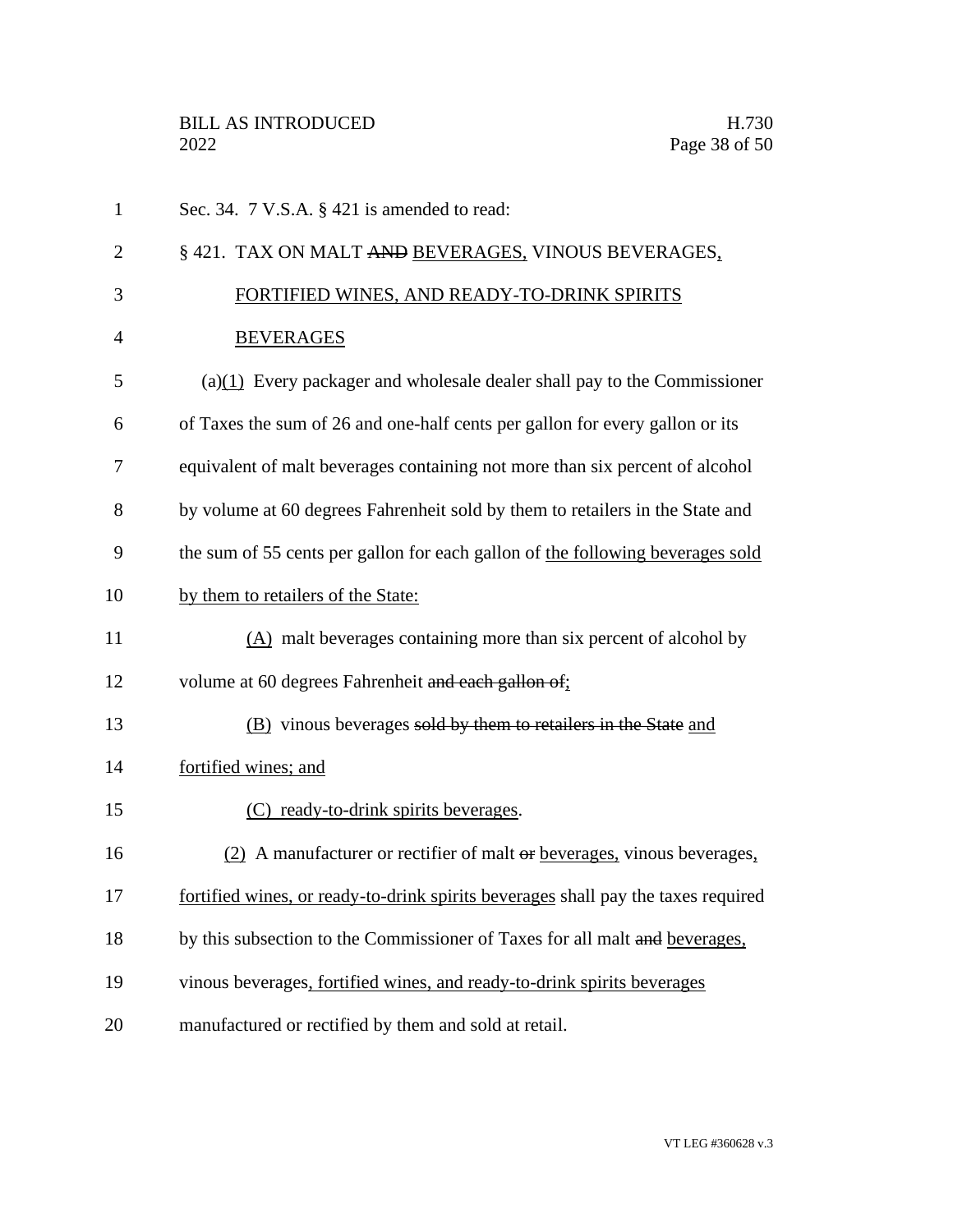## BILL AS INTRODUCED H.730<br>2022 Page 39 of 50

| $\mathbf{1}$   | (b) A packager or wholesale dealer may sell malt or beverages, vinous             |
|----------------|-----------------------------------------------------------------------------------|
| $\overline{2}$ | beverages, fortified wines, or ready-to-drink spirits beverages to any duly       |
| 3              | authorized agency of the U.S. Armed Forces on any U.S. Armed Forces'              |
| $\overline{4}$ | installation presently existing in the State or which that may in the future be   |
| 5              | established as though to a retail dealer but without the payment of the           |
| 6              | gallonage tax, subject to the filing of the returns as provided in subsection (c) |
| 7              | of this section.                                                                  |
| 8              | $(c)(1)$ For the purpose of ascertaining the amount of tax, on the filing dates   |
| 9              | set out in subdivision (2) of this subsection according to tax liability, each    |
| 10             | packager, wholesale dealer, manufacturer, or rectifier shall transmit to the      |
| 11             | Commissioner of Taxes, upon a form prepared and furnished by the                  |
| 12             | Commissioner, a statement or return under oath or affirmation showing the         |
| 13             | quantity of malt and beverages, vinous beverages, fortified wines, and ready-     |
| 14             | to-drink spirits beverages sold by the packager, wholesale dealer,                |
| 15             | manufacturer, or rectifier during the preceding filing period, and report any     |
| 16             | other information requested by the Commissioner accompanied by payment of         |
| 17             | the tax required by this section. The amount of tax computed under subsection     |
| 18             | (a) of this section shall be rounded to the nearest whole cent. At the same time  |
| 19             | this form is due, each packager, wholesale dealer, manufacturer, or rectifier     |
| 20             | also shall transmit to the Commissioner in electronic format a separate report    |
| 21             | showing the description, quantity, and price of malt and beverages, vinous        |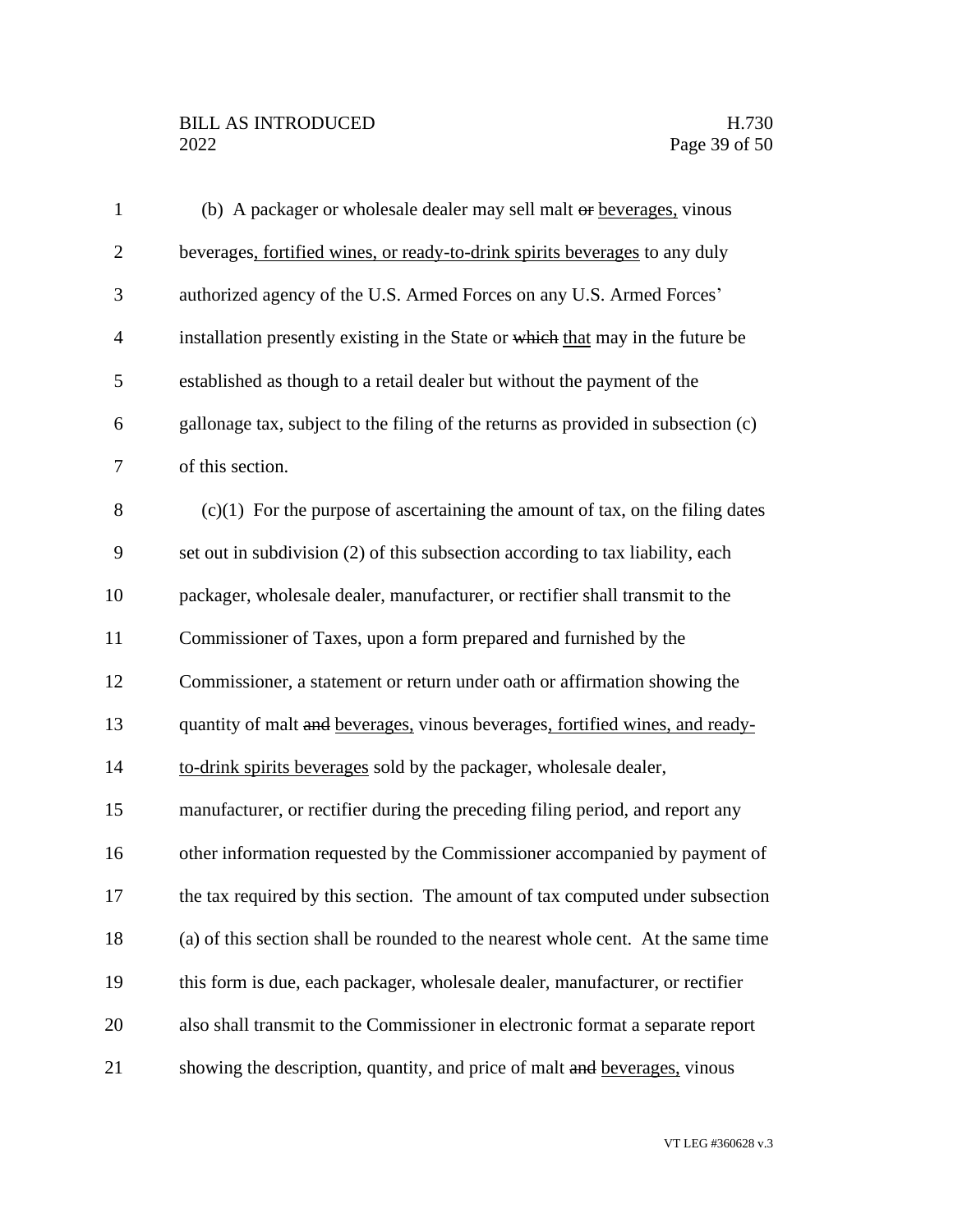| $\mathbf{1}$   | beverages, fortified wines, and ready-to-drink spirits beverages sold by the         |
|----------------|--------------------------------------------------------------------------------------|
| $\overline{2}$ | packager, wholesale dealer, manufacturer, or rectifier to each retail dealer as      |
| 3              | defined in section 2 of this title; provided, however, for direct sales to retail    |
| $\overline{4}$ | dealers by manufacturers or rectifiers of vinous beverages or ready-to-drink         |
| 5              | spirits beverages, the report required by this subsection may be submitted in a      |
| 6              | nonelectronic format.                                                                |
| 7              | * * *                                                                                |
| 8              | Sec. 35. 7 V.S.A. § 422 is amended to read:                                          |
| 9              | § 422. TAX ON SPIRITS AND FORTIFIED WINES                                            |
| 10             | (a) A tax of five percent is assessed on the gross revenue from the sale of          |
| 11             | spirits and fortified wines in the State of Vermont by the Board of Liquor and       |
| 12             | Lottery or the retail sale of spirits and fortified wines in Vermont by a            |
| 13             | manufacturer or rectifier of spirits or fortified wines, in accordance with the      |
| 14             | provisions of this title.                                                            |
| 15             | (b) The retail sales of spirits and fortified wines made by a manufacturer or        |
| 16             | rectifier at a fourth-class or farmers' market license location shall be included    |
| 17             | in the gross revenue of a seller under this section, but only to the extent that the |
| 18             | sales are of the manufacturer's or rectifier's own products, and not products        |
| 19             | purchased from other manufacturers and rectifiers.                                   |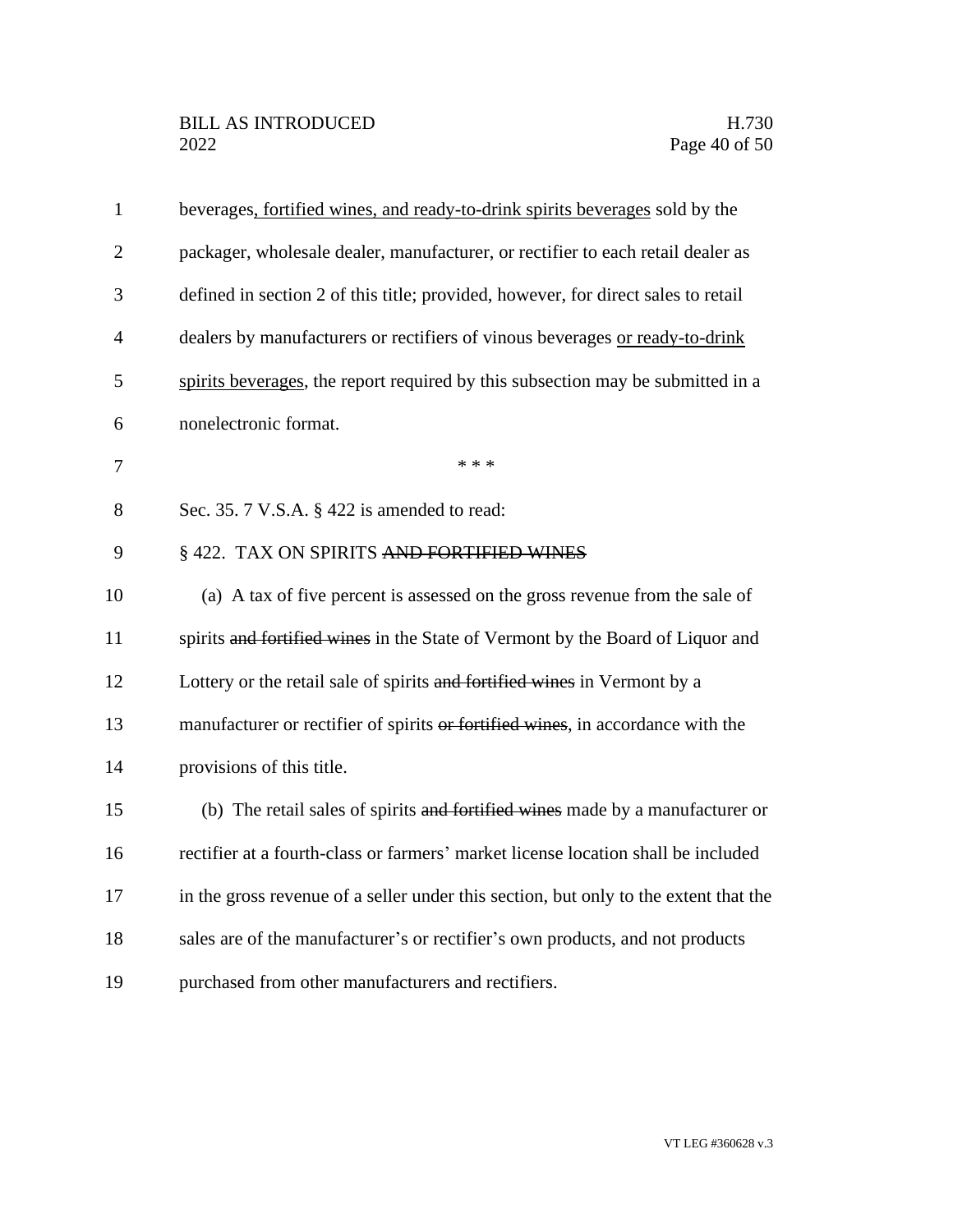| $\mathbf{1}$   | Sec. 36. 7 V.S.A. § 423 is amended to read:                                       |
|----------------|-----------------------------------------------------------------------------------|
| $\overline{c}$ | § 423. RULES                                                                      |
| 3              | * * *                                                                             |
| 4              | (b) Notwithstanding subsection (a) of this section, where the spirits and         |
| 5              | fortified wines tax liability of a manufacturer or rectifier under section 422 of |
| 6              | this title for the immediately preceding full calendar year has been (or would    |
| 7              | have been in cases when the business was not operating for the entire year)       |
| 8              | \$1,000.00 or less, the tax imposed on the manufacturer or rectifier by           |
| 9              | section 422 of this title shall be due and payable in one annual payment on or    |
| 10             | before the 25th day of January. Where the spirits and fortified wines tax         |
| 11             | liability of a manufacturer or rectifier under section 422 of this title for the  |
| 12             | immediately preceding full calendar year has been (or would have been in          |
| 13             | cases when the business was not operating for the entire year) more than          |
| 14             | \$1,000.00, the tax imposed on the manufacturer or rectifier by section 422 of    |
| 15             | this title shall be due and payable in quarterly installments on or before the    |
| 16             | 25th day of the calendar month succeeding the quarter ending the last day of      |
| 17             | March, June, September, and December of each year.                                |
| 18             | Sec. 37. 7 V.S.A. $\S$ 651 is amended to read:                                    |
| 19             | § 651. SOLICITING ORDERS                                                          |
| 20             | A person who, for himself or herself or as agent, takes or solicits orders for    |
| 21             | the sale of malt or beverages, vinous beverages, fortified wines, or ready-to-    |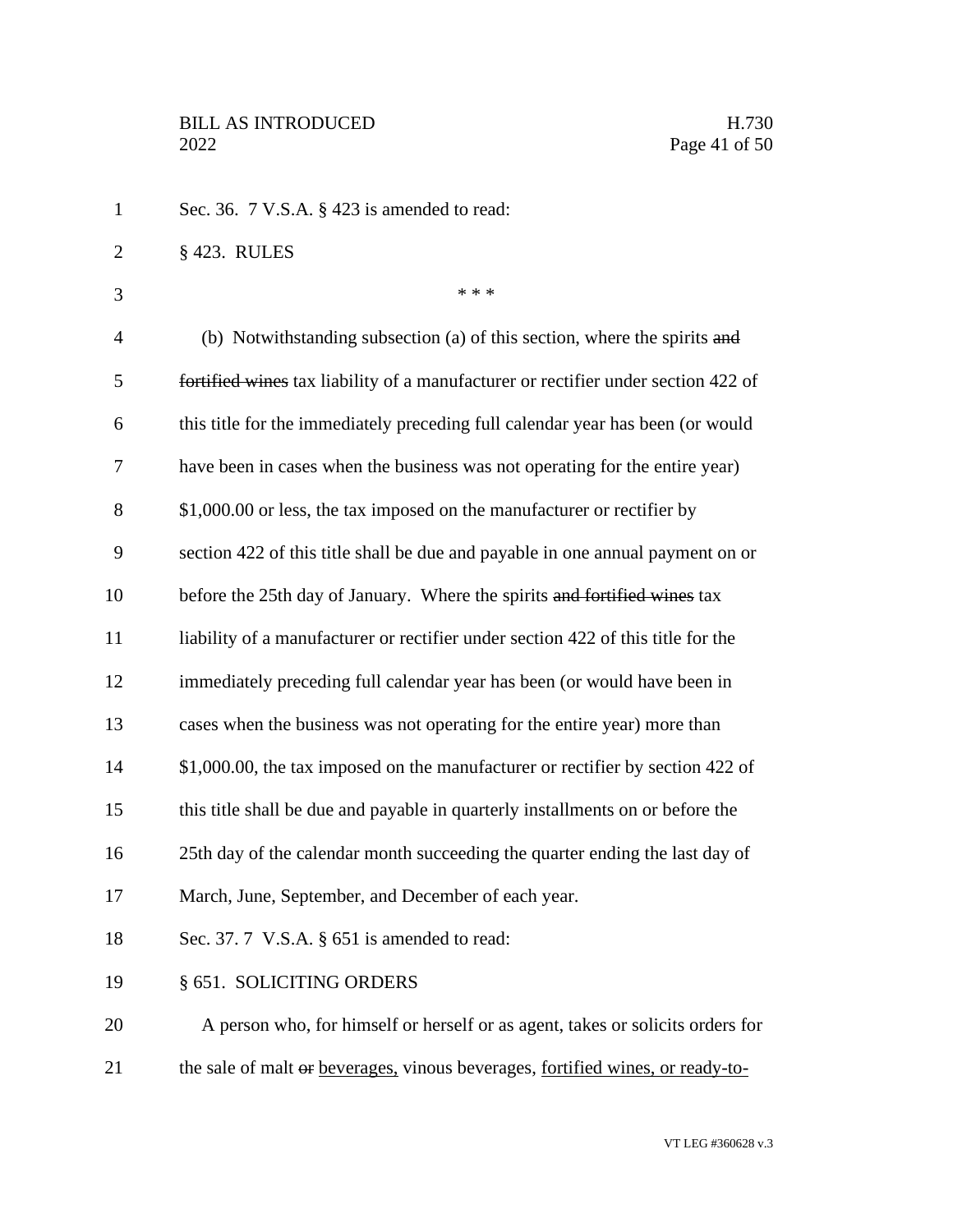| $\mathbf{1}$   | drink spirits beverages, except for licensees or from agencies of the            |
|----------------|----------------------------------------------------------------------------------|
| 2              | U.S. Armed Forces as specified in section 421 of this title, or of spirits or    |
| 3              | fortified wines shall be imprisoned not more than six months or fined not more   |
| $\overline{4}$ | than $$500.00$ nor less than $$100.00$ , or both.                                |
| 5              | Sec. 38. 7 V.S.A. § 656 is amended to read:                                      |
| 6              | § 656. PERSON 16 YEARS OF AGE OR OLDER AND UNDER 21 YEARS                        |
| 7              | OF AGE MISREPRESENTING AGE, PROCURING, POSSESSING,                               |
| 8              | OR CONSUMING ALCOHOLIC BEVERAGES; CIVIL                                          |
| 9              | <b>VIOLATION</b>                                                                 |
| 10             | (a) Prohibited conduct; offense.                                                 |
| 11             | (1) Prohibited conduct. A person 16 years of age or older and under 21           |
| 12             | years of age shall not:                                                          |
| 13             | (A) Falsely represent his or her the person's age for the purpose of             |
| 14             | procuring or attempting to procure malt or vinous beverages, ready-to-drink      |
| 15             | spirits beverages, spirits, or fortified wines from any licensee, State liquor   |
| 16             | agency, or other person or persons.                                              |
| 17             | (B) Possess malt or vinous beverages, ready-to-drink spirits                     |
| 18             | beverages, spirits, or fortified wines for the purpose of consumption by himself |
| 19             | or herself the person or other minors, except in the regular performance of      |
| 20             | duties as an employee of a licensee licensed to sell alcoholic liquor.           |
|                |                                                                                  |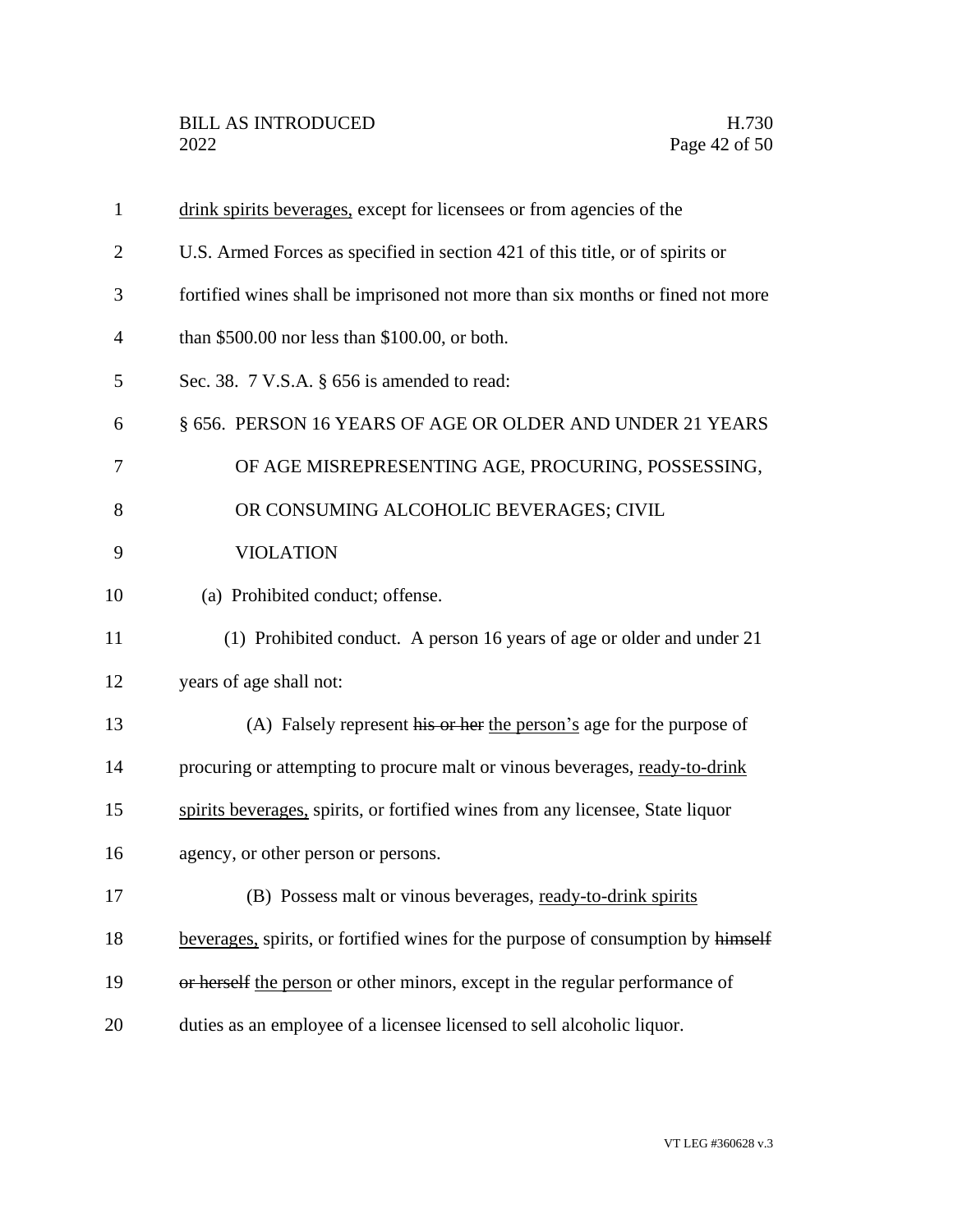## BILL AS INTRODUCED H.730<br>2022 Page 43 of 50

| $\mathbf{1}$   | (C) Consume malt or vinous beverages, ready-to-drink spirits                         |
|----------------|--------------------------------------------------------------------------------------|
| $\overline{2}$ | beverages, spirits, or fortified wines. A violation of this subdivision may be       |
| 3              | prosecuted in a jurisdiction where the minor has consumed malt or vinous             |
| $\overline{4}$ | beverages, fortified wines, ready-to-drink spirits beverages, spirits, or fortified  |
| 5              | wines or in a jurisdiction where the indicators of consumption are observed.         |
| 6              | * * *                                                                                |
| 7              | Sec. 39. 7 V.S.A. § 701 is amended to read:                                          |
| 8              | § 701. DEFINITIONS                                                                   |
| 9              | Except as otherwise provided pursuant to section 752 of this chapter, as             |
| 10             | used in this chapter:                                                                |
| 11             | (1) "Certificate of approval" means an authorization by the Board of                 |
| 12             | Liquor and Lottery pursuant to section 274 of this title to a manufacturer or        |
| 13             | distributor of malt beverages $\Theta$ , vinous beverages, fortified wines, or both, |
| 14             | ready-to-drink spirits beverages not licensed under the provisions of this title,    |
| 15             | to sell those beverages to holders of a packager's or wholesale dealer's license     |
| 16             | issued by the Board pursuant to section 272 or 273 of this title.                    |
| 17             | (2) "Franchise" or "agreement" shall mean means one or more of the                   |
| 18             | following:                                                                           |
| 19             | * * *                                                                                |
| 20             | (B) a relationship that has been in existence for at least one year in               |
| 21             | which the wholesale dealer is granted the right to offer and sell the brands of      |
|                |                                                                                      |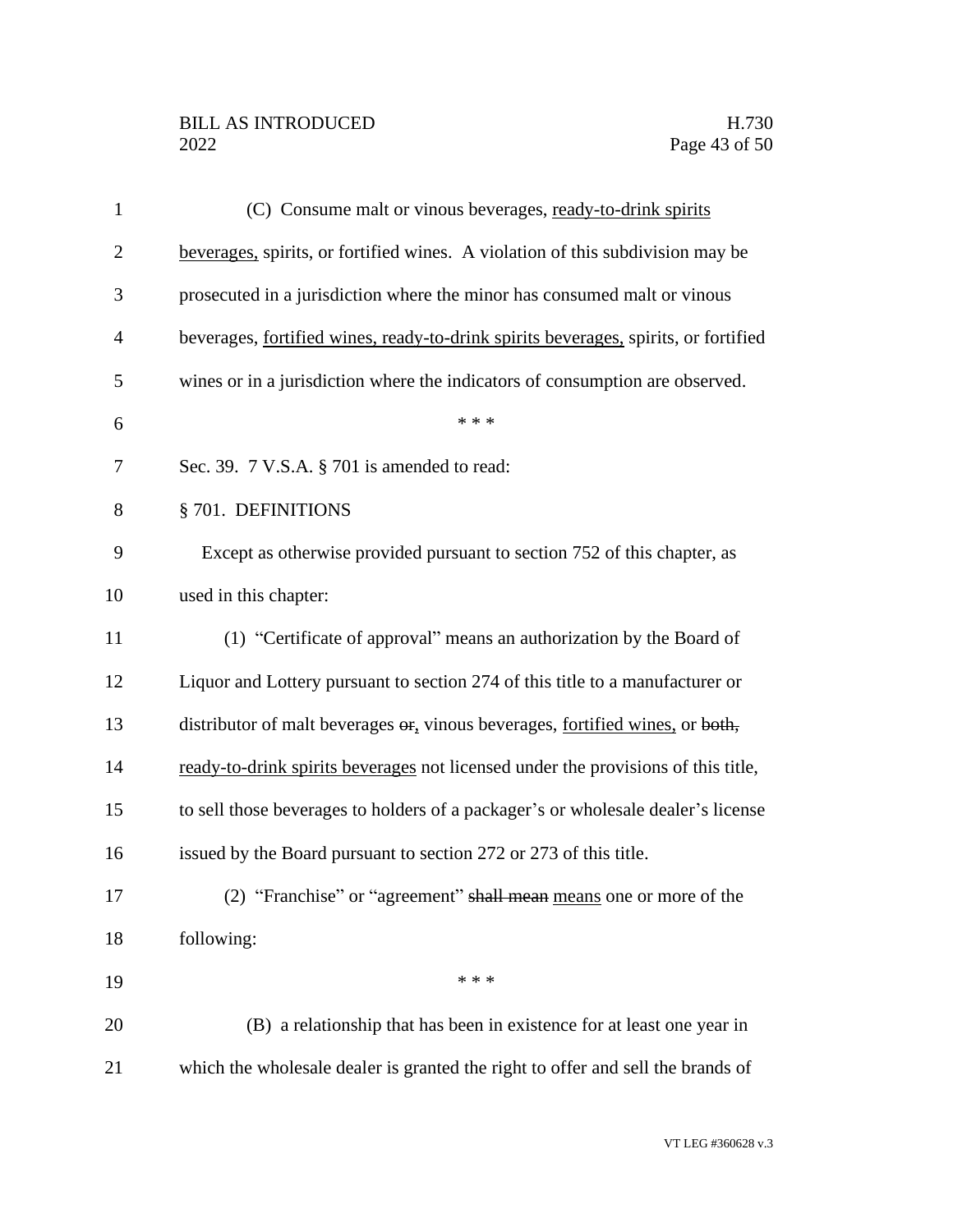# BILL AS INTRODUCED H.730<br>2022 Page 44 of 50

| $\mathbf{1}$   | malt beverages or, vinous beverages, fortified wines, or ready-to-drink spirits                  |
|----------------|--------------------------------------------------------------------------------------------------|
| $\overline{2}$ | beverages offered by the certificate of approval holder or manufacturer;                         |
| 3              | * * *                                                                                            |
| 4              | (E) a relationship that has been in existence for at least one year in                           |
| 5              | which the wholesale dealer's business is substantially reliant on the certificate                |
| 6              | of approval holder or manufacturer for the continued supply of malt beverages                    |
| 7              | or, vinous beverages, fortified wines, or ready-to-drink spirits beverages; or                   |
| 8              | * * *                                                                                            |
| 9              | (3) "Franchisee" means any malt beverages or, vinous beverages,                                  |
| 10             | fortified wines, or ready-to-drink spirits beverages wholesale dealer to whom a                  |
| 11             | franchise or agreement as defined in this section is granted or offered, or any                  |
| 12             | malt beverages $\Theta$ <sub>r</sub> inous beverages, fortified wines, or ready-to-drink spirits |
| 13             | beverages certificate of approval holder or manufacturer who is a party to a                     |
| 14             | franchise or agreement as defined in this section.                                               |
| 15             | (4) "Franchisor" means any malt beverages or, vinous beverages,                                  |
| 16             | fortified wines, or ready-to-drink spirits beverages certificate of approval                     |
| 17             | holder or manufacturer who enters into any franchise or agreement with a malt                    |
| 18             | beverages $\Theta$ , vinous beverages, or fortified wines wholesale dealer, or any               |
| 19             | malt beverages or, vinous beverages, or fortified wines certificate of approval                  |
| 20             | holder or manufacturer who is a party to a franchise or agreement as defined in                  |
| 21             | this section.                                                                                    |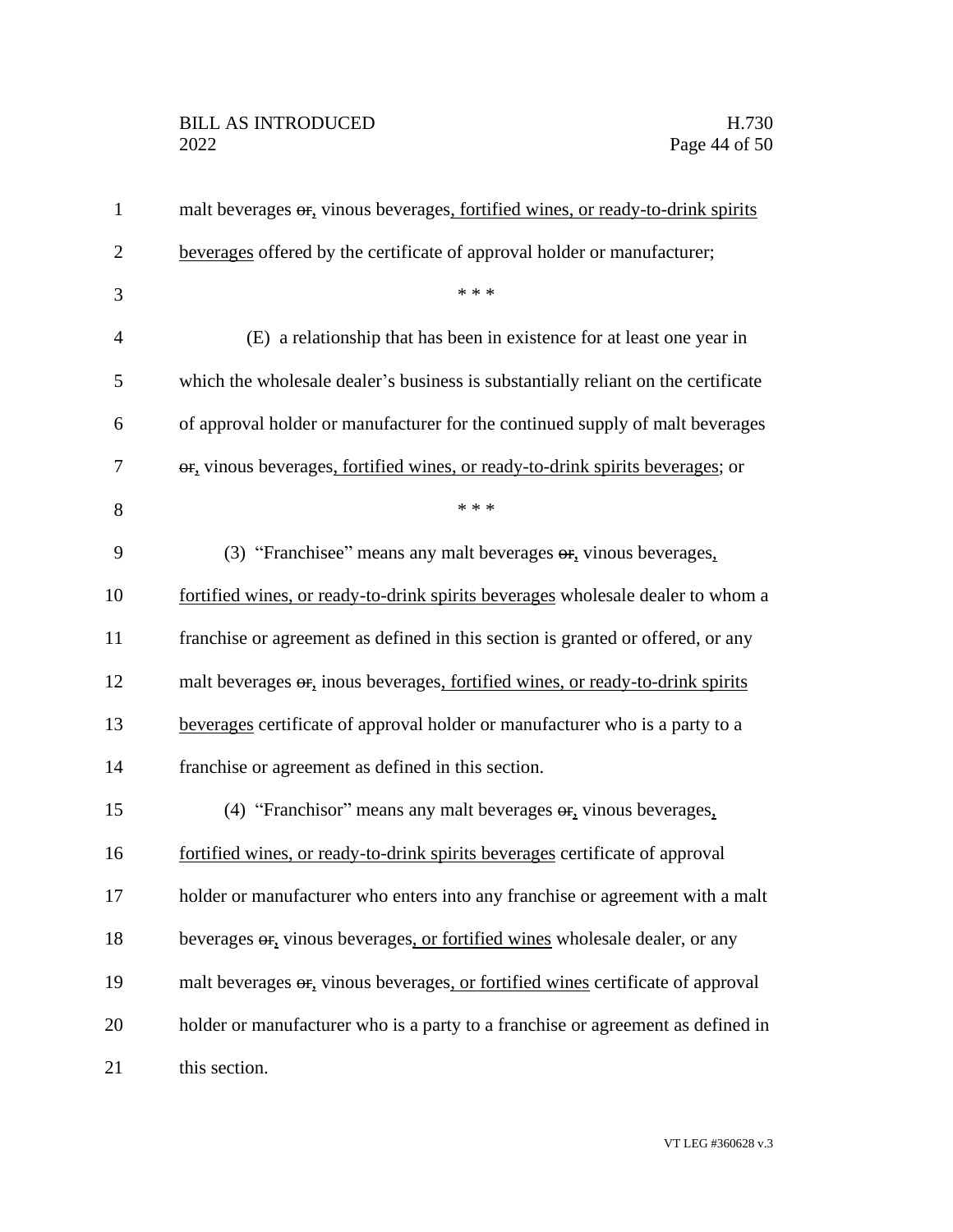| $\mathbf{1}$   | * * *                                                                              |
|----------------|------------------------------------------------------------------------------------|
| $\overline{2}$ | Sec. 40. 7 V.S.A. § 702 is amended to read:                                        |
| 3              | § 702. PROHIBITED ACTS BY MANUFACTURER OR CERTIFICATE OF                           |
| $\overline{4}$ | APPROVAL HOLDER                                                                    |
| 5              | A manufacturer or certificate of approval holder shall not do any of the           |
| 6              | following:                                                                         |
| 7              | * * *                                                                              |
| 8              | (2) Induce or coerce, or attempt to induce or coerce, any wholesale                |
| 9              | dealer to do any illegal act or thing by threatening to cancel or terminate the    |
| 10             | wholesale dealer's malt beverages or, vinous beverages, fortified wines, or        |
| 11             | ready-to-drink spirits beverages franchise agreement.                              |
| 12             | (3) Fail or refuse to deliver promptly to a wholesale dealer after the             |
| 13             | receipt of its order any malt beverages or, vinous beverages, fortified wines, or  |
| 14             | ready-to-drink spirits beverages when the product is available for immediate       |
| 15             | sale. If a manufacturer or certificate of approval holder believes in good faith   |
| 16             | that it does not have a sufficient amount of a product available for immediate     |
| 17             | sale to satisfy the demand of a wholesale dealer and its other customers, it shall |
| 18             | allocate the available product between the wholesale dealer and its other          |
| 19             | customers in a fair and equitable manner.                                          |
|                |                                                                                    |

 $***$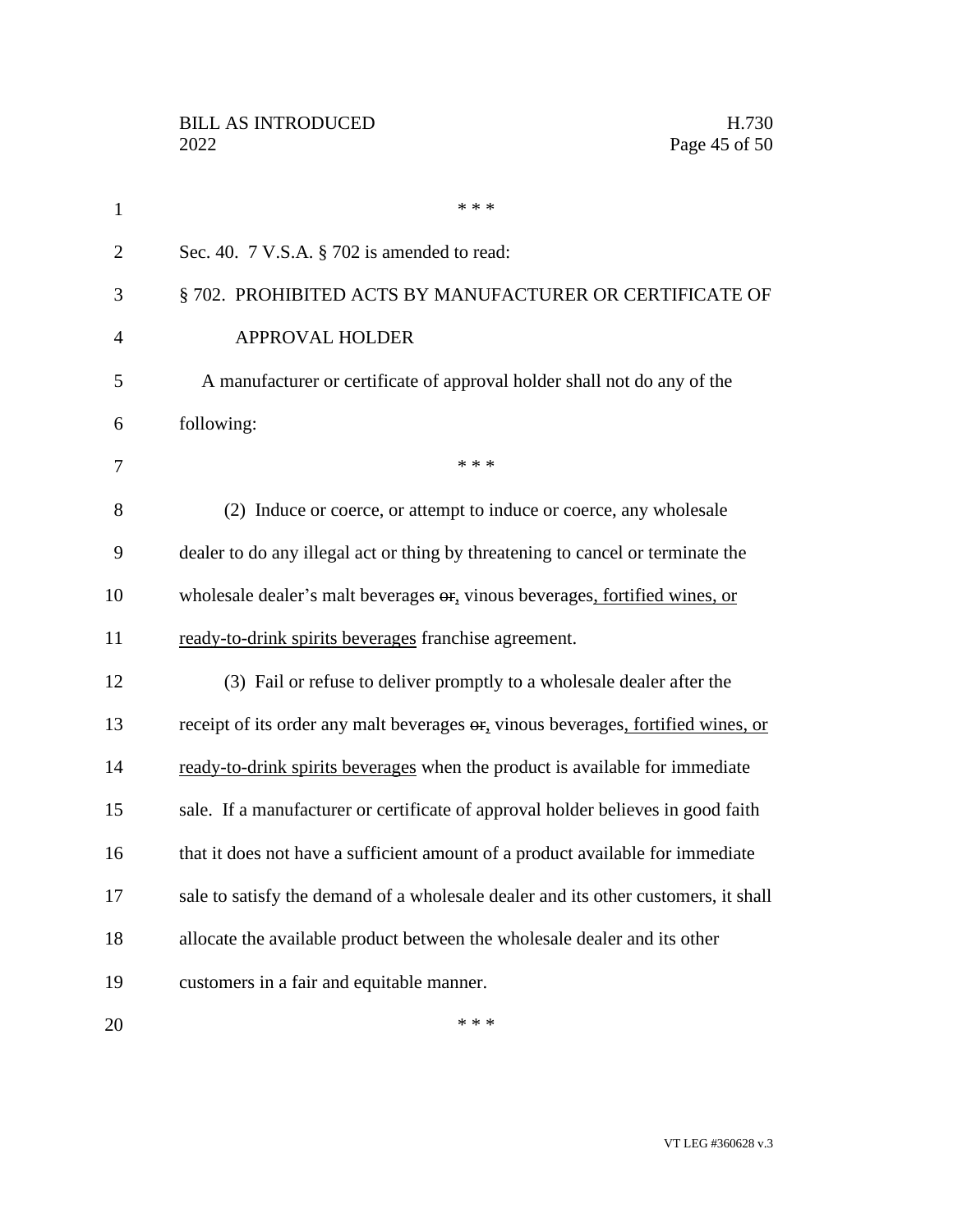- 1 Sec. 41. 7 V.S.A. § 705 is amended to read: 2 § 705. EXCLUSIVE TERRITORIES No certificate of approval holder or manufacturer, who designates a sales territory for which a wholesale dealer shall be primarily responsible or in which a wholesale dealer is required to concentrate its efforts, shall enter into any franchise or agreement with any other wholesale dealer for the purpose of establishing an additional franchisee for its brand or brands of malt beverages 8 or, vinous beverages, fortified wines, or ready-to-drink spirits beverages in the territory being primarily served or concentrated upon by the first licensed wholesale dealer. Sec. 42. 7 V.S.A. § 706 is amended to read: 12 § 706. SALE TO RETAILERS BY FRANCHISEES No franchisee that is granted a sales territory for which the franchisee shall be primarily responsible or in which the franchisee is required to concentrate 15 its efforts shall make any sale or delivery of malt beverages  $\Theta$ , vinous beverages, fortified wines, or ready-to-drink spirits beverages to any retail licensee whose place of business is not within the sales territory granted to the franchisee. Sec. 43. 10 V.S.A. § 1521 is amended to read: § 1521. DEFINITIONS
- 21 For the purpose of As used in this chapter: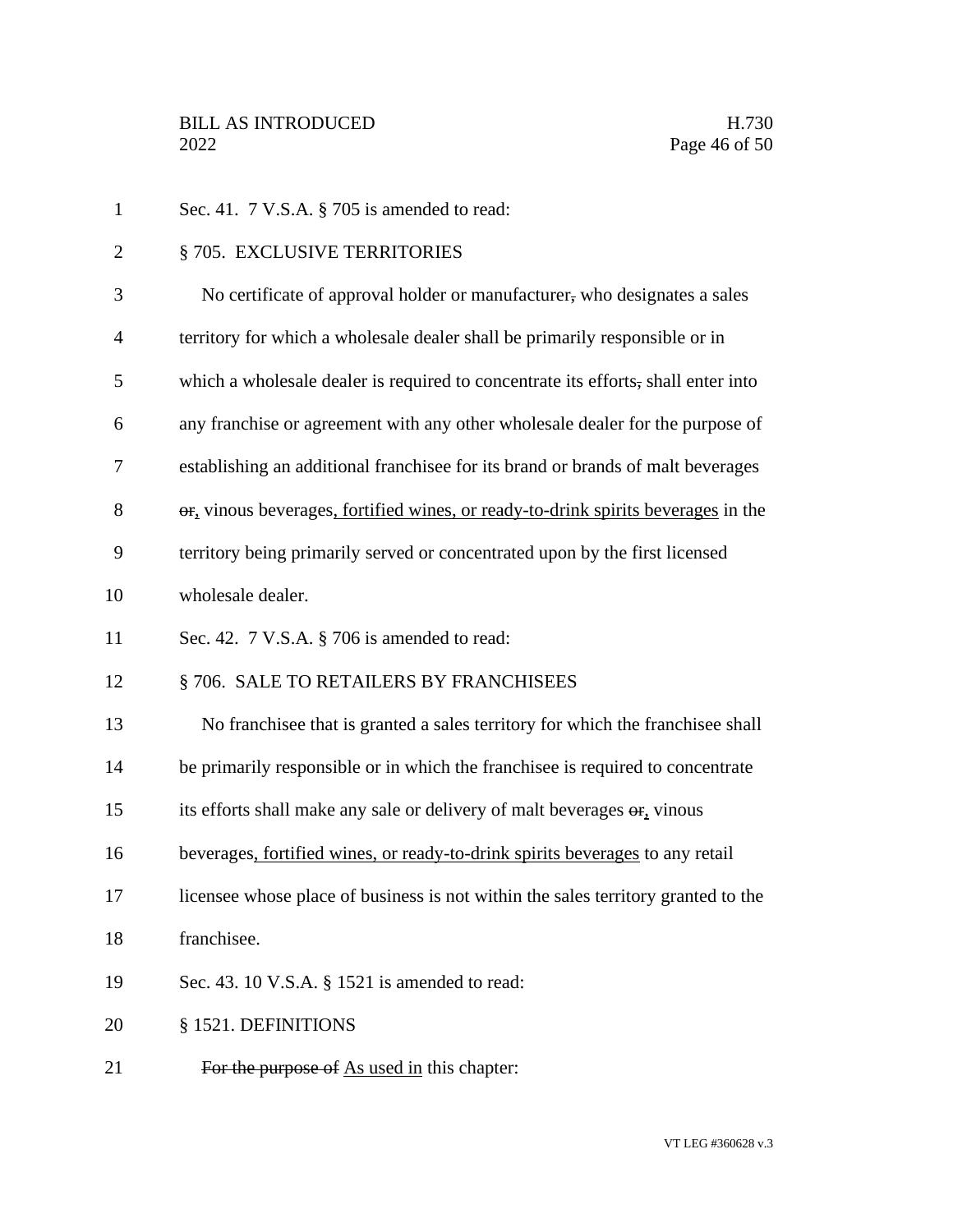## BILL AS INTRODUCED H.730<br>2022 Page 47 of 50

| $\mathbf{1}$   | (1) "Beverage" means beer or other malt beverages and mineral waters,           |
|----------------|---------------------------------------------------------------------------------|
| $\overline{2}$ | mixed wine drink, soda water and carbonated soft drinks in liquid form and      |
| 3              | intended for human consumption. As of January 1, 1990 "beverage" also shall     |
| $\overline{4}$ | mean "Beverage" also means liquor and ready-to-drink spirits beverage.          |
| 5              | * * *                                                                           |
| 6              | Sec. 44. REPEAL                                                                 |
| 7              | 7 V.S.A. § 225 (fortified wine permits) is repealed.                            |
| 8              | *** DLL Criminal Background Checks ***                                          |
| 9              | Sec. 45. 7 V.S.A. § 215 is added to read:                                       |
| 10             | § 215. AUTHORITY FOR CRIMINAL BACKGROUND CHECKS                                 |
| 11             | Subject to the approval of the Board, the Commissioner shall establish a        |
| 12             | user agreement with the Vermont Crime Information Center in accordance          |
| 13             | with 20 V.S.A. chapter 117 for the purpose of obtaining Vermont criminal        |
| 14             | history records, out-of-state criminal history records, and criminal history    |
| 15             | records from the Federal Bureau of Investigation to review applications for any |
| 16             | liquor or tobacco license issued under this title.                              |
| 17             | Sec. 46. 31 V.S.A. § 655 is amended to read:                                    |
| 18             | § 655. DUTIES OF THE COMMISSIONER                                               |
| 19             | * * *                                                                           |
| 20             | (b) The Commissioner shall:                                                     |
| 21             | * * *                                                                           |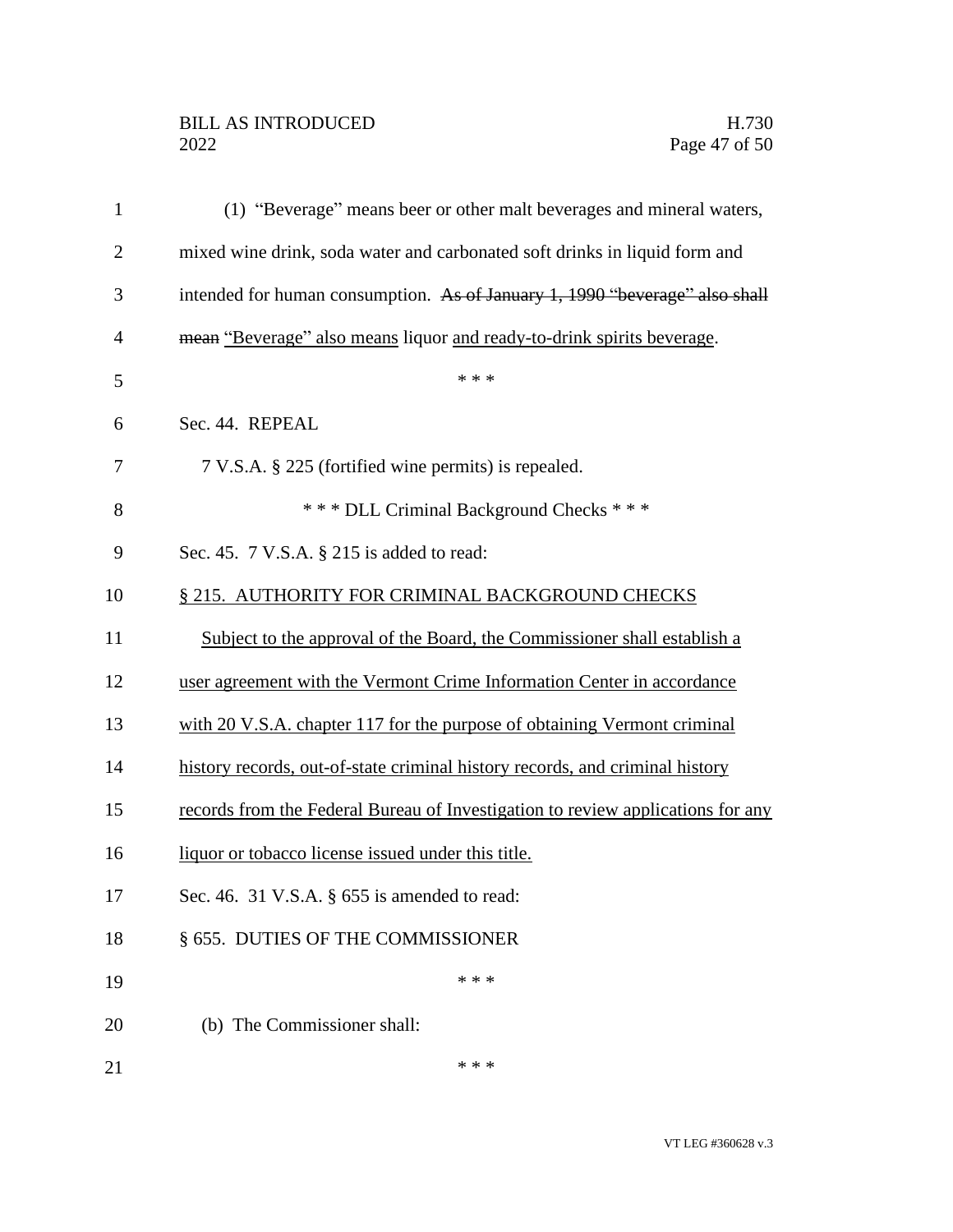| $\mathbf{1}$   | (7) Subject to the approval of the Board, establish a user agreement with            |
|----------------|--------------------------------------------------------------------------------------|
| $\overline{2}$ | the Vermont Crime Information Center in accordance with 20 V.S.A. chapter            |
| 3              | 117 for the purpose of obtaining Vermont criminal history records, out-of-state      |
| 4              | criminal history records, and criminal history records from the Federal Bureau       |
| 5              | of Investigation to review applications for any Lottery sales agent license          |
| 6              | issued under this title.                                                             |
| 7              | *** Appointment of One Deputy Commissioner ***                                       |
| 8              | Sec. 47. 7 V.S.A. § 101 is amended to read:                                          |
| 9              | § 101. COMPOSITION OF DEPARTMENT; COMMISSIONER OF                                    |
| 10             | LIQUOR AND LOTTERY; BOARD OF LIQUOR AND LOTTERY                                      |
| 11             | (a)(1) The Department of Liquor and Lottery, created by $3 \text{ V.S.A.} \$ $212$ , |
| 12             | shall administer the laws relating to alcoholic beverages, tobacco, and the State    |
| 13             | Lottery. It shall include the Commissioner of Liquor and Lottery and the             |
| 14             | Board of Liquor and Lottery.                                                         |
| 15             | * * *                                                                                |
| 16             | (3)(A) The Department of Liquor and Lottery shall be under the                       |
| 17             | immediate supervision and direction of the Commissioner of Liquor and                |
| 18             | Lottery.                                                                             |
| 19             | * * *                                                                                |
| 20             | (D) The Commissioner, with the approval of the Governor, may                         |
| 21             | appoint a Deputy Commissioner of Liquor Control and Lottery to supervise             |

VT LEG #360628 v.3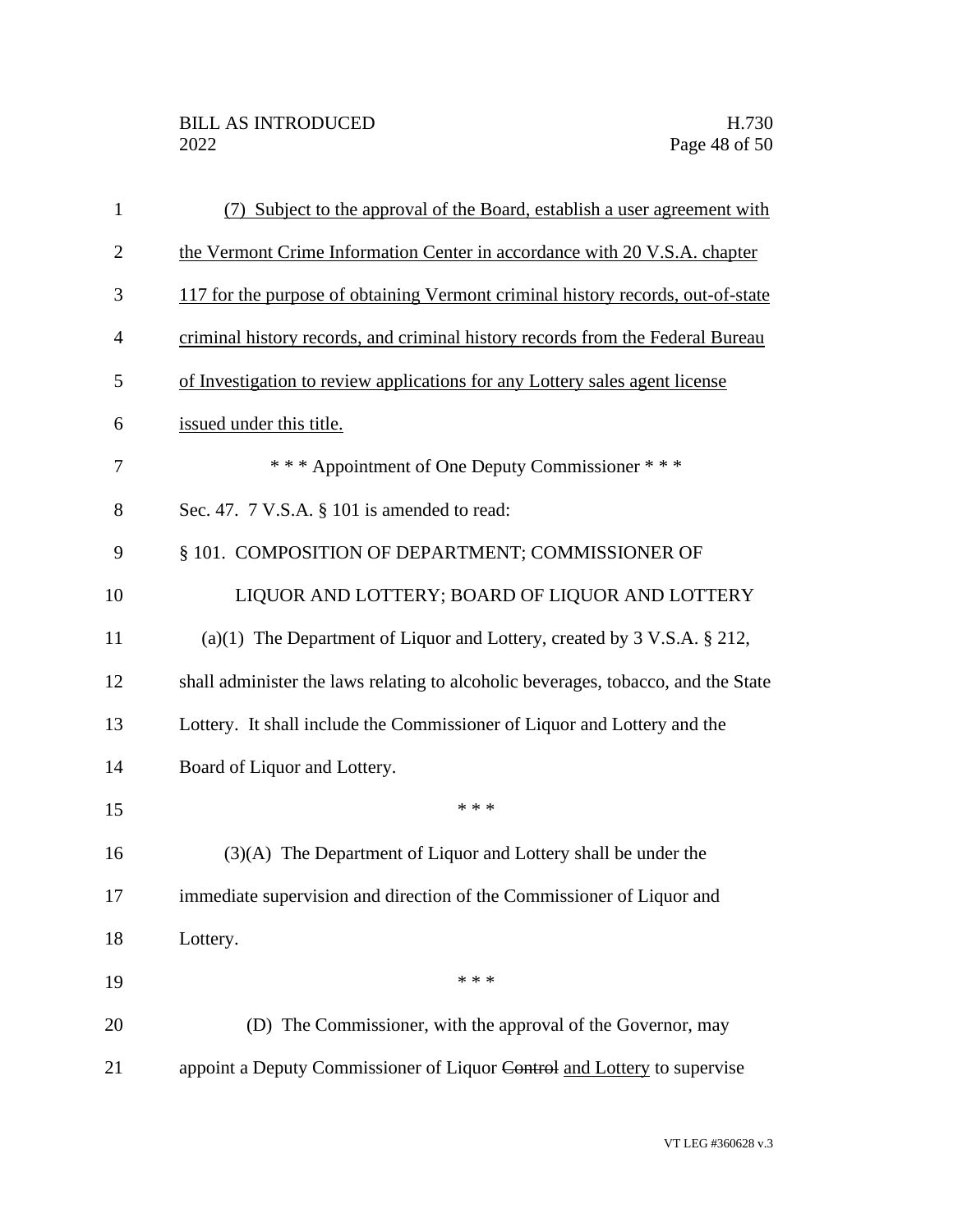| $\mathbf{1}$   | and direct the Division of Liquor Control and a Deputy Commissioner of the     |
|----------------|--------------------------------------------------------------------------------|
| $\overline{2}$ | State Lottery to supervise and direct the Division of Lottery. Both The Deputy |
| 3              | Commissioners Commissioner shall be exempt from the classified service and     |
| 4              | shall serve at the pleasure of the Commissioner.                               |
| 5              | * * *                                                                          |
| 6              | *** Expansion of Rare Spirits Raffle ***                                       |
| 7              | Sec. 48. 7 V.S.A. § 5 is amended to read:                                      |
| 8              | § 5. DIVISION OF LIQUOR CONTROL; RAFFLES FOR RIGHT TO                          |
| 9              | PURCHASE RARE AND UNUSUAL PRODUCTS SPIRITS                                     |
| 10             | (a) Notwithstanding any provision of 13 V.S.A. chapter 51 to the contrary,     |
| 11             | the Division of Liquor Control may conduct raffles for the right to purchase   |
| 12             | certain rare and unusual spirits and fortified wines that are acquired by the  |
| 13             | Board of Liquor and Lottery. A raffle conducted pursuant to this section shall |
| 14             | meet the following requirements:                                               |
| 15             | (1) Tickets to enter the raffle shall only be available for purchase to a      |
| 16             | member of the general public, or to a third-class licensee by and through an   |
| 17             | authorized agent, who is 21 years of age or older.                             |
| 18             | * * *                                                                          |